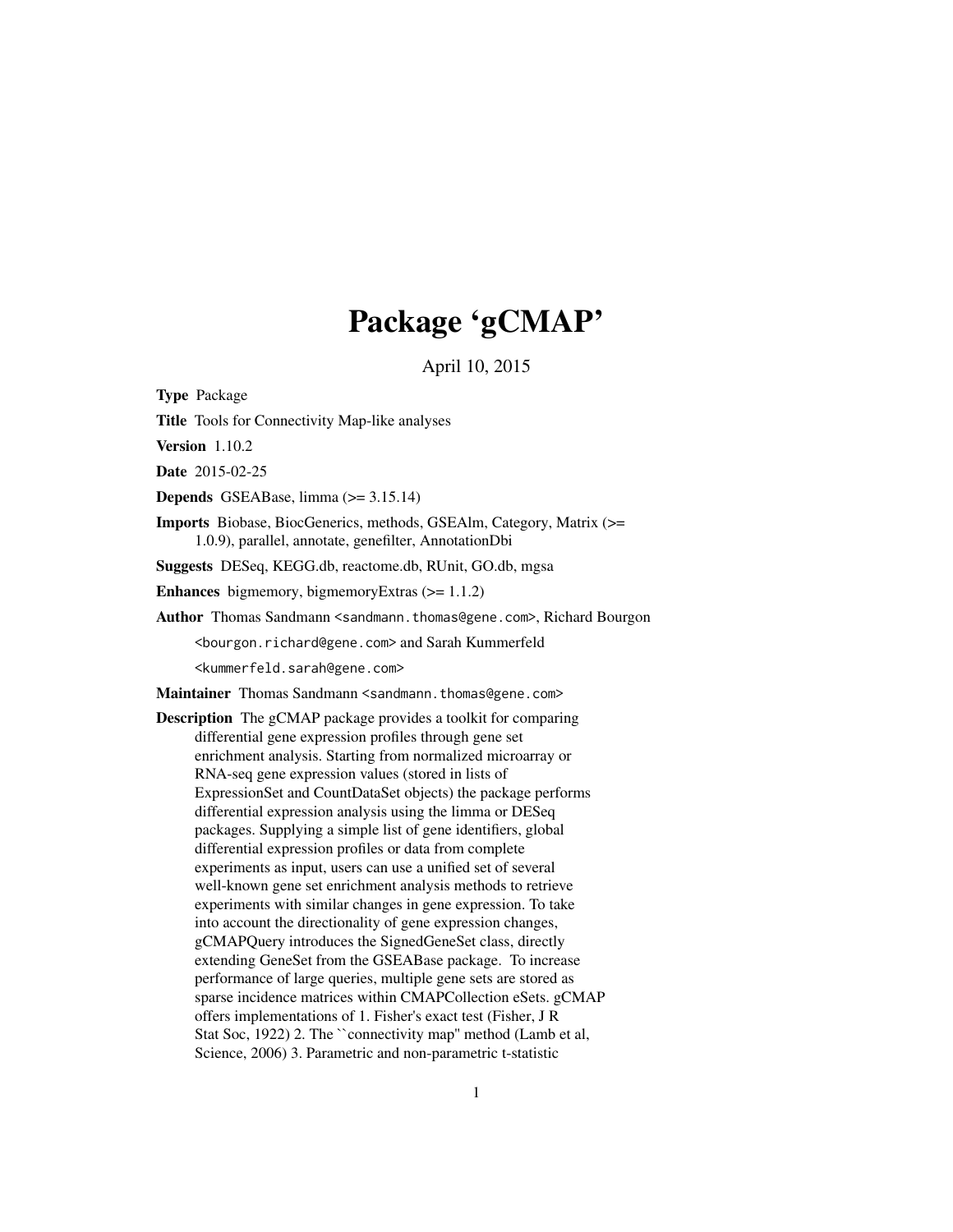summaries (Jiang & Gentleman, Bioinformatics, 2007) and 4. Wilcoxon / Mann-Whitney rank sum statistics (Wilcoxon, Biometrics Bulletin, 1945) as well as wrappers for the 5. camera (Wu & Smyth, Nucleic Acid Res, 2012) 6. mroast and romer (Wu et al, Bioinformatics, 2010) functions from the limma package and 7. wraps the gsea method from the mgsa package (Bauer et al, NAR, 2010). All methods return CMAPResult objects, an S4 class inheriting from AnnotatedDataFrame, containing enrichment statistics as well as annotation data and providing simple high-level summary plots.

#### License Artistic-2.0

#### LazyLoad yes

#### ByteCompile TRUE

Collate 'AllClasses.R' 'AllGenerics.R' 'SignedGeneSet-accessors.R' 'utility-functions.R' 'camera\_score-methods.R' 'connectivity\_score-methods.R' 'featureScore-methods.R' 'fisher\_score-methods.R' 'geneIndex-methods.R' 'gsealm\_jg\_score-methods.R' 'gsealm\_score-methods.R' 'incidence-methods.R' 'mgsa\_score-methods.R' 'mapIdentifiers-methods.R' 'minSetSize-methods.R' 'mroast\_score-methods.R' 'romer\_score-methods.R' 'wilcox\_score-methods.R' 'CMAPCollection-accessors.R' 'CMAPResults-accessors.R'

biocViews Microarray, Software, Pathways, Annotation

# R topics documented:

| 3                                                                                                                            |
|------------------------------------------------------------------------------------------------------------------------------|
| 6                                                                                                                            |
|                                                                                                                              |
| 9                                                                                                                            |
| 10                                                                                                                           |
| 12                                                                                                                           |
| 16                                                                                                                           |
|                                                                                                                              |
|                                                                                                                              |
|                                                                                                                              |
|                                                                                                                              |
| 24                                                                                                                           |
|                                                                                                                              |
| - 26                                                                                                                         |
| 27                                                                                                                           |
| - 29                                                                                                                         |
| $\text{gsealm}_ig\_score\text{-}methods \dots \dots \dots \dots \dots \dots \dots \dots \dots \dots \dots \dots \dots$<br>30 |
| 32                                                                                                                           |
| induceCMAPCollection-methods<br>34                                                                                           |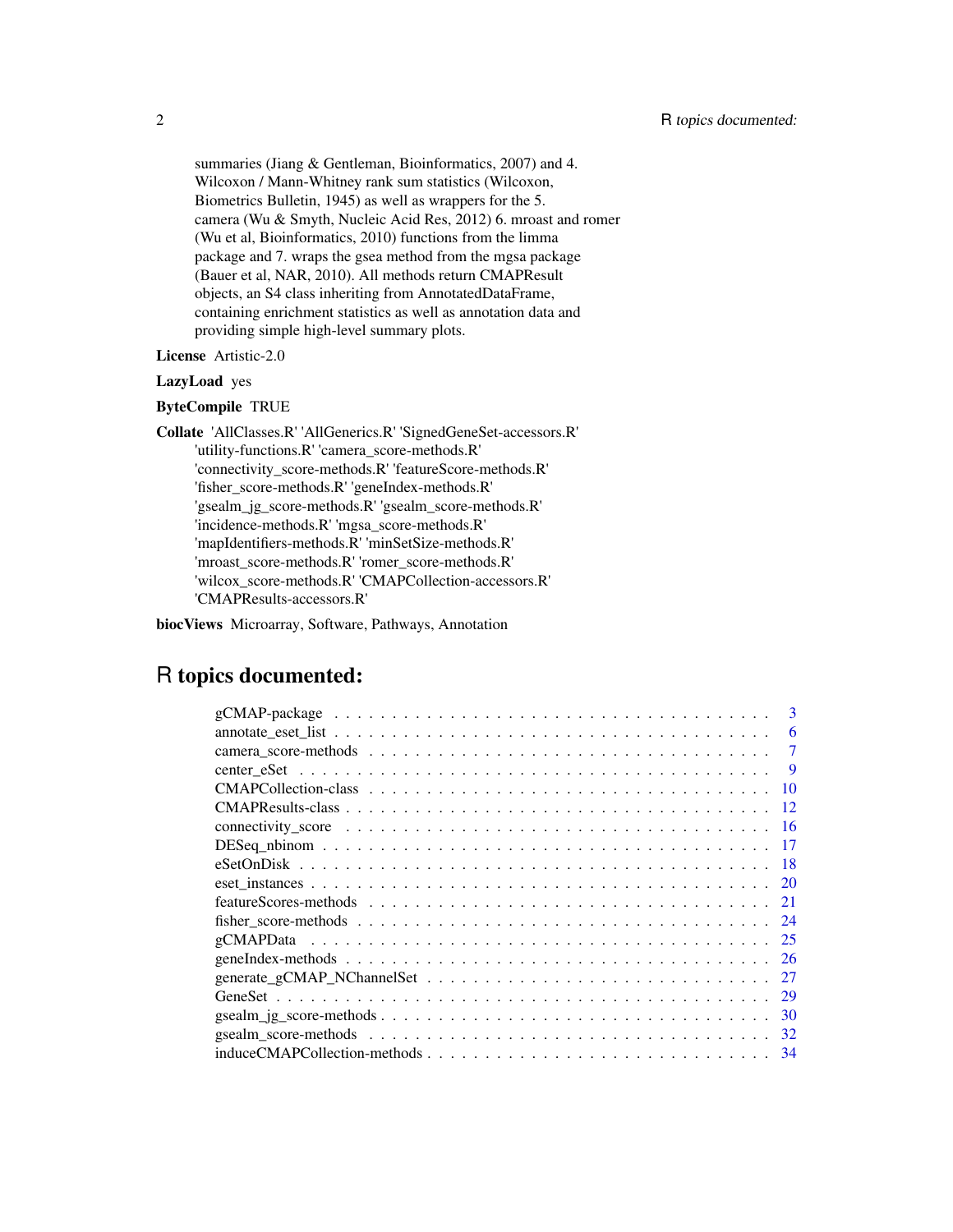<span id="page-2-0"></span>

gCMAP-package *Tools for Connectivity Map-like analyses*

# **Description**

The gCMAP package provides a toolkit for comparing differential gene expression profiles through gene set enrichment analysis. Starting from normalized microarray or RNA-seq gene expression values (stored in lists of ExpressionSet and CountDataSet objects) the package performs differential expression analysis using the limma or DESeq packages. Supplying a simple list of gene identifiers, global differential expression profiles or data from complete experiments as input, users can use a unified set of several well-known gene set enrichment analysis methods to retrieve experiments with similar changes in gene expression. To take into account the directionality of gene expression changes, gCMAPQuery introduces the SignedGeneSet class, directly extending Gene-Set from the GSEABase package. To increase performance of large queries, multiple gene sets are stored as sparse incidence matrices within CMAPCollection eSets. gCMAP offers implementations of 1. Fisher's exact test (Fisher, J R Stat Soc, 1922) 2. The "connectivity map" method (Lamb et al, Science, 2006) 3. Parametric and non-parametric t-statistic summaries (Jiang & Gentleman, Bioinformatics, 2007) and 4. Wilcoxon / Mann-Whitney rank sum statistics (Wilcoxon, Biometrics Bulletin, 1945) as well as wrappers for the 5. camera (Wu & Smyth, Nucleic Acid Res, 2012) 6. mroast and romer (Wu et al, Bioinformatics, 2010) functions from the limma package and 7. wraps the gsea method from the mgsa package (Bauer et al, NAR, 2010). All methods return CMAPResult objects, an S4 class inheriting from AnnotatedDataFrame, containing enrichment statistics as well as annotation data and providing simple high-level summary plots.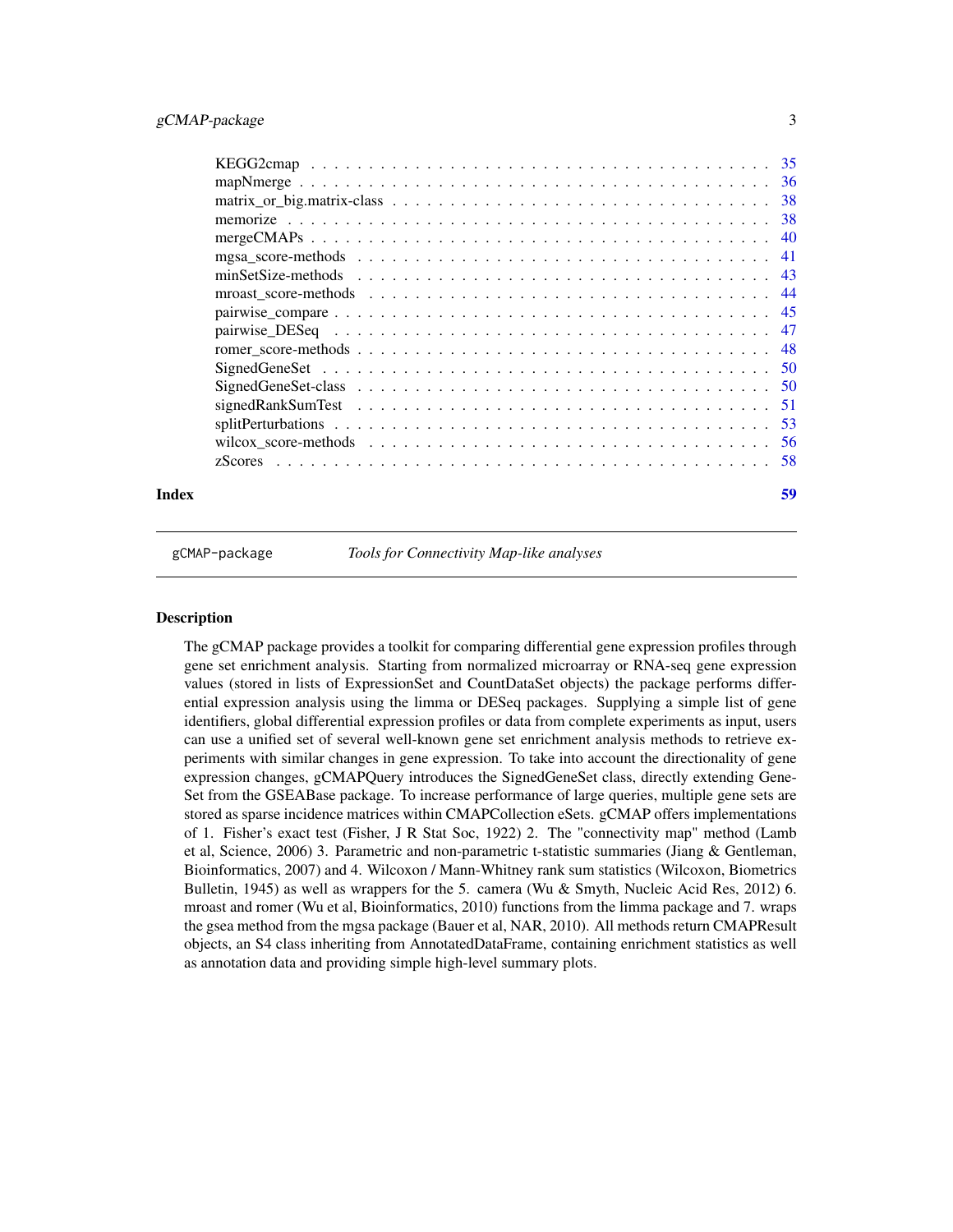# Details

| Package:          | gCMAF                                                                                                    |
|-------------------|----------------------------------------------------------------------------------------------------------|
| Type:             | Package                                                                                                  |
| Version:          | 1.3.5                                                                                                    |
| Date:             | 2013-03-11                                                                                               |
| Depends:          | GSEABase, limma $(>= 3.15.14)$                                                                           |
| Imports:          | Biobase, BiocGenerics, methods, GSEAlm, Category, bigmemory, bigmemoryExtras (>= 1.1.2), Matrix (>= 1    |
| Suggests:         | DESeq, KEGG.db, reactome.db, RUnit, GO.db, mgsa                                                          |
| License:          | Artistic-2.0                                                                                             |
| LazyLoad: yes     |                                                                                                          |
| OS_type:          | unix                                                                                                     |
| ByteCompile: TRUE |                                                                                                          |
| biocViews:        | Bioinformatics, Microarray, Software, Pathways, Annotation                                               |
| Collate:          | 'AllClasses.R' 'AllGenerics.R' 'SignedGeneSet-accessors.R' 'utility-functions.R' 'camera_score-methods.R |
| Built:            | R 3.0.0; ; 2013-03-11 17:13:45 UTC; unix                                                                 |

# Index:

| .DESeq_nbinom        | Function to perform a DESeq analysis to detect           |
|----------------------|----------------------------------------------------------|
|                      | differential expression between perturbation             |
|                      | and control groups.                                      |
| CMAPCollection-class | Class "CMAPCollection"                                   |
| CMAPResults-class    | Class "CMAPResults"                                      |
| GeneSet              | Methods for GeneSet and GeneColorSet                     |
| KEGG2cmap            | Functions to generate species-specific                   |
|                      | CMAPCollections from Bioconductor KEGG.db,               |
|                      | reactome.db or GO.db annotation packages or the          |
|                      | wikipathways <url:< td=""></url:<>                       |
|                      | http://www.wikipathways.org/index.php/Download_Pathways> |
|                      | project.                                                 |
| SignedGeneSet        | Construtor for SignedGeneSet                             |
| SignedGeneSet-class  | Class "SignedGeneSet"                                    |
| annotate_eset_list   | Function to complile a data frame with                   |
|                      | per-instance annotation for a list of eSet               |
|                      | objects generated by the splitPerturbations              |
|                      | function. The output can be used directly as             |
|                      | sample.annotation for the NChannelSet                    |
|                      | function.                                                |
| camera_score-methods | Methods for Function camera_score in Package             |
|                      | gCMAP                                                    |
| center_eSet          | A function to to center columns of eSet                  |
|                      | channels on either their kernel density peak,            |
|                      | their mean or their median.                              |
| connectivity_score   | Broad CMAP gene set enrichment metrics                   |
| eSetOnDisk           | A function to store the assayData of an eSet             |
|                      | object as BigMatrix files on disk.                       |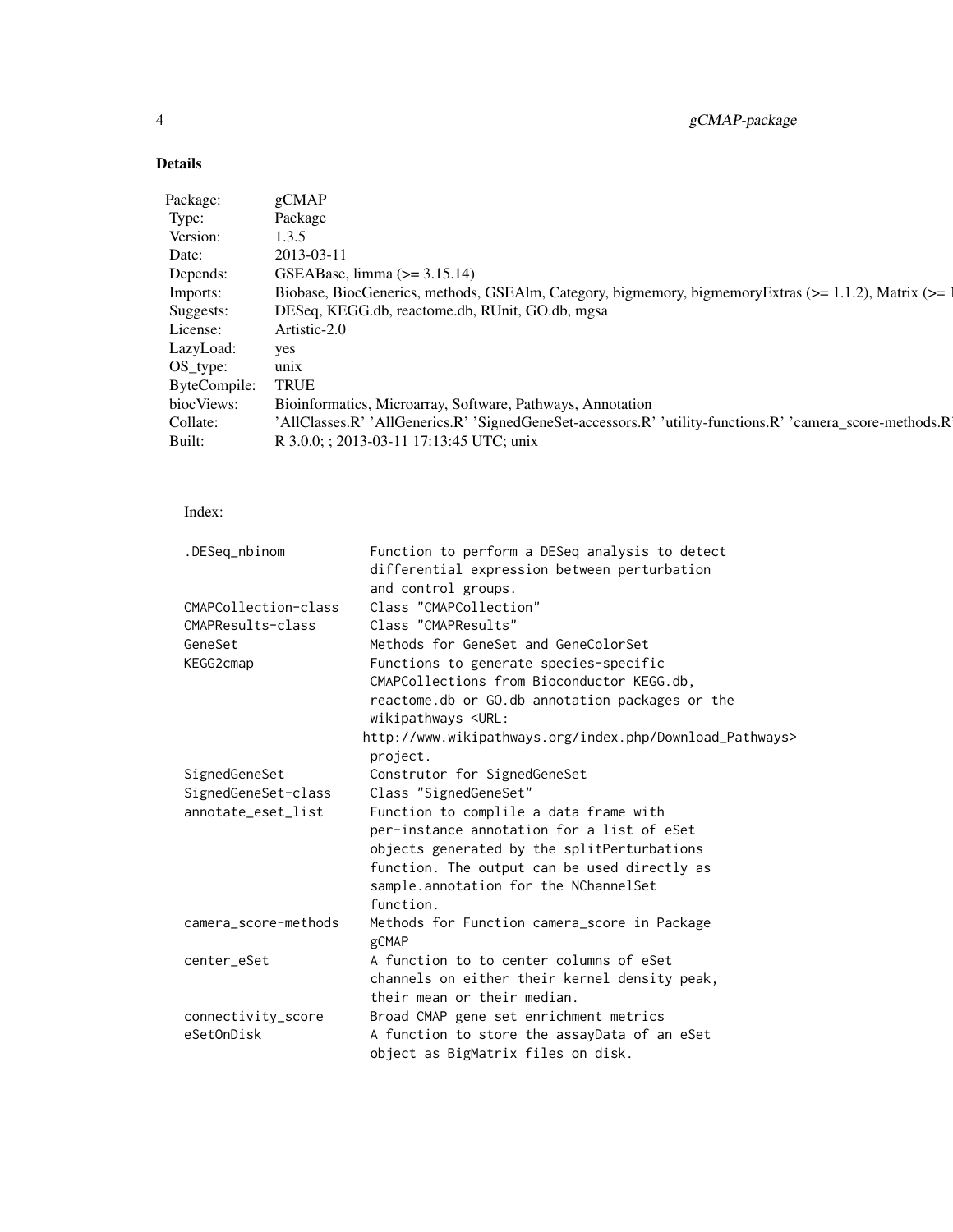| eset_instances               | A function to subset an eSet with expression<br>data into smaller datasets, each corresponding                                                                                         |
|------------------------------|----------------------------------------------------------------------------------------------------------------------------------------------------------------------------------------|
|                              | to a single perturbation experiment.                                                                                                                                                   |
| featureScores-methods        | Methods to obtain scores for CMAPCollection                                                                                                                                            |
|                              | gene sets from a matrix or eSet                                                                                                                                                        |
| fisher_score-methods         | Hypergeometric probability of gene set<br>enrichment                                                                                                                                   |
| gCMAP-package                | Tools for Connectivity Map-like analyses                                                                                                                                               |
| gCMAPData                    | Example NChannelSet                                                                                                                                                                    |
| geneIndex-methods            | Methods for Function geneIndex in Package<br>gCMAP                                                                                                                                     |
| generate_gCMAP_NChannelSet   |                                                                                                                                                                                        |
|                              | Generate a perturbation profile library from                                                                                                                                           |
|                              | expression sets of control/treatment pairs                                                                                                                                             |
| gsealm_jg_score-methods      |                                                                                                                                                                                        |
|                              | Parametric test for testing normally                                                                                                                                                   |
|                              | distributed scores for gene set enrichment                                                                                                                                             |
| gsealm_score-methods         | Methods for Function gsealm_score in Package<br>gCMAP                                                                                                                                  |
| induceCMAPCollection-methods |                                                                                                                                                                                        |
|                              | Methods for Function induceCMAPCollection in<br>Package gCMAP                                                                                                                          |
| mapNmerge                    | A function to map eSet featureNames and                                                                                                                                                |
|                              | calculate summaries for many-to-one mapping<br>features                                                                                                                                |
| matrix_or_big.matrix-class   |                                                                                                                                                                                        |
|                              | Class "matrix_or_big.matrix"                                                                                                                                                           |
| memorize                     | Create a new NChannelSet instance by selecting                                                                                                                                         |
|                              | specific channels and load BigMatrix assayData<br>into memory, if present                                                                                                              |
| mergeCMAPs                   | This function merged two eSets.                                                                                                                                                        |
| mgsa_score-methods           | Model-based gene set analysis (MGSA)                                                                                                                                                   |
| minSetSize                   | GeneSetCollection length filtering                                                                                                                                                     |
| mroast_score-methods         | Methods for Function mroast_score in Package<br>gCMAP                                                                                                                                  |
| pairwise_DESeq               | Generate statistics associated with pairwise                                                                                                                                           |
|                              | differential expression from RNAseq count data                                                                                                                                         |
| pairwise_compare             | Generate statistics associated with pairwise<br>differential expression                                                                                                                |
| romer_score-methods          | Methods for Function romer_score in Package<br>gCMAP                                                                                                                                   |
| signedRankSumTest            | An implementation of the Wilcox rank sum test /<br>Mann-Whitney test that takes into account the<br>direction / sign of gene set members and<br>possibly the correlation between cases |
| splitPerturbations           | Function to split an ExpressionSet downloaded<br>from ArrayExpress based on the experimental<br>factors present in the phenoData slot                                                  |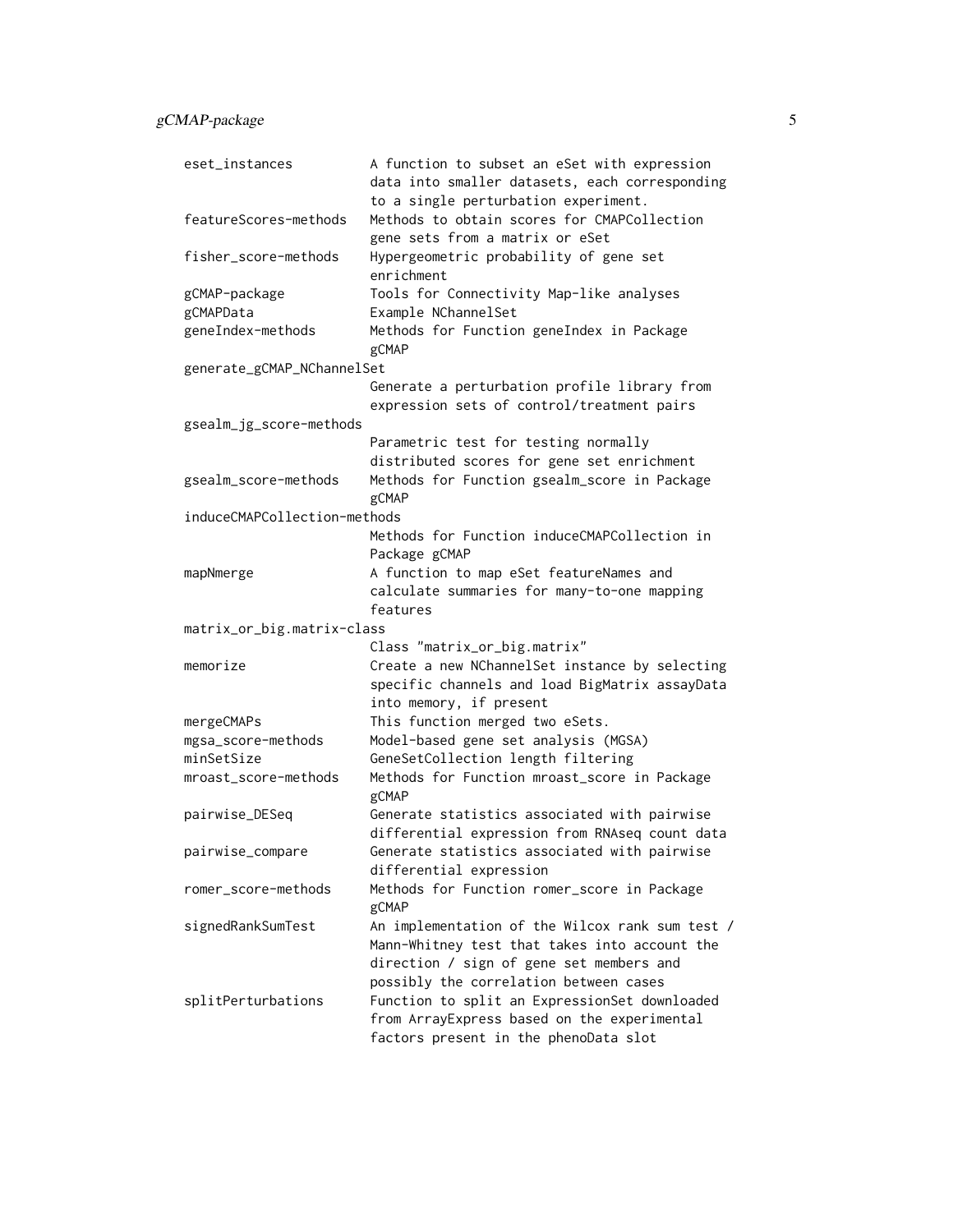<span id="page-5-0"></span>

| wilcox score-methods |       |  | Methods for Function wilcox_score in Package |  |
|----------------------|-------|--|----------------------------------------------|--|
|                      | gCMAP |  |                                              |  |
| zScores              |       |  | Function to calculate z-scores from p-values |  |

Further information is available in the following vignettes:

diffExprAnalysis main (source) gCMAP main (source)

#### Author(s)

Thomas Sandmann <sandmann.thomas@gene.com>, Richard Bourgon <br/> <br/> <br/>chard@gene.com> and Sarah Kummerfeld <kummerfeld.sarah@gene.com>

Maintainer: Thomas Sandmann <sandmann.thomas@gene.com>

<span id="page-5-1"></span>

| Function to complile a data frame with per-instance annotation for  |
|---------------------------------------------------------------------|
| a list of eSet objects generated by the splitPerturbations func-    |
| tion. The output can be used directly as sample, annotation for the |
| NChannelSet function.                                               |
|                                                                     |

# Description

For each eSet in the 'eset.list', the pData slot is examined. Perturbation instances are identified as a match to 'perturbation' in the 'cmap.column' of the pData slot. The first matching row is extracted and transfered into the output data.frame, which contains one row for each eSet in the 'eset.list'. Only annotation columns found in the pData slots of all eSets in the 'eset.list' are returned.

# Usage

```
annotate_eset_list(eset.list, cmap.column = "cmap", perturbation = "perturbation")
```
#### Arguments

| eset.list    | A list of eSet objects, usually generated by a call to the split Perturbations<br>functions                                                                             |
|--------------|-------------------------------------------------------------------------------------------------------------------------------------------------------------------------|
| cmap.column  | The name of the pData column for eSets in 'eset.list' identifying treatment and<br>control samples.                                                                     |
| perturbation | The character string in the 'cmap.column' of the pData column for eSets in<br>eset. Insterment is electricity in general experiment in associated with treated samples. |

#### Value

A data frame with one row for each eSet in the input 'eset.list' and all columns found in the original eSet pData slot.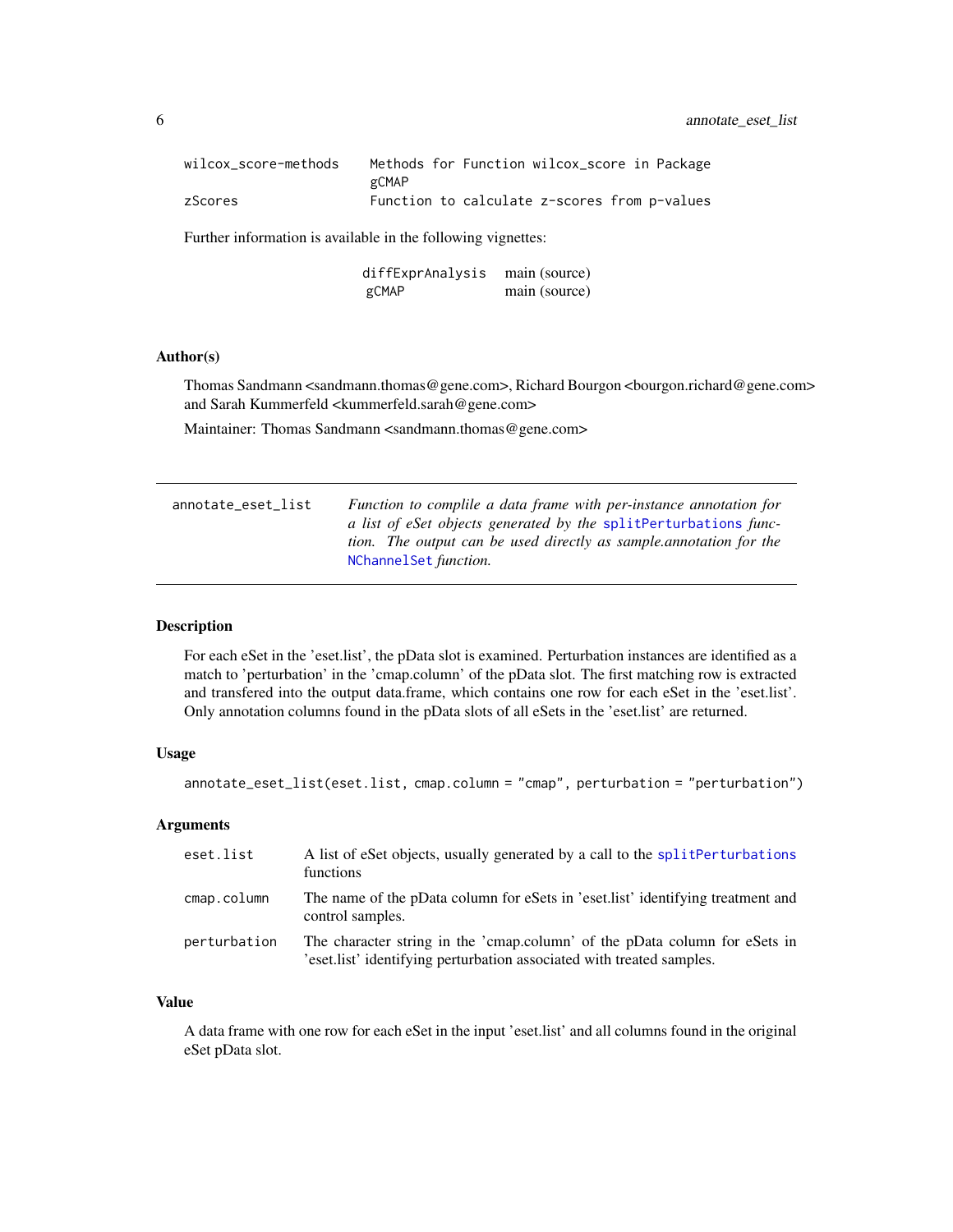#### <span id="page-6-0"></span>Author(s)

Thomas Sandmann

#### See Also

[splitPerturbations](#page-52-1)

#### Examples

example( splitPerturbations )

camera\_score-methods *Methods for Function* camera\_score *in Package* gCMAP

#### Description

These methods provide a wrapper for the 'Competitive Gene Set Test Accounting for Inter-gene Correlation' function [camera](#page-0-0) See 'limma' documention for details.

#### Usage

```
## S4 method for signature eSet,CMAPCollection
camera_score(experiment,sets,predictor=NULL,
design.matrix=NULL, element="exprs",keep.scores=FALSE,...)
## S4 method for signature matrix,CMAPCollection
camera_score(experiment, sets,...)
## S4 method for signature matrix,GeneSet
camera_score(experiment,sets,...)
## S4 method for signature eSet,GeneSet
camera_score(experiment, sets, element="exprs",...)
## S4 method for signature matrix,GeneSetCollection
camera_score(experiment,sets,...)
## S4 method for signature eSet,GeneSetCollection
```
camera\_score(experiment, sets, element="exprs",...)

#### Arguments

| sets       | A CMAPCollection, GeneSetCollection or GeneSet object containing gene<br>sets, with which to query the experiment object.                                      |
|------------|----------------------------------------------------------------------------------------------------------------------------------------------------------------|
| experiment | An eset or data matrix with numeric data to compare the query object to.                                                                                       |
| predictor  | A character vector or factor indicating the phenotypic class of the experiment<br>data columns. Either the 'predictor' or 'design' parameter must be supplied. |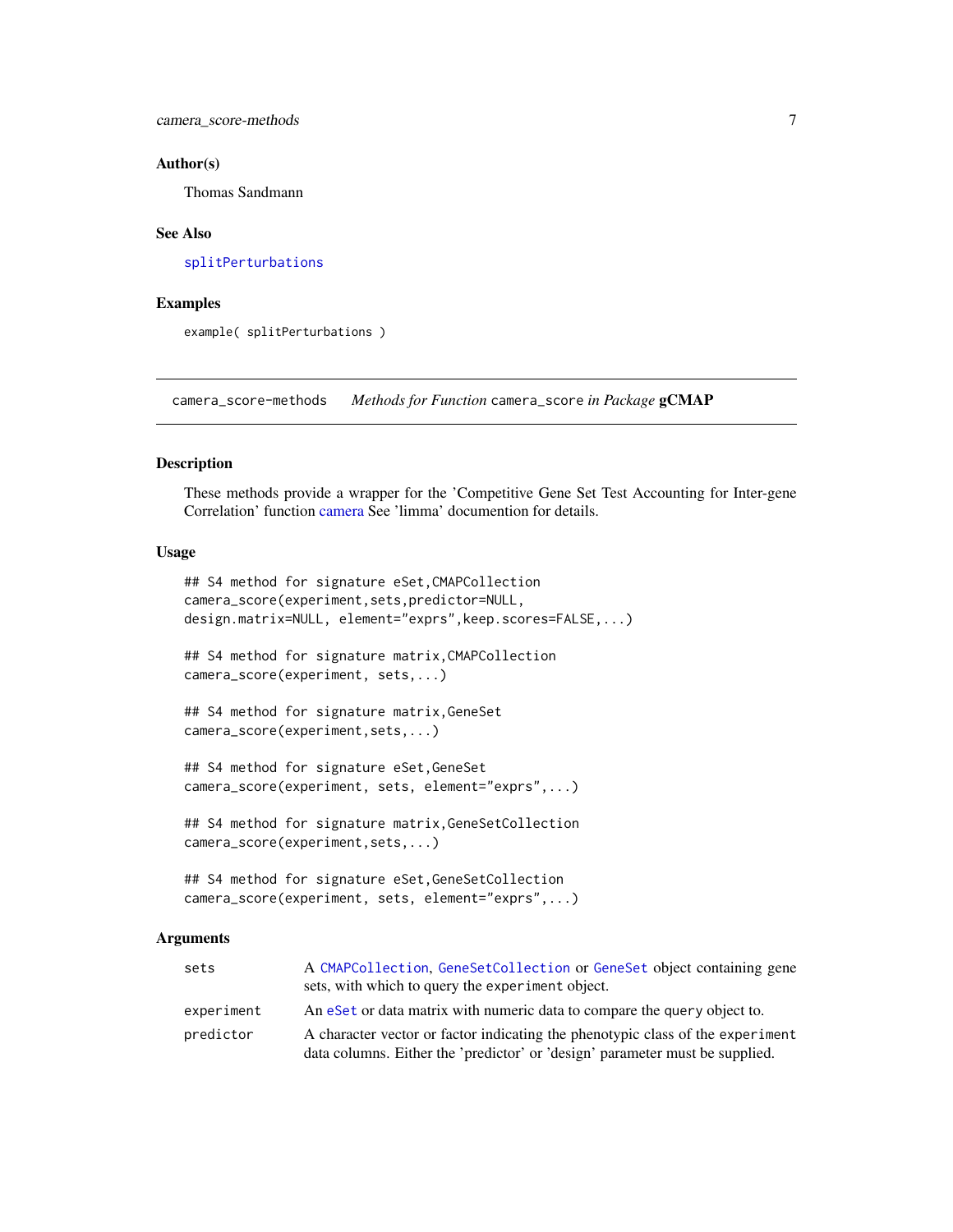| design.matrix     | A design matrix for the experiment. Either the 'predictor' or 'design' parameter<br>must be supplied. If both are supplied, the 'design' is used.                                                                                                                             |
|-------------------|-------------------------------------------------------------------------------------------------------------------------------------------------------------------------------------------------------------------------------------------------------------------------------|
| element           | Character vector specifying which channel of an eSet to extract (defaults to "ex-<br>prs", alternatives may be e.g. "z", etc.)                                                                                                                                                |
| keep.scores       | Logical: keep gene-level scores for all gene sets (Default: FALSE)? The size of<br>the generated CMAPResults object increases with the number of contained gene<br>sets. For very large collections, setting this parameter to 'TRUE' may require<br>large amounts of memory. |
| $\cdot\cdot\cdot$ | Additional arguments passed to downstream methods.                                                                                                                                                                                                                            |

#### Value

A [CMAPResults](#page-11-1) object.

#### References

Wu, D, and Smyth, GK (2012). Camera: a competitive gene set test accounting for inter-gene correlation. Submitted.

Goeman, JJ, and Buhlmann, P (2007). Analyzing gene expression data in terms of gene sets: methodological issues. Bioinformatics 23, 980-987.

#### Examples

```
data(gCMAPData)
gene.set.collection <- induceCMAPCollection(gCMAPData, "z", higher=2, lower=-2)
sampleNames( gene.set.collection ) <- c("set1", "set2", "set3")
## random score matrix
y <- matrix(rnorm(1000*6),1000,6, dimnames=list(featureNames(gCMAPData), 1:6))
## set1 is differentially regulated
effect <- as.vector(members(gene.set.collection[,1]) * 2)
y[,4:6] <- y[,4:6] + effect
predictor <- c( rep("Control", 3), rep("Case", 3))
res <- camera_score(y, gene.set.collection, predictor = predictor, keep.scores=TRUE)
res
## heatmap of expression scores for set1
set1.expr <- geneScores(res)[["set1"]]
heatmap(set1.expr, scale="none", Colv=NA, labCol=predictor,
        RowSideColors=ifelse( attr(set1.expr, "sign") == "up", "red", "blue"),
        margin=c(7,5))
legend(0.35,0,legend=c("up", "down"), fill=c("red", "blue"), title="Annotated sign", horiz=TRUE, xpd=TRUE)
```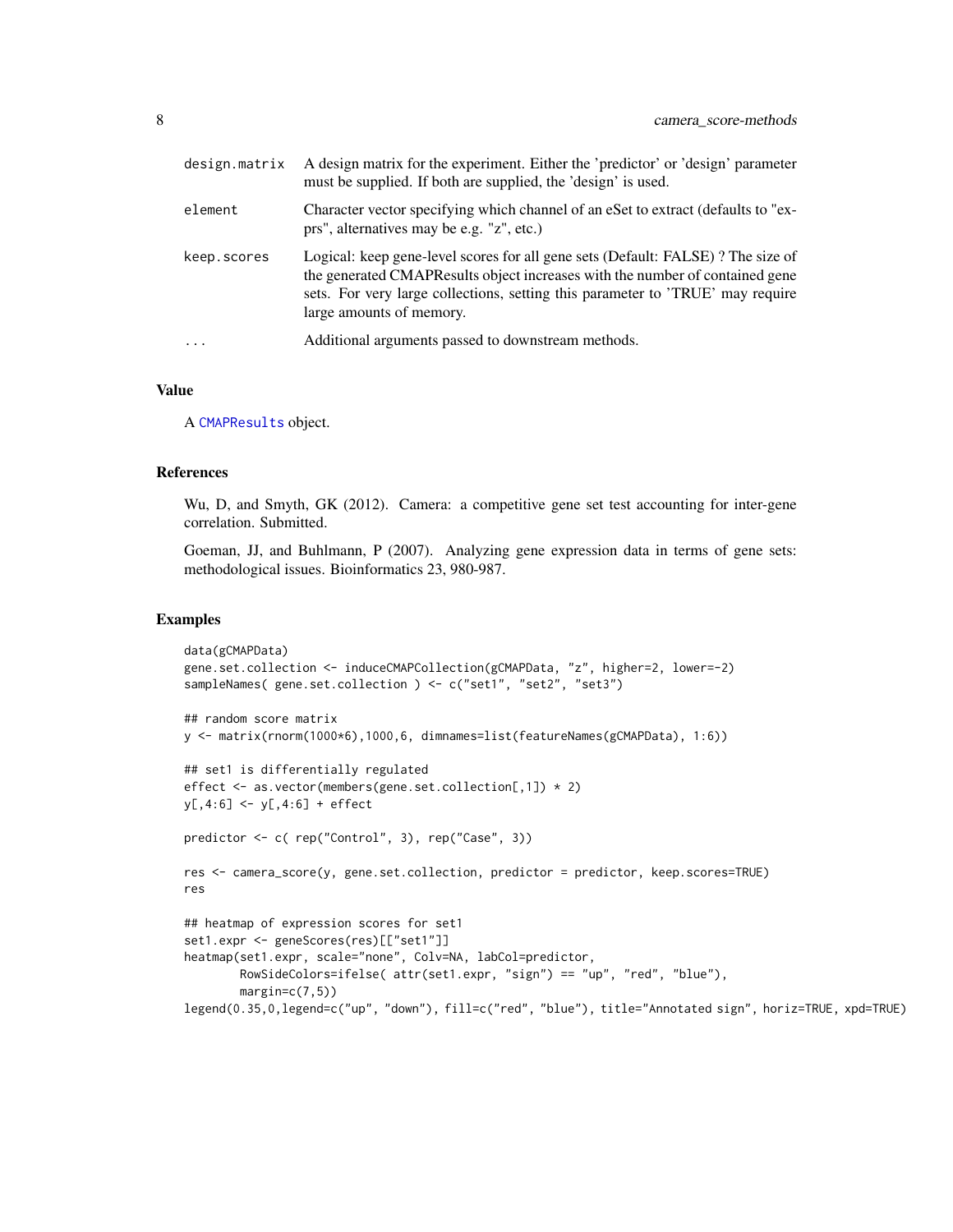<span id="page-8-0"></span>center\_eSet *A function to to center columns of eSet channels on either their kernel density peak, their mean or their median.*

## **Description**

This function works on the eSet assayDataElement specified as 'channel' and sweeps out either the 'peak', ( max of the kernel density), 'mean' or 'median' statistic from each column. A modified eSet containing the centered assayDataElement is returned, with an additional .shift column included in the pData slot recording the shift statistic for each sample.

#### Usage

```
center_eSet(eset, channel, center = "peak", report.center=FALSE)
```
# Arguments

| eset          | An eSet object                                                                                                                                                                                                                                                |
|---------------|---------------------------------------------------------------------------------------------------------------------------------------------------------------------------------------------------------------------------------------------------------------|
| channel       | A valid channel / AssayDataElementName of 'eset'                                                                                                                                                                                                              |
| center        | One of 'peak', 'mean', 'median' or 'none', specifying the statistic to sweep from<br>each column of 'channel' in 'eset'. If 'peak', the max of the kernel density is<br>determined and used a statistic in sweep. If 'none', the original 'eset' is returned. |
| report.center | Logical, include the shift applied to 'channel' in the pData slot of the returned<br>NChannelSet?                                                                                                                                                             |

#### Value

An eSet of the same class as 'eset' with the centered 'channel' assayData slot. The swept-out statistic is recorded in the 'channel'.shift column of the phenoData slot. In addition, the median absolute deviation around the center is returned.

# Author(s)

Thomas Sandmann

#### See Also

[sweep](#page-0-0)

# Examples

```
data( gCMAPData )
## column means of uncentered z-scores
round( apply( assayDataElement( gCMAPData, "z"), 2, mean, na.rm=TRUE), 2)
## column means of centered z-scores
```

```
centered <- center_eSet( gCMAPData, "z", "mean")
round( apply( assayDataElement( centered, "z"), 2, mean, na.rm=TRUE), 2)
```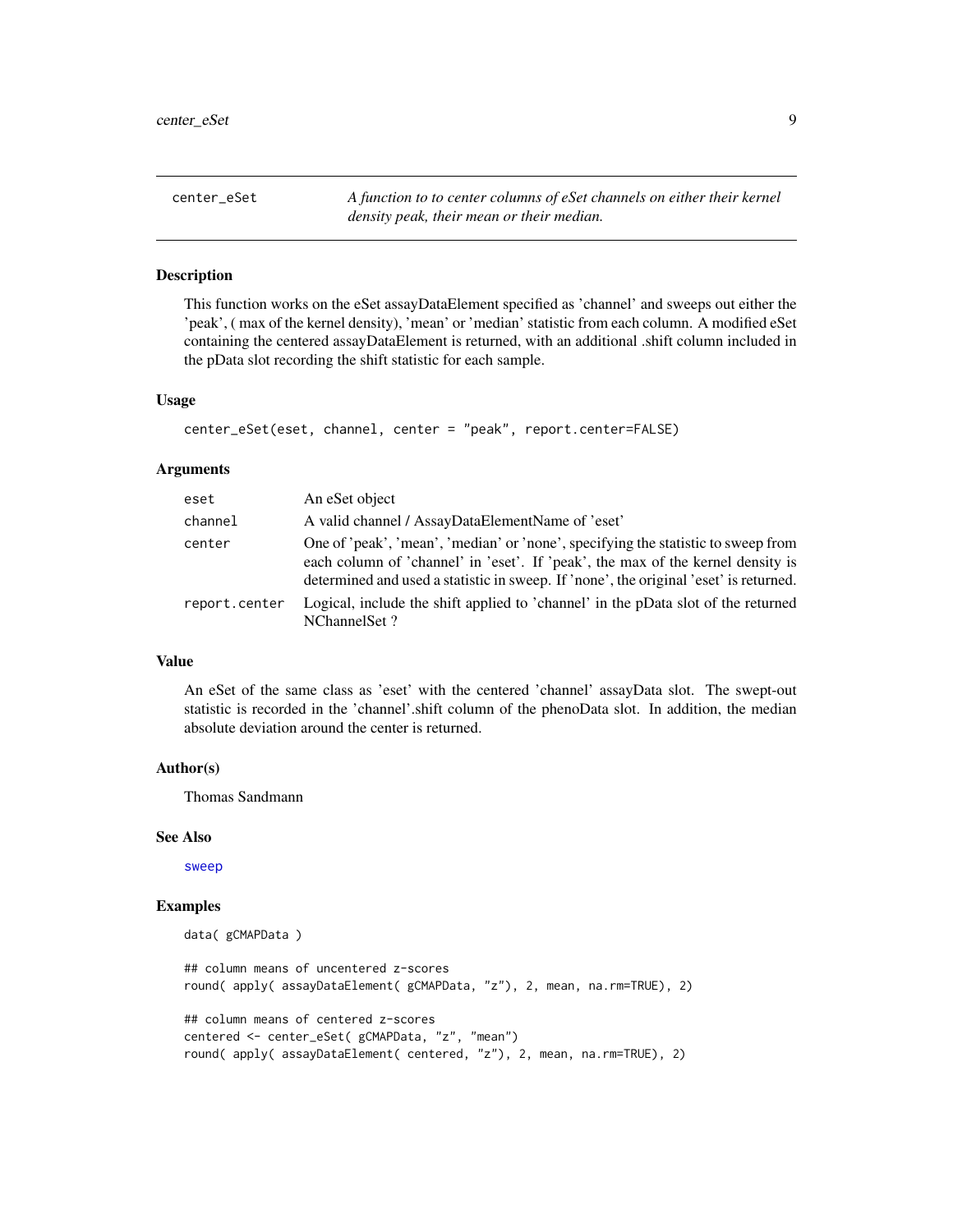<span id="page-9-1"></span><span id="page-9-0"></span>CMAPCollection-class *Class* "CMAPCollection"

#### <span id="page-9-2"></span>Description

An extension of the eSet class for the efficient storage of (large) gene set collections.

#### Objects from Class CMAPCollection

Objects can be created by calls of the form new("CMAPCollection", assayData, phenoData, featureData, experimenti Alternatively, the user-friendly 'CMAPCollection' method is available.

The induceCMAPCollection function can be used to apply thresholds to numerical scores stored in eSet-like objects and returns a CMAPCollecion (see examples).

The CMAPCollection class is derived from the virtual [eSet](#page-0-0) class. The assayData slot contains information about the membership of genes (rows) in gene sets (columns) in the form of an incidence matrix. The incidence matrix, accessible through the 'members' method, is a 'sparseMatrix' object, in which 1 / -1 entries identify gene set membership of up- and downregulated genes, respecively.

As opposed to the well-established GeneSetCollection class defined in the GSEABase package, the CMAPCollection class stores gene set membership in a matrix format, allowing direct access to individual gene sets as well as the relationships between different sets. The incidence matrix offers memory efficient storage of large gene set collection and can directly be used in matrix-based gene set analyses.

Through direct extension of the virtual eSet class, featureData and phenoData slots are available for storage of gene- and gene-set annotation, respectively. The column 'signed' in the phenoData slot indicates whether the different gene sets ( columns ) should be considered to be signed to disambiguate cases in which all gene set members are identified by a +1 entry. In this case, 'signed' = TRUE indicates that these genes should be considered upregulated members of the set (and no down-regulated members were identified / stored). If 'signed' = FALSE, no information about directionality is available, e.g. gene set members can be either up- or downregulated.

#### Slots

assayData: Object of class "AssayData" phenoData: Object of class "AnnotatedDataFrame" featureData: Object of class "AnnotatedDataFrame" experimentData: Object of class "MIAxE" annotation: Object of class "character" protocolData: Object of class "AnnotatedDataFrame" .\_\_classVersion\_\_: Object of class "Versions"

#### Extends

Class ["eSet"](#page-0-0), directly. Class ["VersionedBiobase"](#page-0-0), by class "eSet", distance 2. Class ["Versioned"](#page-0-0), by class "eSet", distance 3.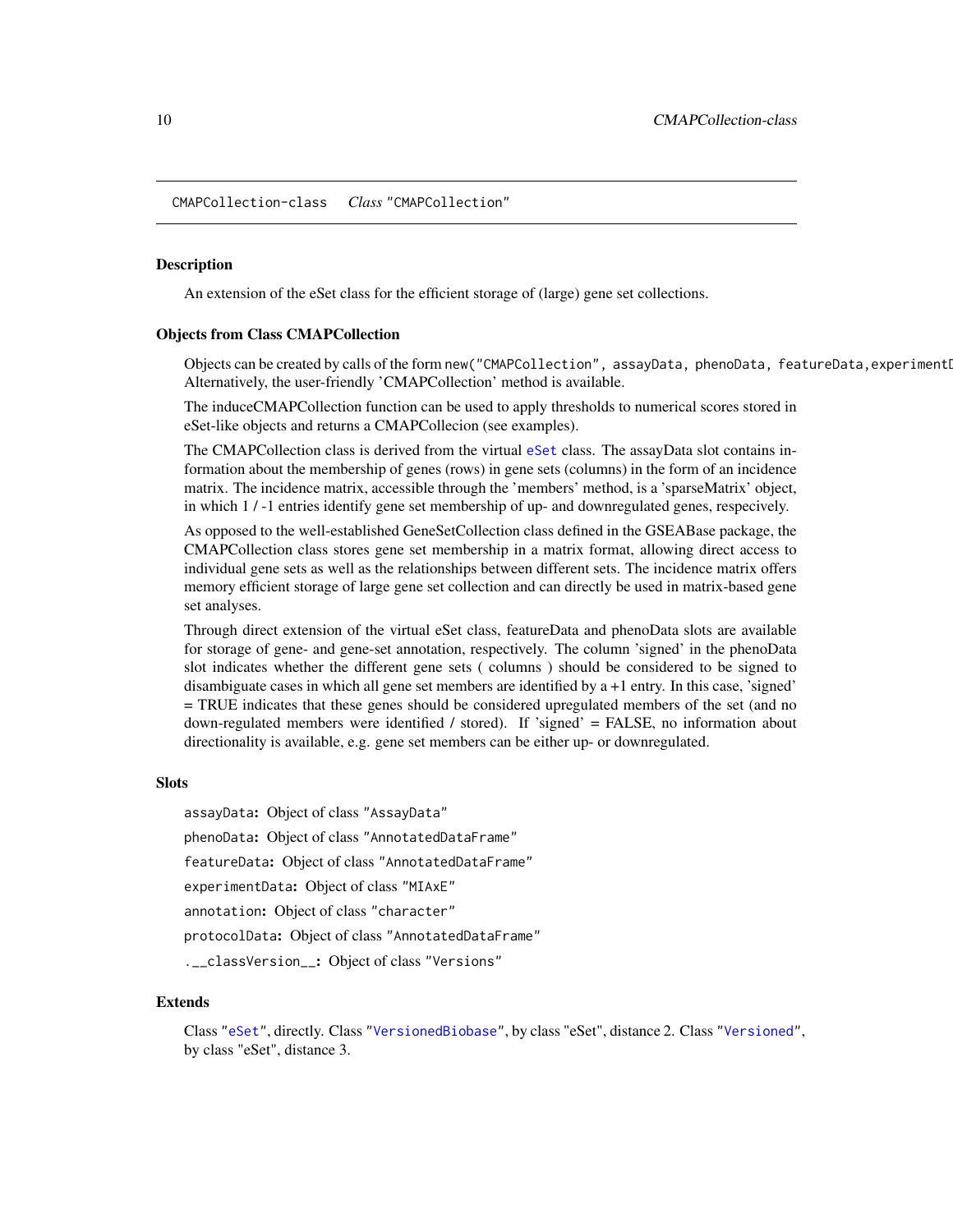#### **Methods**

- geneIds signature(object = "CMAPCollection"): Returns a list of gene identifiers, with one list entry for each column of the assayDataSlot 'members'.
- members signature(object = "CMAPCollection"): Returns the number of gene members in each gene set stored in the collection. For signed sets, also the number of up-/down-regulated members is returned.
- members signature(object = "CMAPCollection"): Returns the coincidence matrix as stored in the assayData slot of the CMAPCollection as a sparseMatrix object (rows=genes, columns=gene sets).
- signed signature(object = "CMAPCollection"): Returns the 'signed' column of the phenoData slot, indicating whether gene sets should be considered signed (TRUE) or un-signed (FALSE).
- signed<- signature( $x =$  "CMAPCollection"): Replacement method for the 'signed' column of phenoData.
- minSetSize signature(sets = "CMAPCollection"): Filter CMAPcollection for minimum number of set members.
- incidence signature( $x =$  "CMAPCollection"): Returns in the transpose of the coincidence matrix stored in the assayData slot, mirroring the definition of 'incidence' for GeneSetCollections as defined in the GSEABase package.
- **mergeCollections** signature( $x =$  "CMAPCollection",  $y =$  "CMAPCollection"): Combines two CMAPCollections into one.
- **upIds** signature( $x =$  "CMAPCollection"): Returns the gene identifiers of all up-regulated gene set members (sign  $= 1$ ).
- **downIds** signature( $x =$  "CMAPCollection"): Returns the gene identifiers of all down-regulated gene set members (sign  $= -1$ ).

#### Note

The CMAPCollections class supports coercion from / to GeneSet and GeneSetCollection objects defined by the GSEABase package, as well as the SignedGeneSet derivative introduced by the gCMAP package itself.

#### Author(s)

Thomas Sandmann, sandmann.thomas@gene.com

#### See Also

[induceCMAPCollection](#page-33-1), [GeneSetCollection](#page-0-0), [SignedGeneSet](#page-49-1)

#### Examples

```
## empty CMAPCollection
new("CMAPCollection")
```
## CMAPCollection from matrix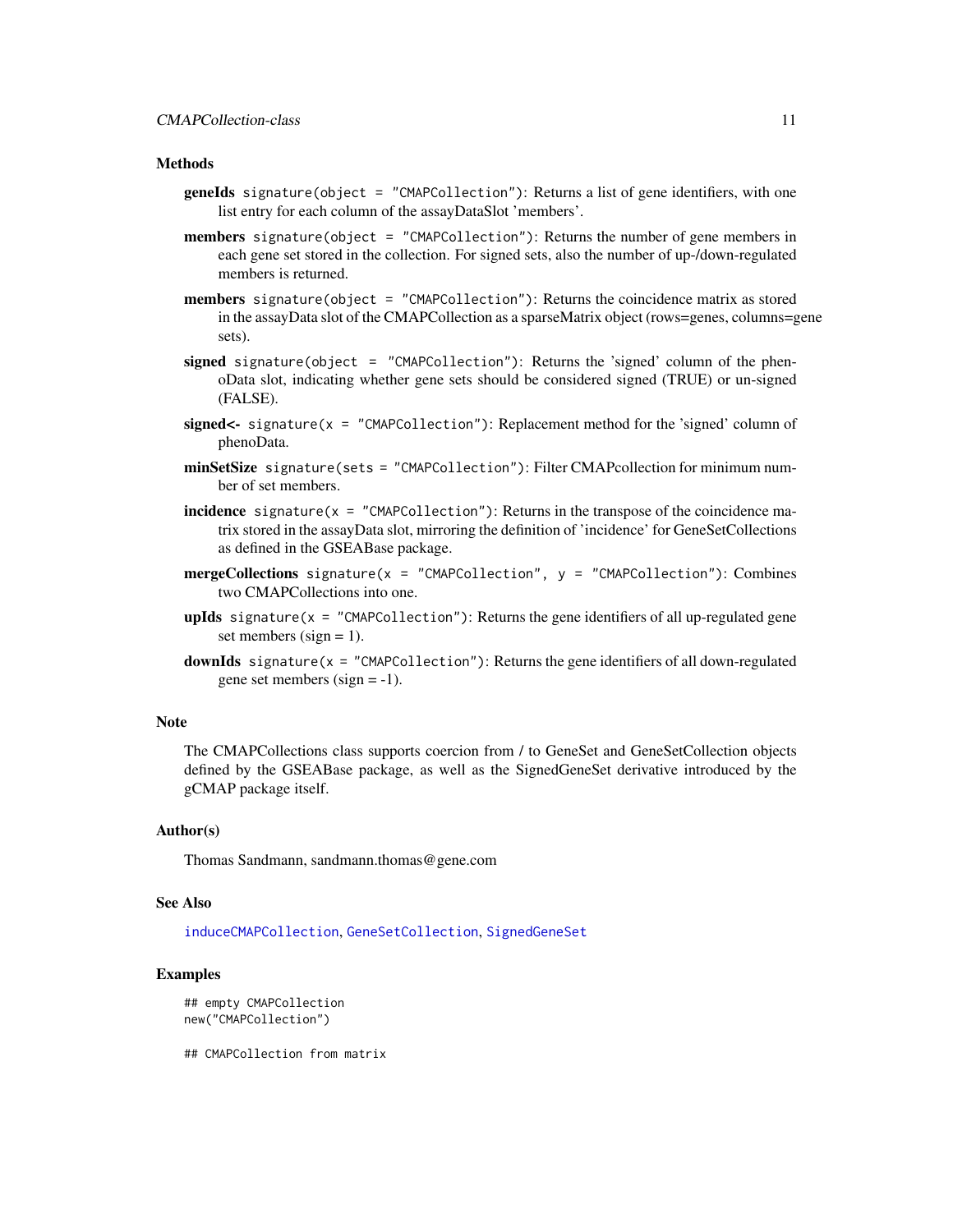```
mat \leq matrix( sample( c(-1,0,1), 100, replace=TRUE), ncol=10)
cmap <- CMAPCollection( mat )
members( cmap )
## CMAPCollection induced from NChannelSet
data( gCMAPData )
assayDataElementNames( gCMAPData )
cmap <- induceCMAPCollection(gCMAPData, "z", lower=-2, higher=2)
cmap
setSizes( cmap )
pData(cmap)
signed(cmap) <- c(TRUE, FALSE, TRUE)
signed(cmap)
head(members(cmap))
out <- fisher_score(cmap[,1], cmap, universe = featureNames( cmap))
out
```
<span id="page-11-1"></span>CMAPResults-class *Class* "CMAPResults"

#### **Description**

This class serves as a container for the output of different gene-set enrichment analysis methods. It directly extends the [AnnotatedDataFrame](#page-0-0) class by adding two additional slots ('docs' and 'errors' to store information about the analysis raun. Data for each queried gene set are stored in the 'data' slot of the [AnnotatedDataFrame](#page-0-0). Additional information about the data columns, e.g. the definition of 'effect' for the chosen analysis method, is available in the varMetadata slot of the AnnotatedDataFrame and can also be accessed through the 'labels' accessor function.

#### Details

The AnnotatedDataFrame 'table' is populated by gene set enrichment analysis methods as needed. Explicit accessor and replacement methods exist for the following columns:

- set: Identifiers of the tested gene sets (e.g. obtained from the sampleNames of an analyzed CMAPCollection object).
- trend: The direction of the detected effect, e.g. 'upregulated', 'overrepresented', etc.
- pval: The raw p-value of the observed effect. Default
- effect: The detected effect size, e.g. log odds ratio (returned by 'fisher\_score) or summay t-statistic (returned by gsealm\_jg\_score), etc.
- nSet: The number genes in the query gene sets
- nFound: The number of query set genes detected in the target set, e.g. genes common to both sets. Default:NULL

In addition, gene set annotations can be included in further columns of the 'table' Annotated-DataFrame, e.g. retrieved from the phenoData slot of a [CMAPCollection](#page-9-1).

<span id="page-11-0"></span>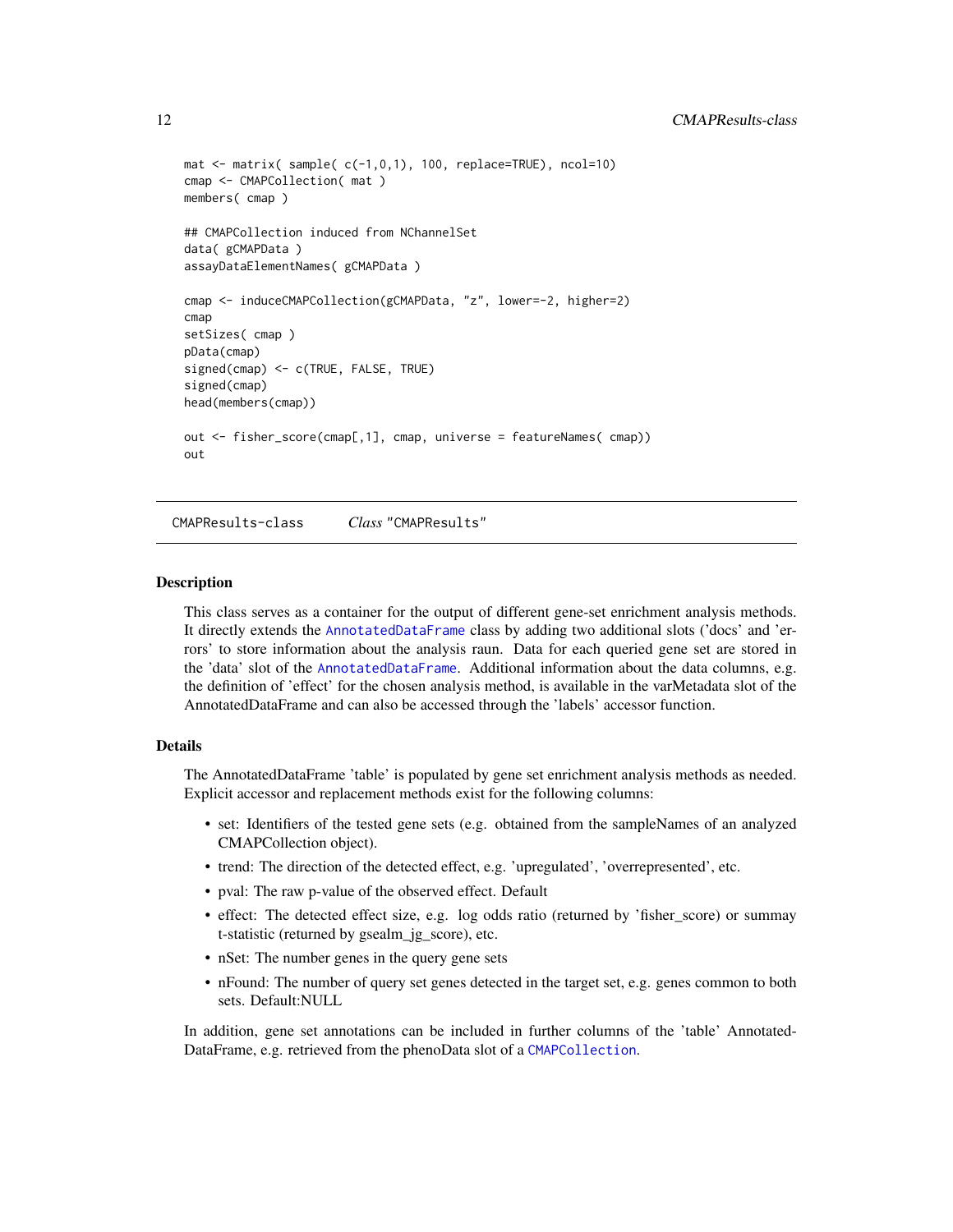#### Objects from the Class

Objects can be created by calls of the form new("CMAPResults", ...). CMAPResults objects are usually created as output by gene set enrichment analysis methods.

#### **Slots**

- data: A data.frame containing results for different gene sets (rows), with method-specific output stored in the columns.
- dimLabels: A character vector of length 2 that provides labels for the rows and columns.
- varMetadata: A data.frame with the number of rows equal to the number of columns in 'data' and at least one column, named 'labelDescription', containing additional information about each result column.
- .\_\_classVersion\_\_: A 'Versions' object describing the R and Biobase version numbers used to created the instance. Intended for developer use.
- docs: Object of class "character" Additional information about the analysis run, usually populated by the gene set enrichment method.
- errors: Object of class "list" Intented for warnings or error messages associated with the results.

#### Methods

cmapTable signature(object = "CMAPResults"): Returns data and labels stored in the 'table' AnnotatedDataFrame. If no additional parameters are supplied, this method is synonymous with pData(object@table).

Optional parameters: n (integer): the number of rows to return. columns (character): indicating which columns of the 'table' slot to include in the output.

- docs signature(object = "CMAPResults"): Accessor method for the 'docs' slot.
- docs<- signature(x = "CMAPResults"): Replacement method for the 'docs' slot.
- effect signature(object = "CMAPResults"): Accessor method for the 'effect' column of the 'table' slot.
- effect  $\le$  signature(x = "CMAPResults"): Replacement method for the 'effect' column of the 'table' slot.
- errors signature(object = "CMAPResults"): Accessor method for the 'docs' slot.
- errors<- signature(x = "CMAPResults"): Replacement method for the 'docs' slot.
- labels signature(object = "CMAPResults"): Returns information about the data columns of the 'table' slot. Synonymous with varMetadata(object@table).
- **labels<-** signature( $x =$  "CMAPResults"): Replacement method for the varMetdata slot of the 'table' AnnotatedDataFrame. Replacement value must be a data.frame with as many rows as there are columns in 'table' and contain the column 'labelDescription'. See [AnnotatedDataFrame](#page-0-0) for details.
- nFound signature(object = "CMAPResults"): Accessor method for the 'nFound' column of the 'table' slot.
- **nFound<-** signature( $x =$  "CMAPResults"): Replacement method for the 'nFound' column of the 'table' slot.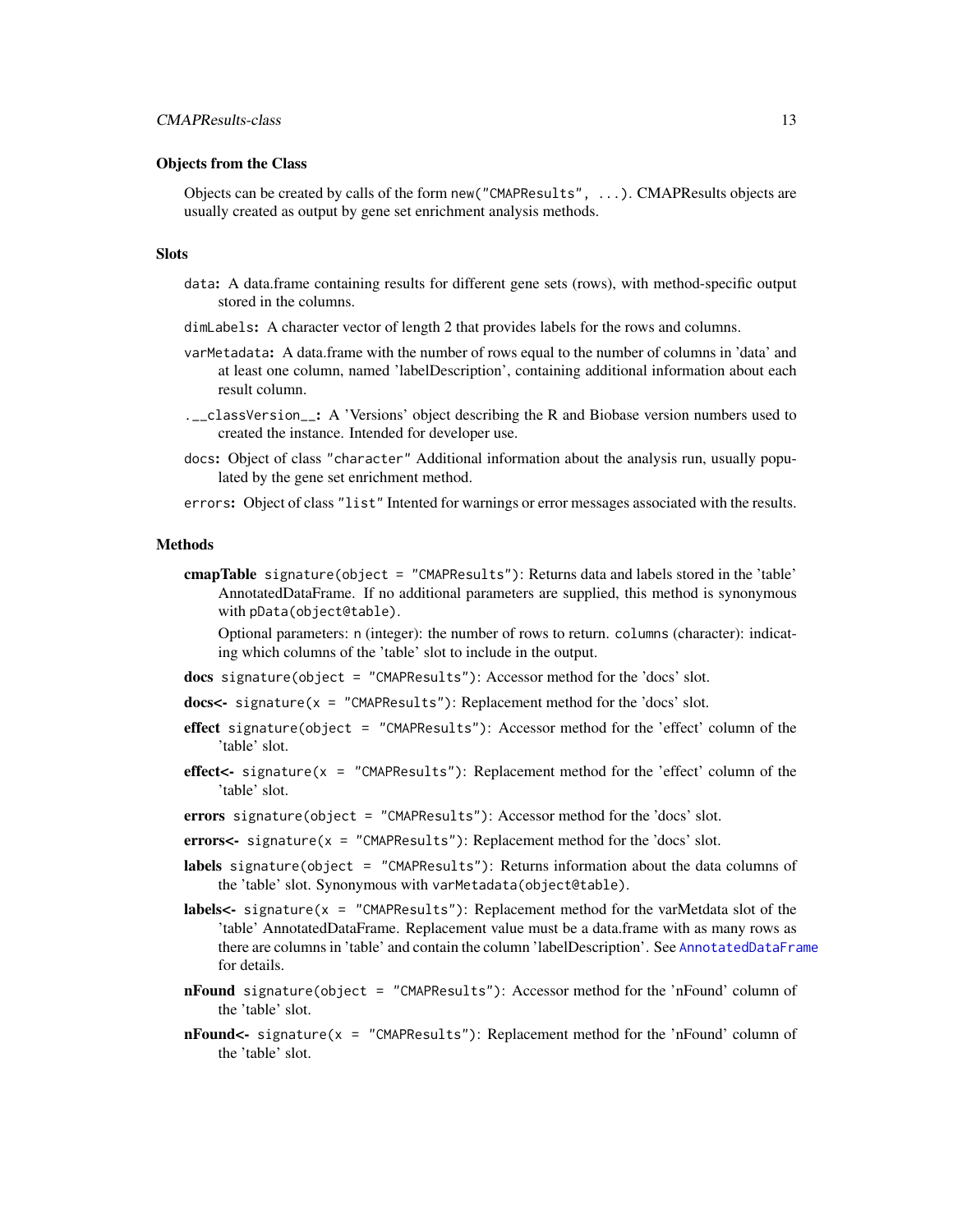- nSet signature(object = "CMAPResults"): Accessor method for the 'nSet' column of the 'table' slot.
- nSet<- signature(x = "CMAPResults"): Replacement method for the 'nSet' column of the 'table' slot.
- padj signature(object = "CMAPResults"): Accessor method for the 'padj' column of the 'table' slot.
- padj<- signature(x = "CMAPResults"): Replacement method for the 'padj' column of the 'table' slot.
- plot signature(x = "CMAPResults",  $y =$  "ANY"): Returns an overview of the results stored in a CMAPResults object: 1. the distribution of scores across all results and 2. a heatmap of rank-ordered effect sizes.
	- strip.effect: String specifying the CMAPResults column to retrieve scores from. Default:"effect"
	- strip.pval: String specifying the CMAPResults column to transform into unsigned zscores. Only evaluated if 'density.effect' column is not present or is set to 'NULL'.Default:"padj"
	- strip.cutoffs: Numeric vector of length 2. Scores between strip.cutoffs[1] and strip.cutoffs[2] will be displayed in strip.col[2]. Default:c(-3,3)
	- strip.bounds: Numeric vector of length 2 specifying the end points of the color gradient. Scores  $\lt$  strip.cutoffs[1] or  $>$  strip.cutoffs[2] will not be distinguishable. Default: $c(-6,6)$
	- strip.col: Vector of length 3, specifying the colors used in the heatmap strip: strip.col[1]  $=$  low scores, strip.col[2]  $=$  medium score (excluded from gradient), strip.col[3]  $=$  high scores. Default:c("blue","white","red")
	- set.inf: Numerical replacing Inf/-Inf scores in the density plot (default:+/-20)
	- col.upRug plot color for positively correlated instances
	- col.downRug plot color for negatively correlated instances
- pval signature(object = "CMAPResults"): Accessor method for the 'pval' column of the 'table' slot.
- pval<- signature( $x =$  "CMAPResults"): Replacemant method for the 'pval' column of the 'table' slot
- set signature(object = "CMAPResults"): Accessor method for the 'set' column of the 'table' slot.
- set<- signature(x = "CMAPResults"): Replacement method for the 'set' column of the 'table' slot.
- show signature(object = "CMAPResults"): Returns a summary of the CMAPResult object, including the number rows in the 'table' slot and shows the top five results with the smallest p-values.
- trend signature(object = "CMAPResults"): Accessor method for the trend' column of the 'table' slot.
- trend<- signature( $x =$  "CMAPResults"): Replacement method for the geneScores' column of the 'table' slot.
- geneScores signature(object = "CMAPResults"): Accessor method for the geneScores' column of the 'table' slot. When available, this column stores a list of matrices, one for each row of the CMAPResults object, with raw per-gene scores for all members of the gene set. While the 'show' method displays only a brief summary of the available data, the geneScores method retrieves the full list of score matrices.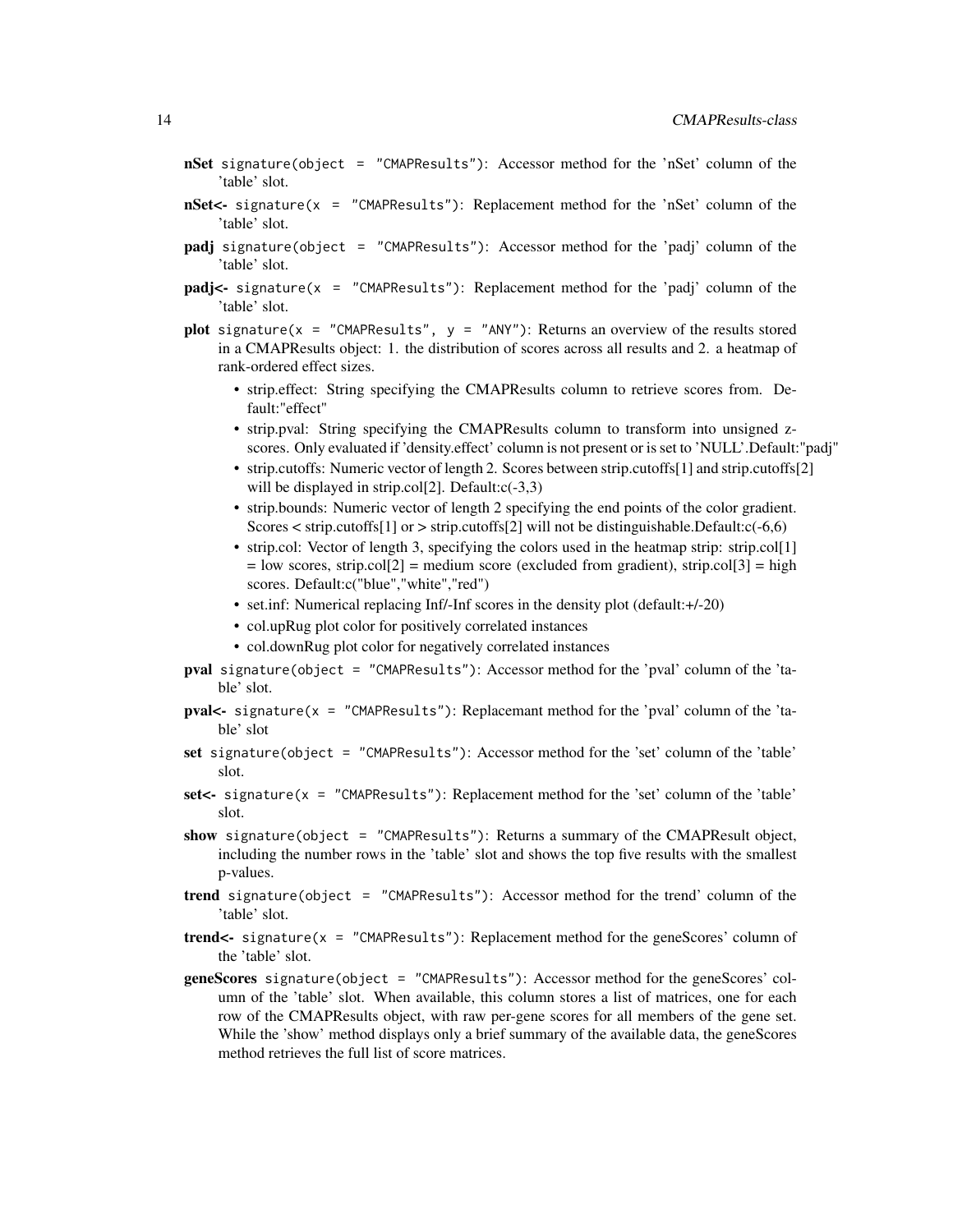# CMAPResults-class 15

**zscores** signature( $x =$  "CMAPResults"): Transforms adjusted p-values stored in a CMAPResults into z-scores based on the standard normal distribution.

# Author(s)

Thomas Sandmann, sandmann.thomas@gene.com

#### See Also

[AnnotatedDataFrame](#page-0-0)

#### Examples

```
## create random score profile
set.seed(123)
z \le - rnorm(1000)names(z) <- paste("g", 1:1000, sep="")
## generate random incidence matrix of gene sets
m <-replicate(1000, {
  s < -\text{rep}(0,1000)s[ sample(1:1000, 20)] <- 1
  s[ sample(1:1000, 20)] <- -1
  s
  })
dimnames(m) <- list(names(z), paste("set", 1:1000, sep=""))
## Set1 is up-regulated
z \le -z + m[, 1] *2
## create CMAPCollection
cmap <- CMAPCollection(m, signed=rep(TRUE,1000))
## gene-set enrichment test
res <- gsealm_jg_score(z, cmap)
class(res)
res
## overview plot
plot(res)
## rerun, this time store gene-level scores
res <- gsealm_jg_score(z, cmap, keep.scores=TRUE)
res
m <- geneScores(res)
m[["set1"]] ## scores for set1
## stripplot for set1, colored by annotated sign
gene.signs <- factor( attr(m[["set1"]], "sign"))
boxplot(m[["set1"] \sim gene.signs,
 ylab="z-score",
  main="Set1",
  col=c("blue", "red"))
```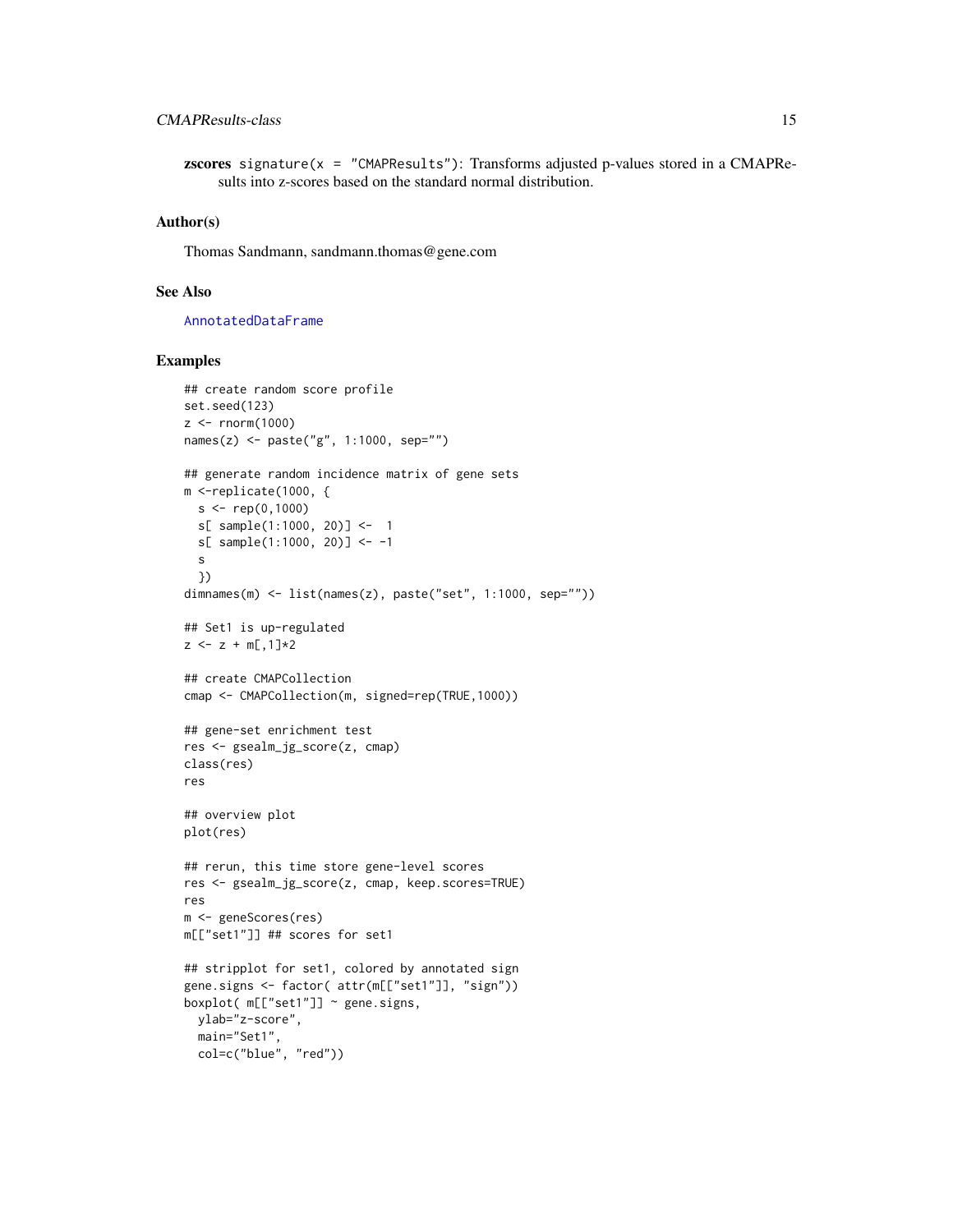<span id="page-15-0"></span>connectivity\_score *Broad CMAP gene set enrichment metrics*

#### Description

A method for computing Broad CMAP connectivity scores, as described in the reference below. Supporting functions used for computation are also described.

#### Usage

```
## S4 method for signature eSet,CMAPCollection
connectivity_score(experiment, query, element="z", keep.scores=FALSE)
## S4 method for signature matrix,CMAPCollection
connectivity_score(experiment, query, ...)
## S4 method for signature eSet, SignedGeneSet
connectivity_score(experiment, query, ...)
## S4 method for signature matrix, SignedGeneSet
connectivity_score(experiment, query, ...)
## S4 method for signature eSet,GeneSetCollection
connectivity_score(experiment, query,
...)
## S4 method for signature matrix,GeneSetCollection
connectivity_score(experiment, query,...)
```

```
## S4 method for signature ANY,GeneSet
connectivity_score(experiment, query, ...)
```
#### Arguments

| experiment  | An eset or matrix object to query.                                                                                                                                                                                                                                    |
|-------------|-----------------------------------------------------------------------------------------------------------------------------------------------------------------------------------------------------------------------------------------------------------------------|
| query       | A CMAPCollection, SignedGeneSet, or GeneSetCollection object contain-<br>ing signed gene sets with which to query the experiment object.                                                                                                                              |
| element     | Character string specifying which element of a multi-channel eSet to access for<br>determining tag rank?                                                                                                                                                              |
| keep.scores | Logical: keep gene-level scores for all gene sets (Default: TRUE)? The size of<br>the generated CMAPResults object increases with the number of contained gene<br>sets. For very large collections, consider setting this parameter to 'FALSE' to<br>conserve memory. |
| $\ddotsc$   | Additional arguments passed on to downstream functions.                                                                                                                                                                                                               |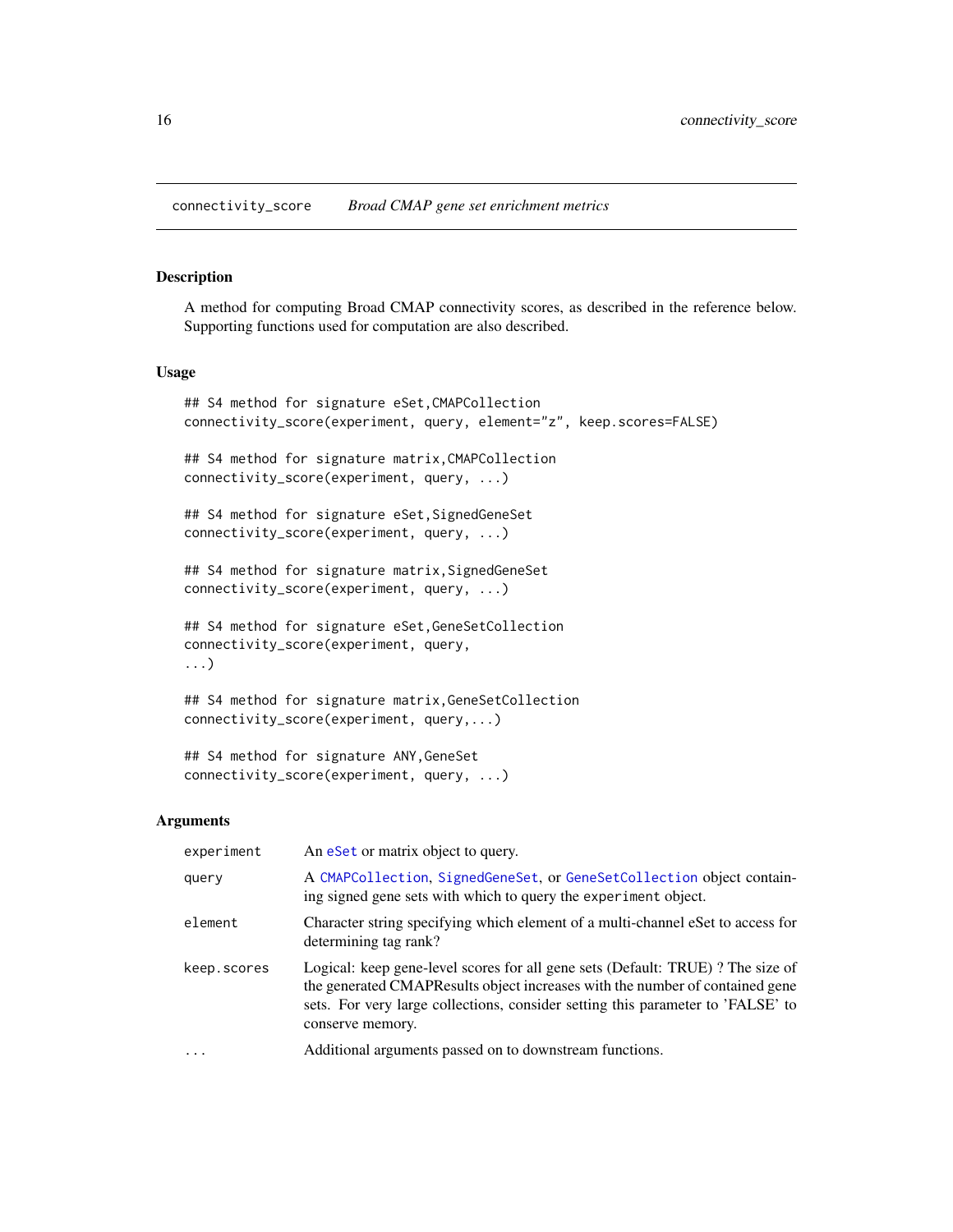#### <span id="page-16-0"></span>Value

| connectivity_score |                                                                                                                                                                                                                                                      |
|--------------------|------------------------------------------------------------------------------------------------------------------------------------------------------------------------------------------------------------------------------------------------------|
|                    | For the Signed Gene Set method, a vector of s scores, one per instance in experiment.<br>For the GeneSetCollection method, a matrix, with one row per instance in<br>experiment and one column per query set.                                        |
| ks                 | A signed Kolmogorov-Smirnov type statistic based on the position of the ranks<br>V in the vector $1:n$ .                                                                                                                                             |
| <sub>S</sub>       | A difference of ks values for $V_{\text{u}}$ vs. $V_{\text{u}}$ down, or 0 if both yield the same sign.                                                                                                                                              |
| <sub>S</sub>       | A vector of signed, rescaled scores. After rescaling, 1 corresponds to the max-<br>imum positive s score, and -1, to the minimum negative s score. S is typically<br>used to produce the red-grey-green instance heat maps from the reference below. |

#### Note

Note that as defined by Lamb et al., ks is not symmetric. For  $n = 100$ , for example, ks(1,100) is .99 while ks(100,100 is -1. A further consequence of the Lamb et al. definitions is that the maximum possible score for a perfect positive match depends on query set size. See the example below. Although these properties are not desirable, the intention here is to exactly reproduce the Lamb et al. statistic.

# References

Lamb, J. et al. (2006). The Connectivity Map: using gene-expression signatures to connect small molecules, genes, and disease. *Science* 313:1929. Notation for ks, s, and S closely follows the Supporting Online Material there.

# Examples

```
data(gCMAPData)
 ## induce CMAPCollection from z-scores
 sets <- induceCMAPCollection(gCMAPData, "z", lower=-3, higher=3)
 ## Broad CMAP KS scoring: one z-score column
 connectivity_score(gCMAPData[,1], sets, element="z")
 ## multiple z-score columns, results are returned as a list
 connectivity_score(gCMAPData, sets)
```
DESeq\_nbinom *Function to perform a DESeq analysis to detect differential expression between perturbation and control groups.*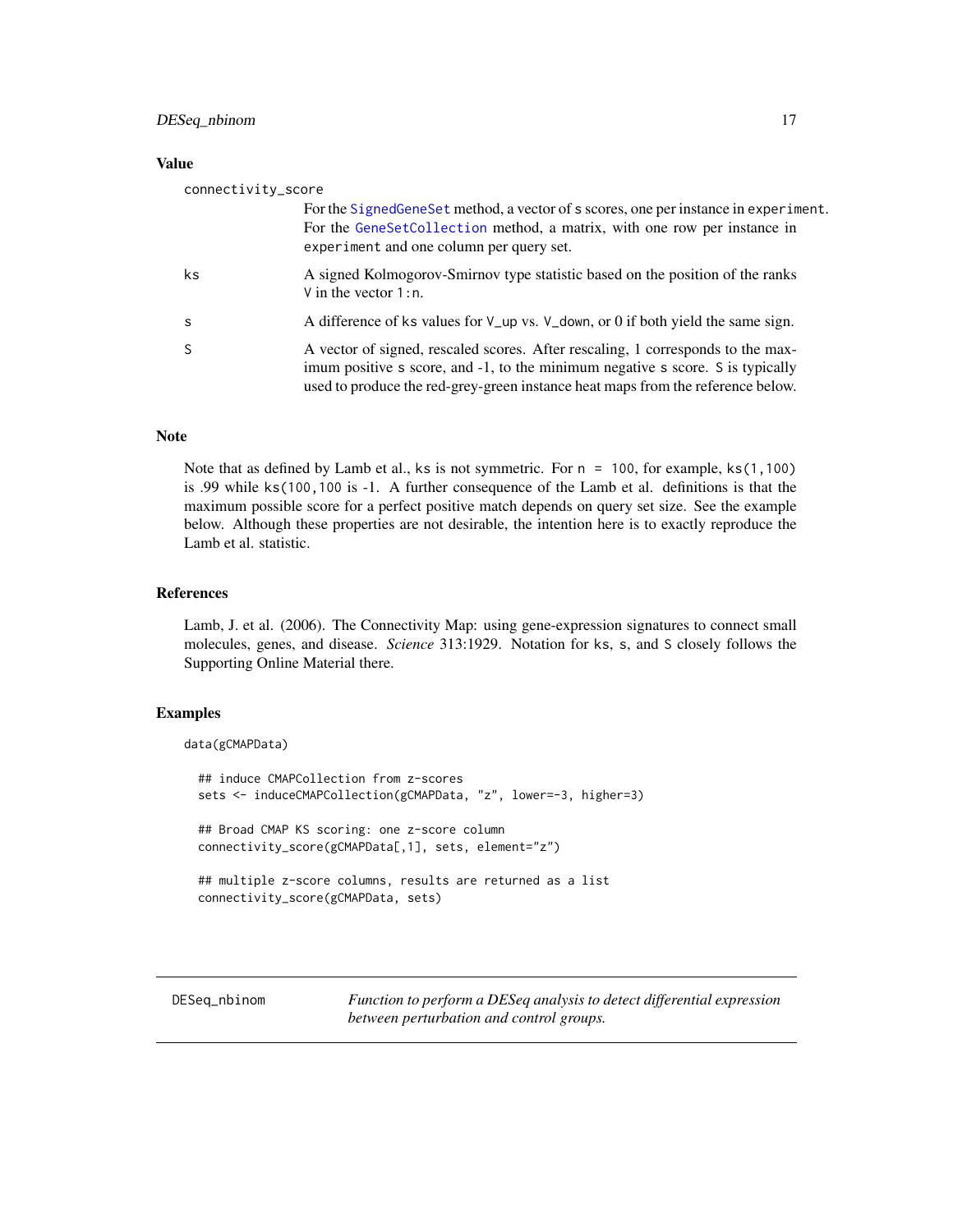#### <span id="page-17-0"></span>Description

This function is a wrapper for a standard DESeq analyis with two classes, perturbation and control, annotated in the 'conditions' column of the cds phenoData slot. First , the size factors are determined using default parameters. Next, a dispersion parameter is estimated using the default (pooled) method. Finally, p-values are estimated for differential expression between treatment and control groups.

# Usage

```
.DESeq_nbinom(cds, control = "control", perturb = "perturbation",
try.hard = FALSE, control\_perturb\_col = "cmap",...)
```
#### Arguments

| cds                 | A CountDataSet with perturbation and control samples identified in the pData<br>condition slot.                                                                                                                                                    |  |
|---------------------|----------------------------------------------------------------------------------------------------------------------------------------------------------------------------------------------------------------------------------------------------|--|
| control             | Character string corresponding to the control factor level of the condition phen-<br>oData slot.                                                                                                                                                   |  |
| perturb             | Character string corresponding to the perturbation factor level of the condition<br>phenoData slot.                                                                                                                                                |  |
| try.hard            | Logical parameter indicating the function's behavior in case the parametric (de-<br>fault) dispersion estimation fails. If FALSE (default), the function exits with an<br>error. If TRUE, a non-parametric (loess) esimation is attempted instead. |  |
| control_perturb_col |                                                                                                                                                                                                                                                    |  |
|                     | Column name in phenoData of cds where control/perturbation designations are<br>stored.                                                                                                                                                             |  |
| $\cdots$            | Any additional parameters passed on to estimateDispersions                                                                                                                                                                                         |  |

# Value

See [nbinomTest](#page-0-0) for details.

# Note

To use this function, please install the suggested Bioconductor package 'DESeq'.

| eSetOnDisk | A function to store the assayData of an eSet object as BigMatrix files |
|------------|------------------------------------------------------------------------|
|            | on disk.                                                               |

#### Description

If the bigmemoryExtras package is available, this function accepts and eSet object and generates separate file-backed BigMatrix objects for each assayDataElement. Data is only loaded into memory upon subsetting, allowing the retrieval of selected data without loading the (potentially large) object into memory in full.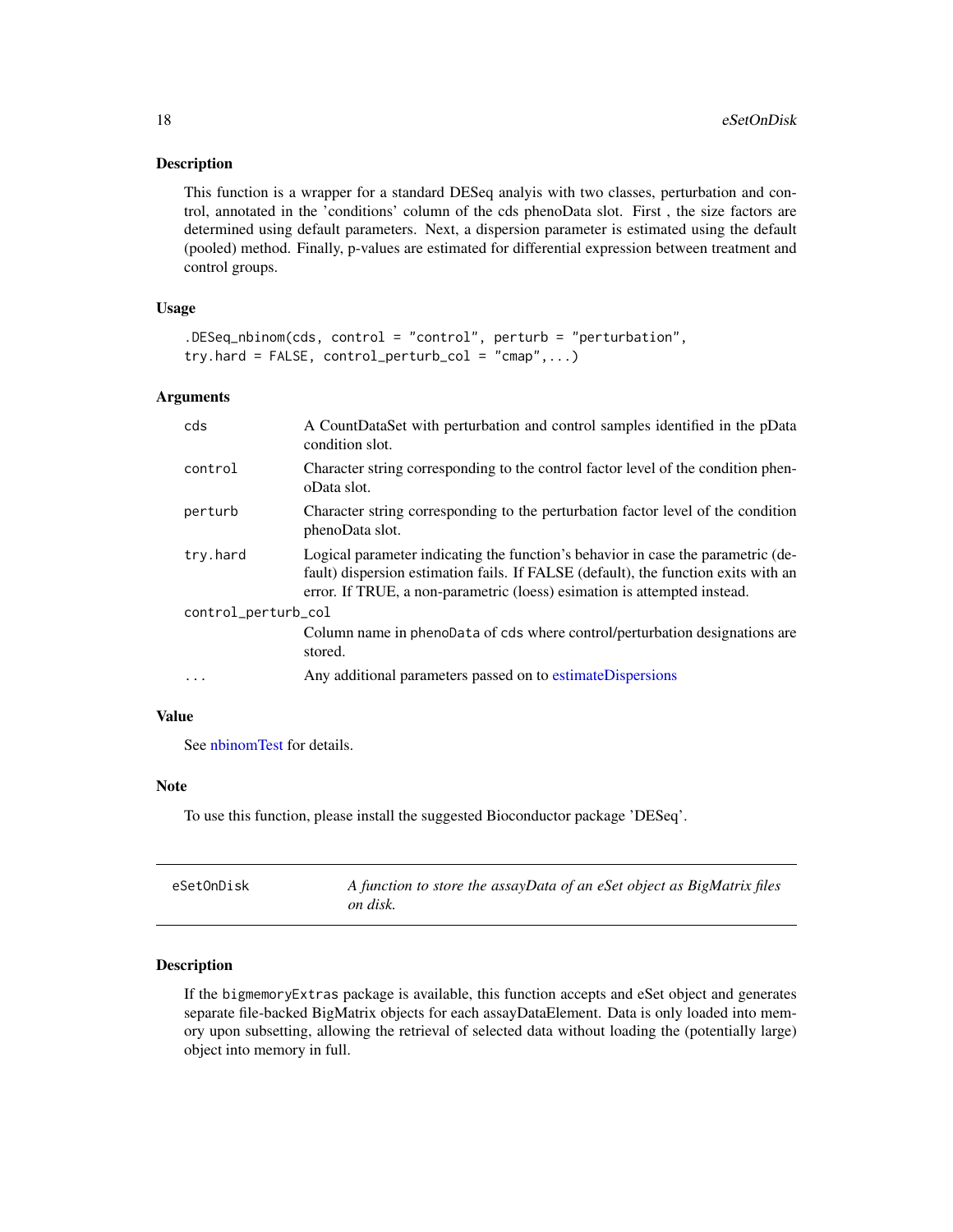#### eSetOnDisk 19

#### Usage

eSetOnDisk(eset, out.file = NULL)

#### Arguments

| eset     | An object inheriting from eSet.                                                  |
|----------|----------------------------------------------------------------------------------|
| out.file | The path and basename of the output file. Three files will be generated for each |
|          | eSet assayDataElement, identified by extending 'out.file' by suffices.           |

# Value

An object of the same class as 'eset', with file-backed big.matrix elements in the assayData slot.

# Note

Please see the bigmemoryExtras package for more details on BigMatrix objects.

#### Author(s)

Thomas Sandmann

#### See Also

[eSet](#page-0-0) [memorize](#page-37-1)

# Examples

```
if(suppressWarnings(require("bigmemoryExtras",
    quietly=TRUE, character.only=TRUE))){
## load ExpressionSet
data("sample.ExpressionSet") ## from Biobase
sample.ExpressionSet ## two assayDataElements: exprs, se
```

```
## exprs data matrix
class( assayDataElement( sample.ExpressionSet, "exprs" ) )
```

```
## convert assayData to BigMatrix objects
storage.file <- tempfile() ## create path & basemane for BigMatrices
storage.file
```

```
on.disk <- eSetOnDisk( sample.ExpressionSet, storage.file )
on.disk ## ExpressionSet
dir(dirname( storage.file )) ## created 3 files per channel
```
class( assayDataElement( on.disk, "exprs" ) ) ## BigMatrix object

```
## BigMatrix objects are loaded only upon subsetting
assayDataElement( on.disk, "exprs") ## retrieves BigMatrix, NOT matrix
assayDataElement( on.disk, "exprs")[1:10,1:10] ## loads subset only
dim( assayDataElement( on.disk, "exprs")[,] ) ## retrieves full matrix
```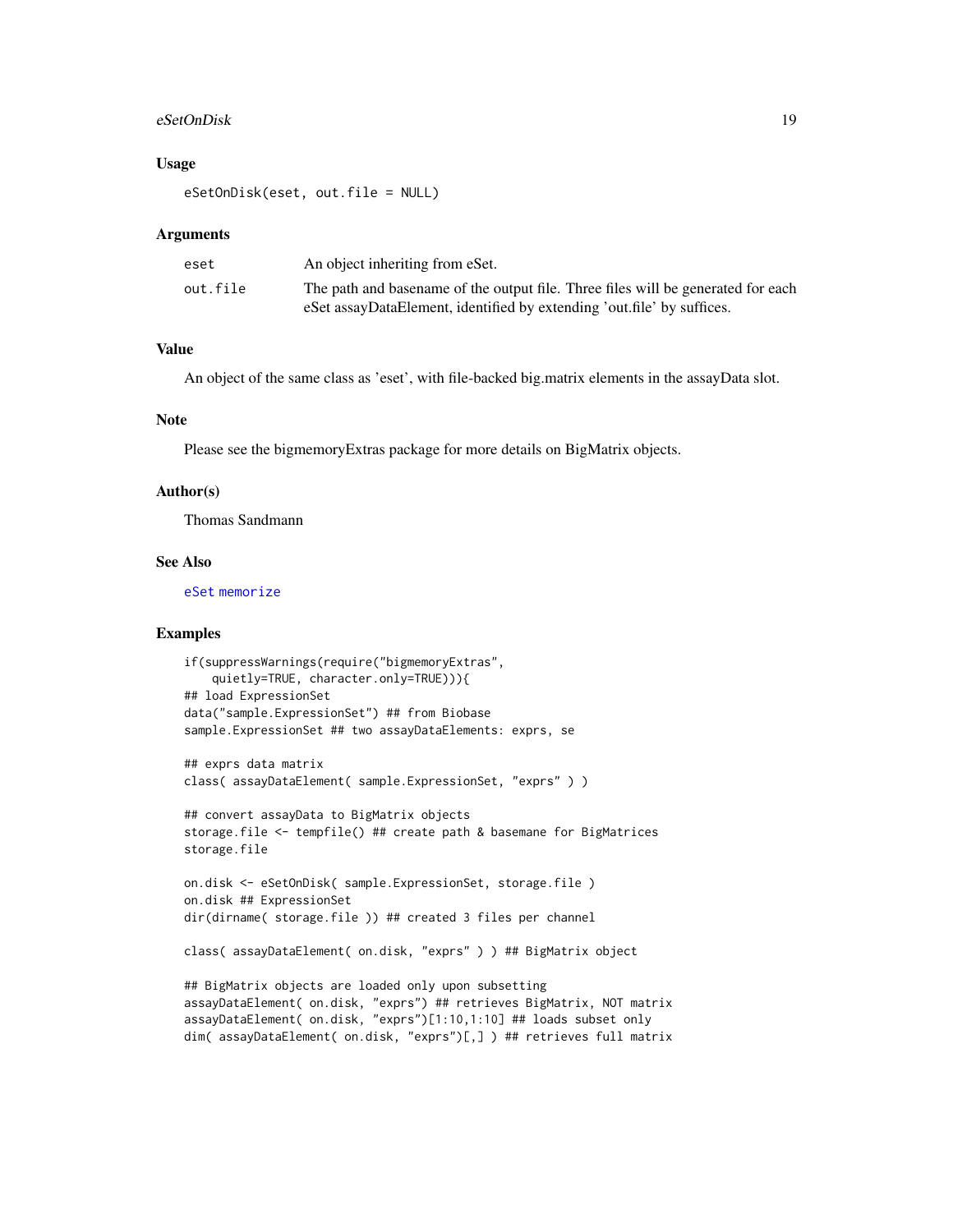<span id="page-19-0"></span>20 eset\_instances

```
## convert back to standard in-memory ExpressionSet
in.memory <- memorize( on.disk )
class( assayDataElement( in.memory, "exprs" ) ) ## standard matrix object
## remove tempfiles generated for this example
unlink(paste(storage.file,"*", sep=""))
}
```
eset\_instances *A function to subset an eSet with expression data into smaller datasets, each corresponding to a single perturbation experiment.*

# Description

This function takes two parameters, an eSet object (e.g. an ExpressionSet or CountDataSet) containing muliple samples, and a numerical matrix defining how these samples should be compared to investigate perturbations of interest. For each perturbation, a separate eSet object is generated, ready for analysis with the [generate\\_gCMAP\\_NChannelSet](#page-26-1) function. Samples can be used in multiple instances, e.g. common controls can be specified in each column of the 'instance.matrix'.

#### Usage

```
eset_instances(instance.matrix, eset, control_perturb_col = "cmap", control = "control", perturb = "per
```
#### Arguments

| instance.matrix     |                                                                                                                                                                                                                                                                                                                    |  |
|---------------------|--------------------------------------------------------------------------------------------------------------------------------------------------------------------------------------------------------------------------------------------------------------------------------------------------------------------|--|
|                     | A numeric matrix of -1 and 1's. Each columns defines a contrast of interest<br>and indicates whether a sample (row) corresponds to a control sample (-1) or<br>a perturbation sample (1). The row names of the instance matrix correspond to<br>sampleNames of 'eset'. Entries other than -1 or 1 will be ignored. |  |
| eset                | An est object to be subset into smaller datasets. The row names of 'eset' must<br>correspond to the row.names of the 'instance.matrix'.                                                                                                                                                                            |  |
| control_perturb_col |                                                                                                                                                                                                                                                                                                                    |  |
|                     | Character, indicating which phenoData column to use to store 'control' and 'per-<br>turb' labels.                                                                                                                                                                                                                  |  |
| control             | Character, defining the label stored in each new eSet to indicate control samples.                                                                                                                                                                                                                                 |  |
| perturb             | Character, defining the label stored in each new est to indicate perturbation<br>samples.                                                                                                                                                                                                                          |  |

# Value

A list of eSet objects, each corresponding to one instance defined by the columns of 'incidence.matrix'.

#### Note

This function can be used to generate the 'eset.list' required for differential expression analyses with [generate\\_gCMAP\\_NChannelSet](#page-26-1).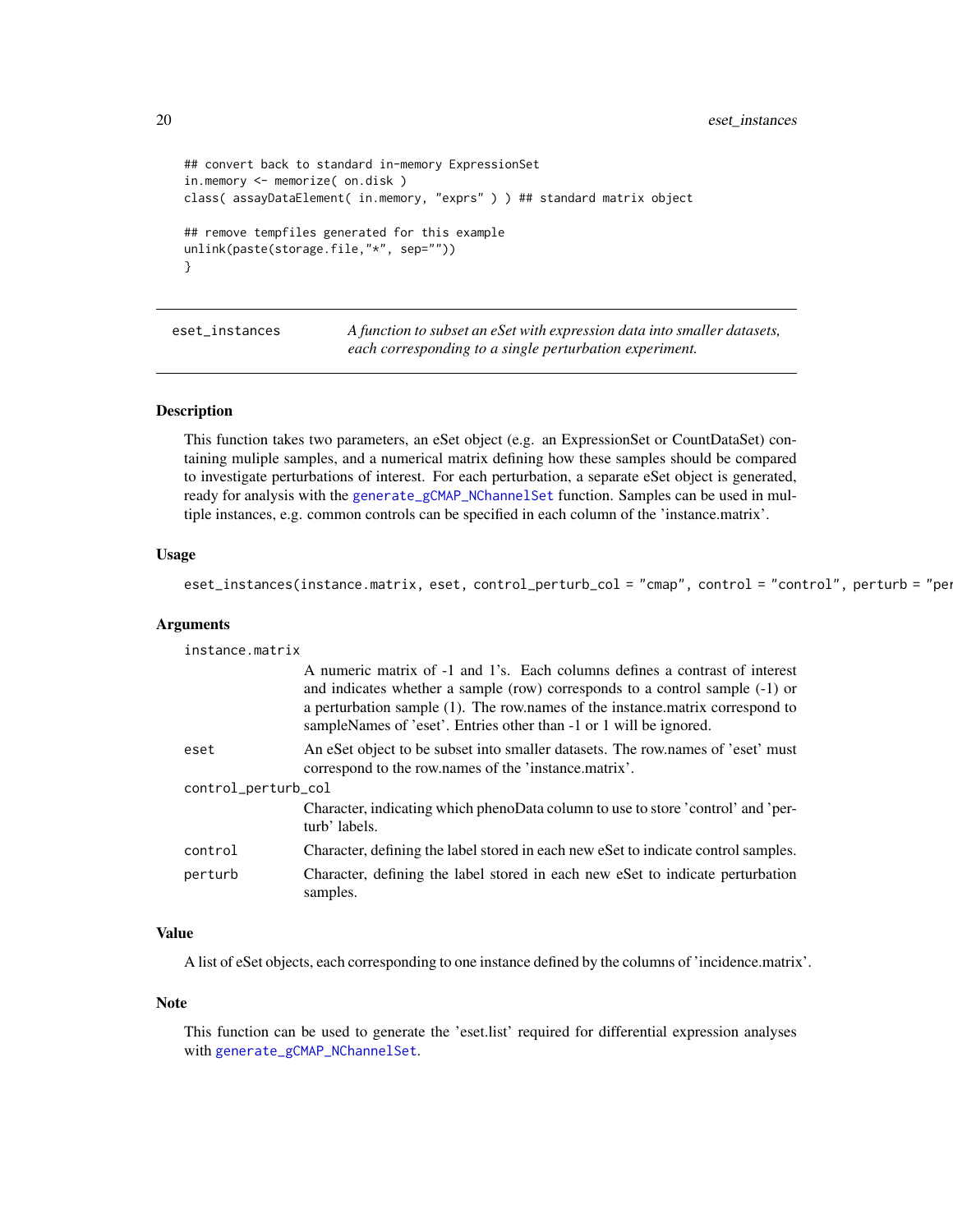# <span id="page-20-0"></span>Author(s)

Thomas Sandmann, sandmann.thomas@gene.com

#### See Also

[generate\\_gCMAP\\_NChannelSet](#page-26-1)

#### Examples

```
library(Biobase)
data(sample.ExpressionSet)
## contains Male/Female and Control/Case annotations
pData( sample.ExpressionSet)
## separate analysis of Male/Female patients
male <- ifelse( pData( sample.ExpressionSet )$type == "Control", -1, 1)
male[which( pData( sample.ExpressionSet )$sex == "Female")] <- 0
female <- ifelse( pData( sample.ExpressionSet )$type == "Control", -1, 1)
female[which( pData( sample.ExpressionSet )$sex == "Male")] <- 0
instance.matrix <- cbind( male, female)
row.names( instance.matrix ) <- sampleNames( sample.ExpressionSet )
eset_instances( instance.matrix, sample.ExpressionSet)
```
featureScores-methods *Methods to obtain scores for CMAPCollection gene sets from a matrix or eSet*

# **Description**

These methods extract the scores for CMAPCollection gene set members from eSet or matrix objects and return them as a list (argument 'query') of lists (argument 'dat') with score vectors. Argument order determines the organization of the list, e.g. if 'query' is a CMAPCollection, one list element is returned for each gene set, containing all score vectors for the respective set. If 'simplify' is set to TRUE, score vectors are combined and a list of matrices is returned instead. Score vectors and matrices carries an additional 'sign' attribute corresponding to the sign annotated in the CMAPCollection.

# Usage

## S4 method for signature CMAPCollection,eSet featureScores(query, dat, element="z",simplify=TRUE)

## S4 method for signature CMAPCollection,matrix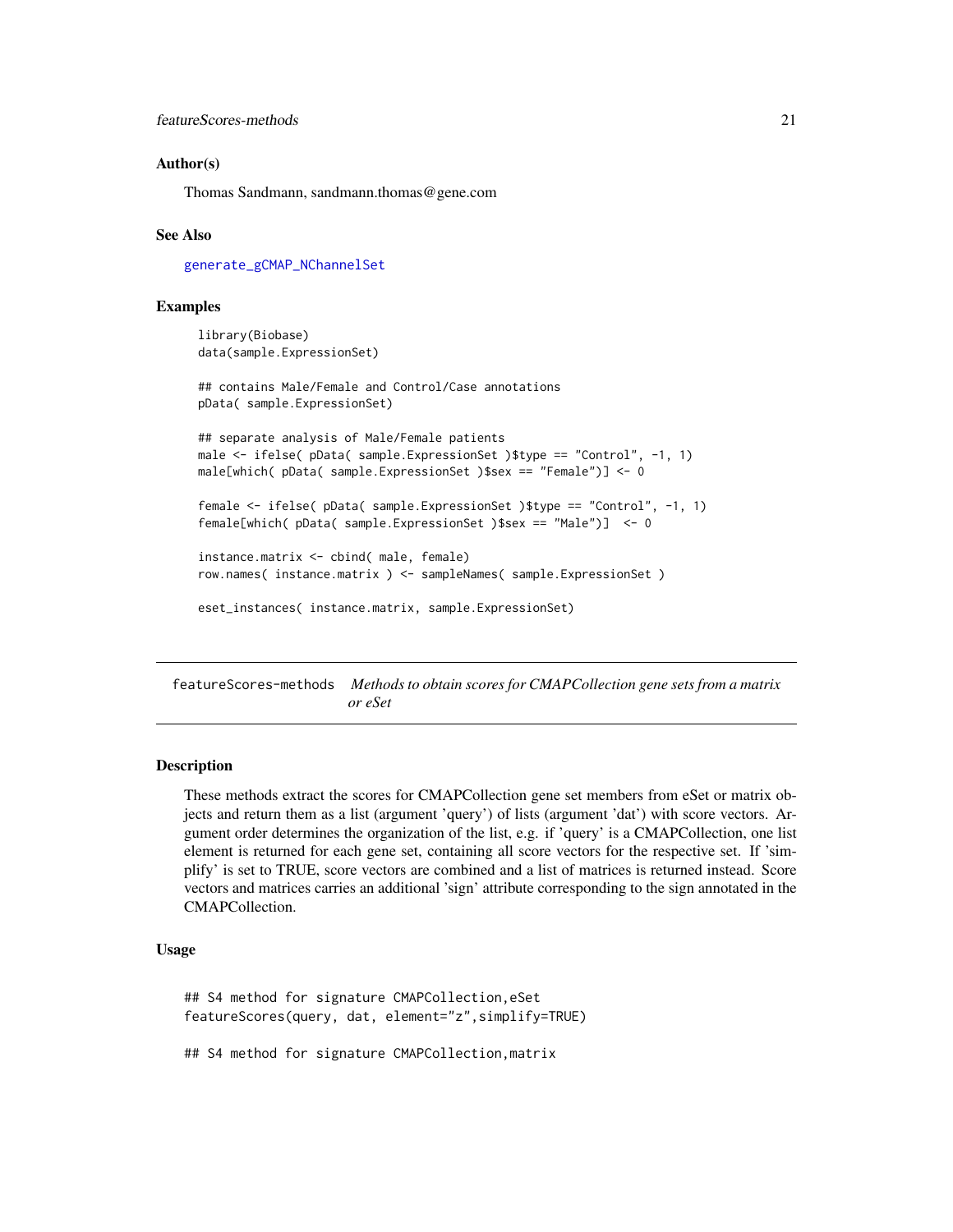```
featureScores(query,dat, simplify=TRUE)
```
## S4 method for signature CMAPCollection,BigMatrix featureScores(query, dat, simplify=TRUE)

## S4 method for signature eSet,CMAPCollection featureScores(query, dat, element="z")

## S4 method for signature matrix,CMAPCollection featureScores(query, dat)

## S4 method for signature BigMatrix,CMAPCollection featureScores(query, dat)

## S4 method for signature CMAPCollection,numeric featureScores(query, dat)

## S4 method for signature CMAPCollection,CMAPCollection featureScores(query, dat)

## S4 method for signature numeric,CMAPCollection featureScores(query, dat)

## S4 method for signature CMAPCollection, matrix\_or\_big.matrix featureScores(query, dat, simplify = TRUE)

```
## S4 method for signature matrix_or_big.matrix,CMAPCollection
featureScores(query, dat)
```
# Arguments

| query    | A CMAPCollection, eSet or matrix.                                                        |
|----------|------------------------------------------------------------------------------------------|
| dat      | A CMAPCollection, eSet or matrix.                                                        |
| element  | Character string specifying which assayDataElement to extract from eSet ob-<br>jects.    |
| simplify | Logical: when possible, should score columns for each gene set collected in a<br>matrix? |

#### Value

A nested list: one list element for each 'query', containing a list with score vectors for each 'dat'.

### Methods

```
signature(query = "CMAPCollection", dat = "eSet") }
signature(query = "CMAPCollection", dat = "matrix")signature(query = "CMAPCollection", dat = "BigMatrix") }
```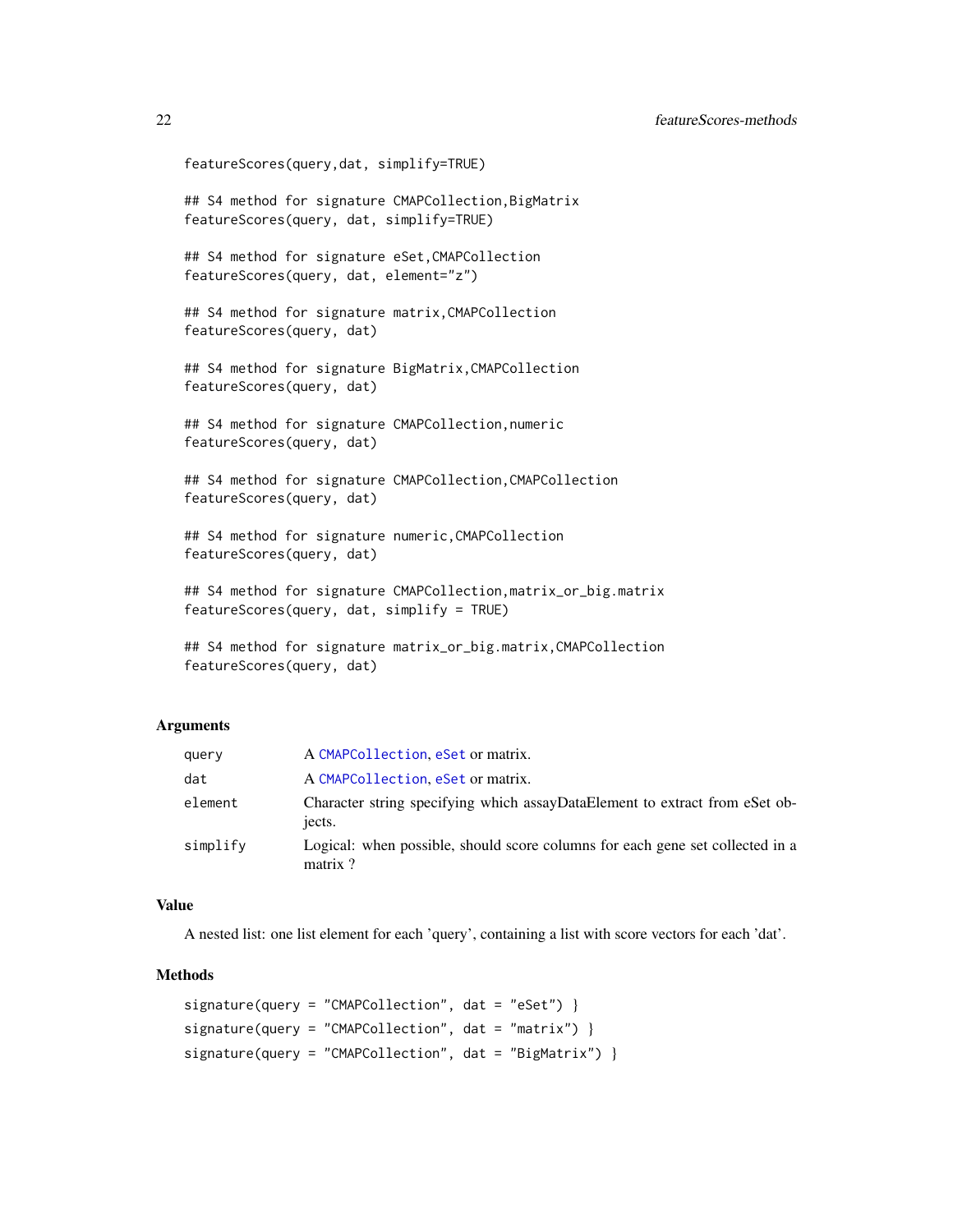```
signature(query = "eSet", dat = "CMAPCollection")signature(query = "matrix", dat = "CMAPCollection") }
signature(query = "BigMatrix", dat = "CMAPCollection")signature(query = "CMAPCollection", dat = "numeric") }
signature(query = "CMAPCollection", dat = "CMAPCollection") }
signature(query = "numeric", dat = "CMAPCollection") }
signature(query = "matrix_or_big.matrix", dat = "CMAPCollection") }
signature(query = "CMAPCollection", dat = "matrix_or_big.matrix") }
```
# Author(s)

Thomas Sandmann

#### Examples

```
data(gCMAPData)
## generate CMAPCollection with two sets (drug1, drug2)
sets <- induceCMAPCollection(gCMAPData, "z", higher=-2, lower=2)[,1:2]
sampleNames(sets) <- c("set1", "set2")
## extract per-gene scores as matrices
res <- featureScores(sets, gCMAPData)
class(res) ## list
names(res) ## one element per set
class(res[["set1"]]) ## matrix
dim(res[["set1"]])
## or as lists of score vectors
res2 <- featureScores(sets, gCMAPData, simplify=FALSE)
class(res2[["set1"]]) ## list
length(res2[["set1"]])
## stripplot for set2, colored by annotated sign
m <- res[["set2"]][,"drug2"]
colors <- ifelse( attr(res[["set2"]], "sign") == "up", "red", "blue")
gene.sign <- factor( attr(res[["set2"]], "sign"))
boxplot(
 m \sim gene.sign,
 col=c("blue", "red"),
 ylab="z-score",
 xlab="Query gene sign",
 main="Set 2"
  )
```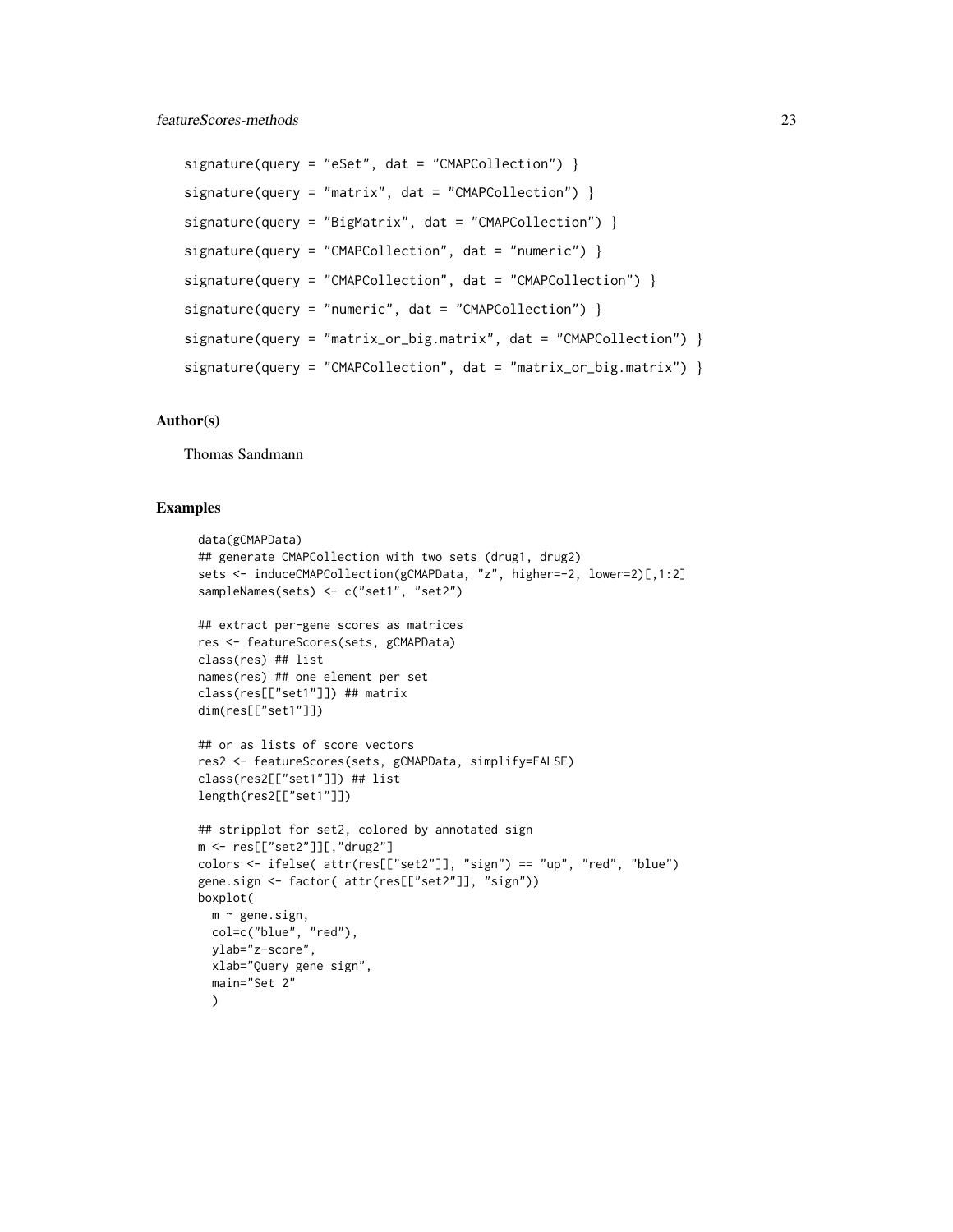<span id="page-23-0"></span>fisher\_score-methods *Hypergeometric probability of gene set enrichment*

#### Description

A method for computing enrichment probilities based on the hypergeometric distribution. This method performs an over-representation analysis by generating 2x2 incidence matrices for gene sets provided as 'query' and 'sets' as GeneSet, SignedGeneSet, GeneSetCollection or CMAPCollection objects. If 'sets' is an NChannelSet object with quantitative data, gene sets are induced on the fly from the channel specified by the 'element' parameter.

# Arguments

| query        | A CMAPCollection, GeneSet, or GeneSetCollection object containing the<br>'query' gene sets to compare against the 'sets'                                                                                                                                                                                   |
|--------------|------------------------------------------------------------------------------------------------------------------------------------------------------------------------------------------------------------------------------------------------------------------------------------------------------------|
| sets         | A CMAPCollection, GeneSetCollection or GeneSet object                                                                                                                                                                                                                                                      |
| universe     | A character string of gene ids for all genes that could potentially be of interest,<br>e.g. all genes represented on a microarray, all annotated genes, etc.                                                                                                                                               |
| keep.scores  | Logical: store the identifiers for the genes detected in 'query' and 'sets' ? (De-<br>fault: FALSE) The size of the generated CMAPResults object increases with the<br>number of contained gene sets. For very large collections, setting this parameter<br>to 'TRUE' may require large amounts of memory. |
| element      | A character string corresponding to the assayDataElementName of the NChan-<br>nelSet object to be thresholded on the fly with the induceCMAPCollection.                                                                                                                                                    |
| lower        | The lower threshold for the induceCMAPCollection.                                                                                                                                                                                                                                                          |
| higher       | The 'higher' threshold for the induceCMAPCollection.                                                                                                                                                                                                                                                       |
| min.set.size | Number of genes a gene set induced by induceCMAPCollection needs to con-<br>tain to be included in the analysis (Default:5).                                                                                                                                                                               |
| $\cdots$     | Additional arguments passed to downstream methods.                                                                                                                                                                                                                                                         |

# Value

A CMAPResults object

#### Methods

```
signature(query = "CMAPCollection", sets = "CMAPCollection", universe = "character")
signature(query = "CMAPCollection", sets = "NChannelSet", universe = "character")
signature(query = "SignedGeneSet", sets = "CMAPCollection", universe = "character")
signature(query = "SignedGeneSet", sets = "NChannelSet", universe = "character")
```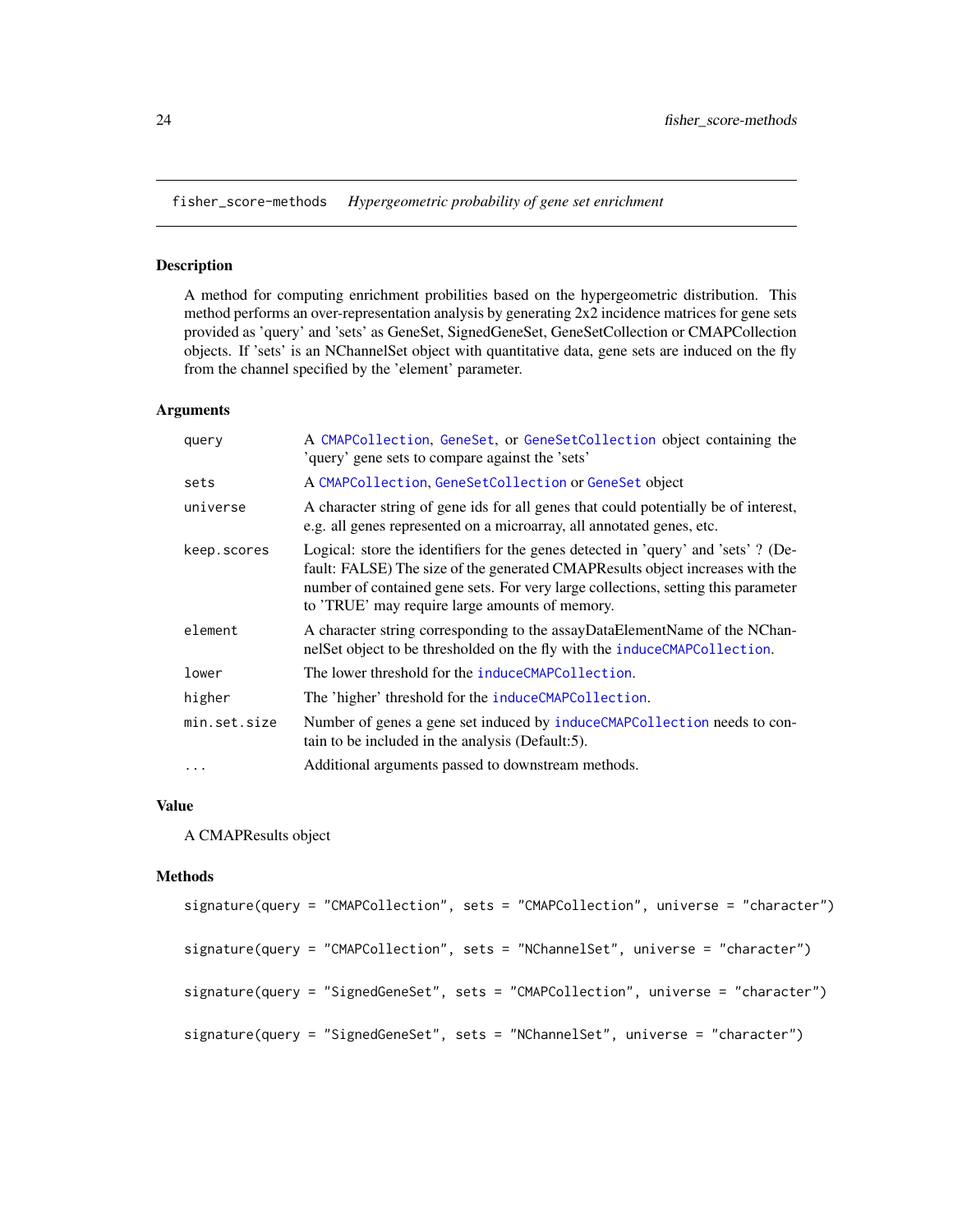```
signature(query = "GeneSet", sets = "CMAPCollection", universe = "character")
signature(query = "GeneSet", sets = "NChannelSet", universe = "character")
signature(query = "GeneSetCollection", sets = "CMAPCollection", universe = "character")
signature(query = "GeneSetCollection", sets = "NChannelSet", universe = "character")
signature(query = "GeneSet", sets = "GeneSetCollection", universe = "character")
signature(query = "CMAPCollection", sets = "GeneSetCollection", universe = "character")
signature(query = "GeneSetCollection", sets = "GeneSetCollection", universe = "character")
signature(query = "GeneSet", sets = "GeneSet", universe = "character")
```
#### **Note**

p-values are corrected for multiple testing separately for each query set, but not across multiple queries.

# See Also

[fisher.test](#page-0-0)

#### Examples

data(gCMAPData)

```
gene.set.collection <- induceCMAPCollection(gCMAPData, "z", higher=2, lower=-2)
```
## compare all gene sets in the gene.set.collection to each other universe = featureNames(gCMAPData) fisher\_score(gene.set.collection, gene.set.collection, universe = universe)

gCMAPData *Example* [NChannelSet](#page-0-0)

#### **Description**

The gCMAPData object is an NChannelSet object with 3 samples x 1000 features x 3 channels (p-value, z-score and log\_fc).

#### Usage

data(gCMAPData)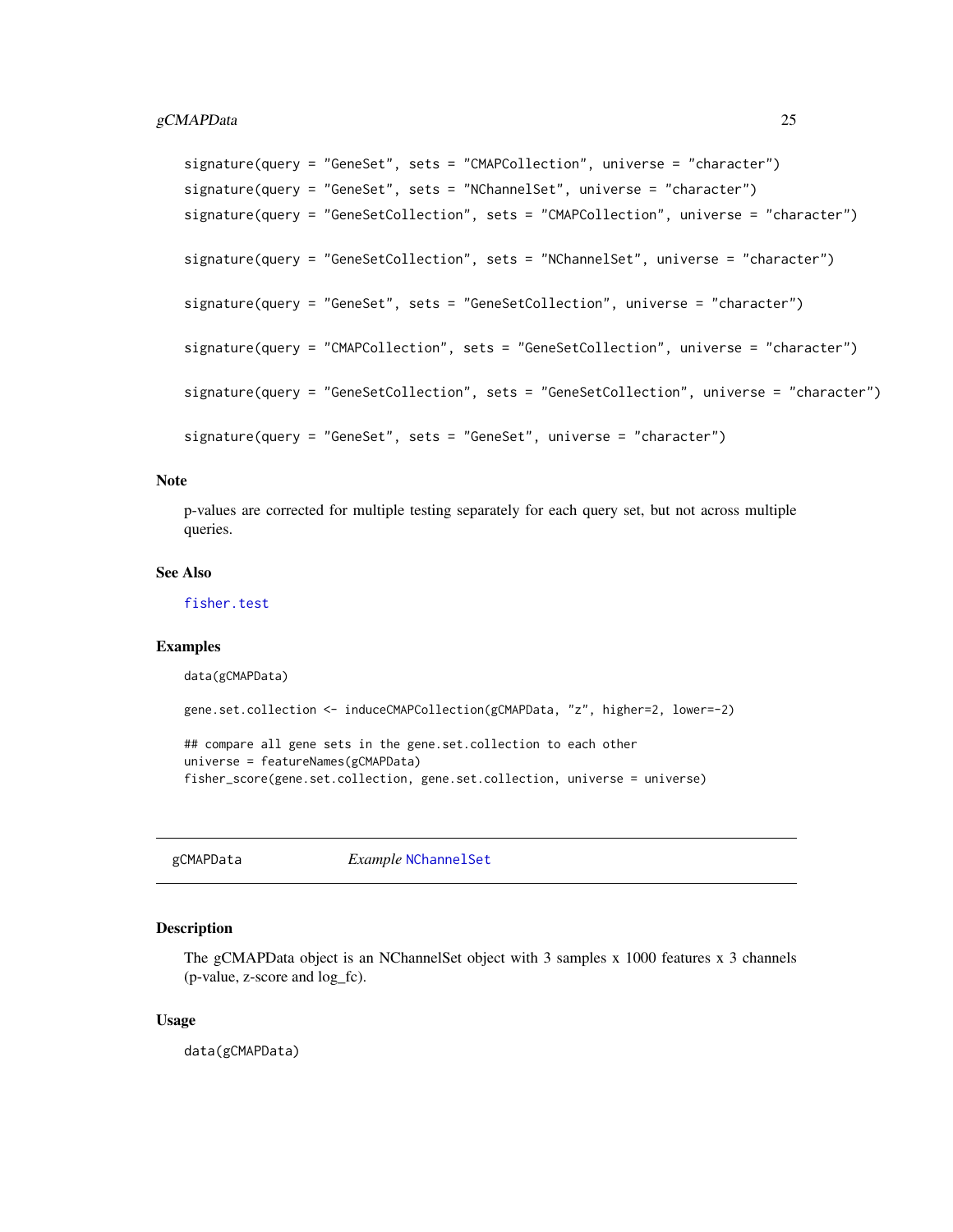# Examples

```
data(gCMAPData)
gene.set.collection <- induceCMAPCollection(gCMAPData, "z", higher=2, lower=-2)
## comparison with a single user-provided profile of z-scores
profile <- assayDataElement(gCMAPData, "z")[,1]
gsealm_jg_score(profile, gene.set.collection)
```
geneIndex-methods *Methods for Function* geneIndex *in Package* gCMAP

#### Description

These methods match a character vector of gene ids to the members of a GeneSet, GeneSetCollection or CMAPCollection and return the match indices.

#### Usage

## S4 method for signature CMAPCollection,character geneIndex(gene.sets,gene.ids,remove.empty=TRUE)

## S4 method for signature GeneSetCollection,character geneIndex(gene.sets,gene.ids,remove.empty=TRUE)

## S4 method for signature GeneSet,character geneIndex(gene.sets,gene.ids,remove.empty=TRUE)

#### Arguments

| gene.sets    | A CMAPCollection, GeneSetCollection or GeneSet to match the 'gene.ids'<br>against.                                 |
|--------------|--------------------------------------------------------------------------------------------------------------------|
| gene.ids     | A character string of gene identifiers whose position (if any) in the 'gene sets'<br>is to be determined.          |
| remove.empty | Logical parameter specifying whether gene sets without any matching gene.ids<br>should be removed from the output. |

#### Value

An integer vector or (if a collection was searched) a list of integer vectors with the matching positions of gene.ids in the gene.sets.

<span id="page-25-0"></span>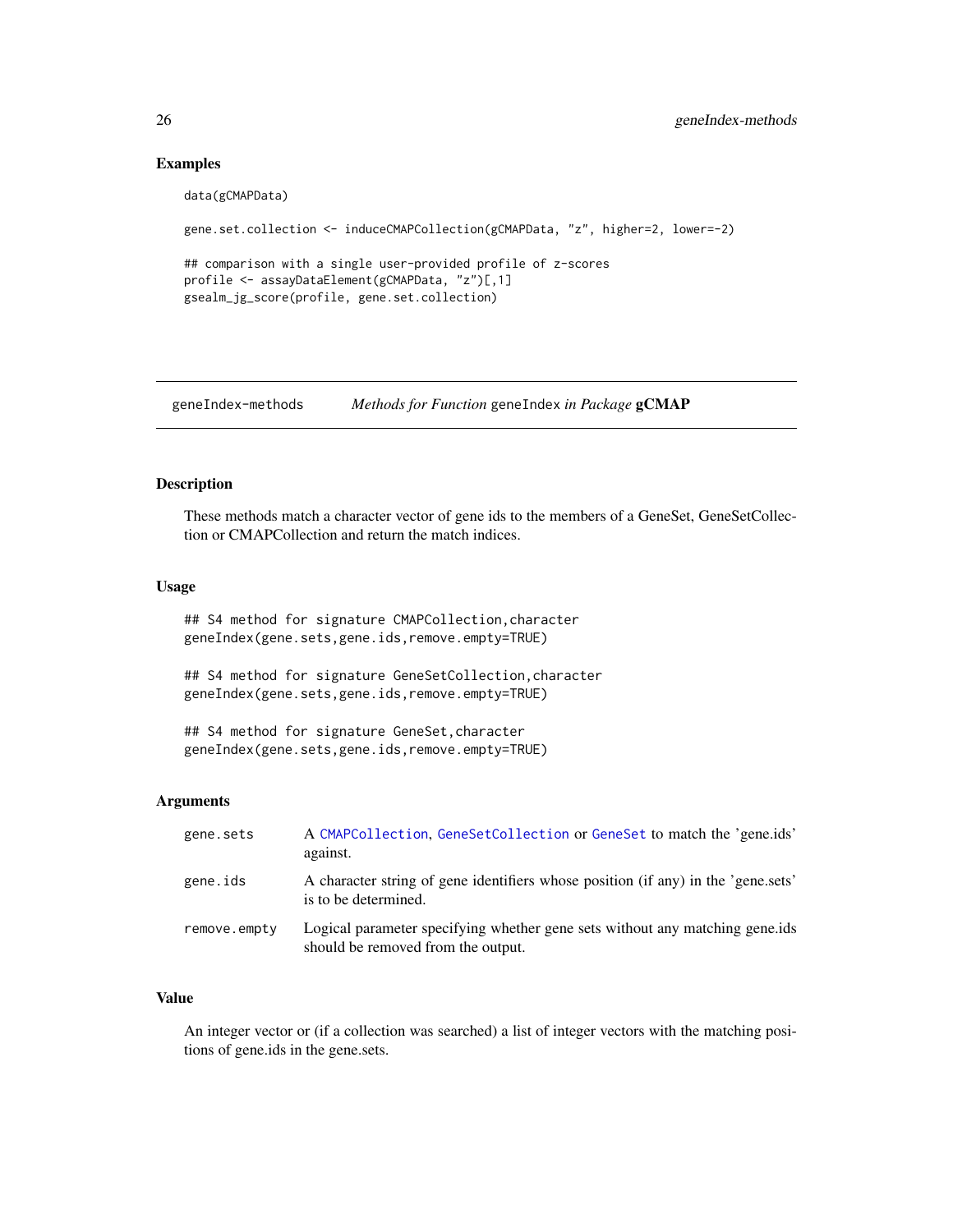# <span id="page-26-0"></span>generate\_gCMAP\_NChannelSet 27

# Examples

```
## induce CMAPCollection
data(gCMAPData)
gene.set.collection <- induceCMAPCollection(gCMAPData, "z", higher=2, lower=-2)
gene.ids <- geneIds(gene.set.collection[,2]) ## geneIds of the second set
geneIndex(gene.set.collection, gene.ids)
```
<span id="page-26-1"></span>generate\_gCMAP\_NChannelSet

*Generate a perturbation profile library from expression sets of control/treatment pairs*

#### Description

When provided with a list of ExpressionSet or countDataSet objects, comparisons are made between control and perturbation samples on a set basis. To process RNAseq count data, the suggested Bioconductor package 'DESeq' must be available on the system. For countDataSets, a moderated log2 fold change for each set is calculated after variance-stabilizing transformation of the count data is performed globally across all countDataSets in the list.

#### Usage

```
generate_gCMAP_NChannelSet(
```

```
data.list,
uids=1:length(data.list),
sample.annotation=NULL,
platform.annotation="",
control_perturb_col="cmap",
control="control",
perturb="perturbation",
limma=TRUE,
limma.index=2,
big.matrix=NULL,
center.z="peak",
center.log_fc="none",
report.center=FALSE
)
```
# Arguments

| data.list | List of Expression Set or CountData Set objects. Each element includes all    |
|-----------|-------------------------------------------------------------------------------|
|           | array / RNAseq data for a single instance, plus metadata on which samples are |
|           | perturbation and control.                                                     |
|           |                                                                               |

uids Vector of unique identifiers for the instances in data.list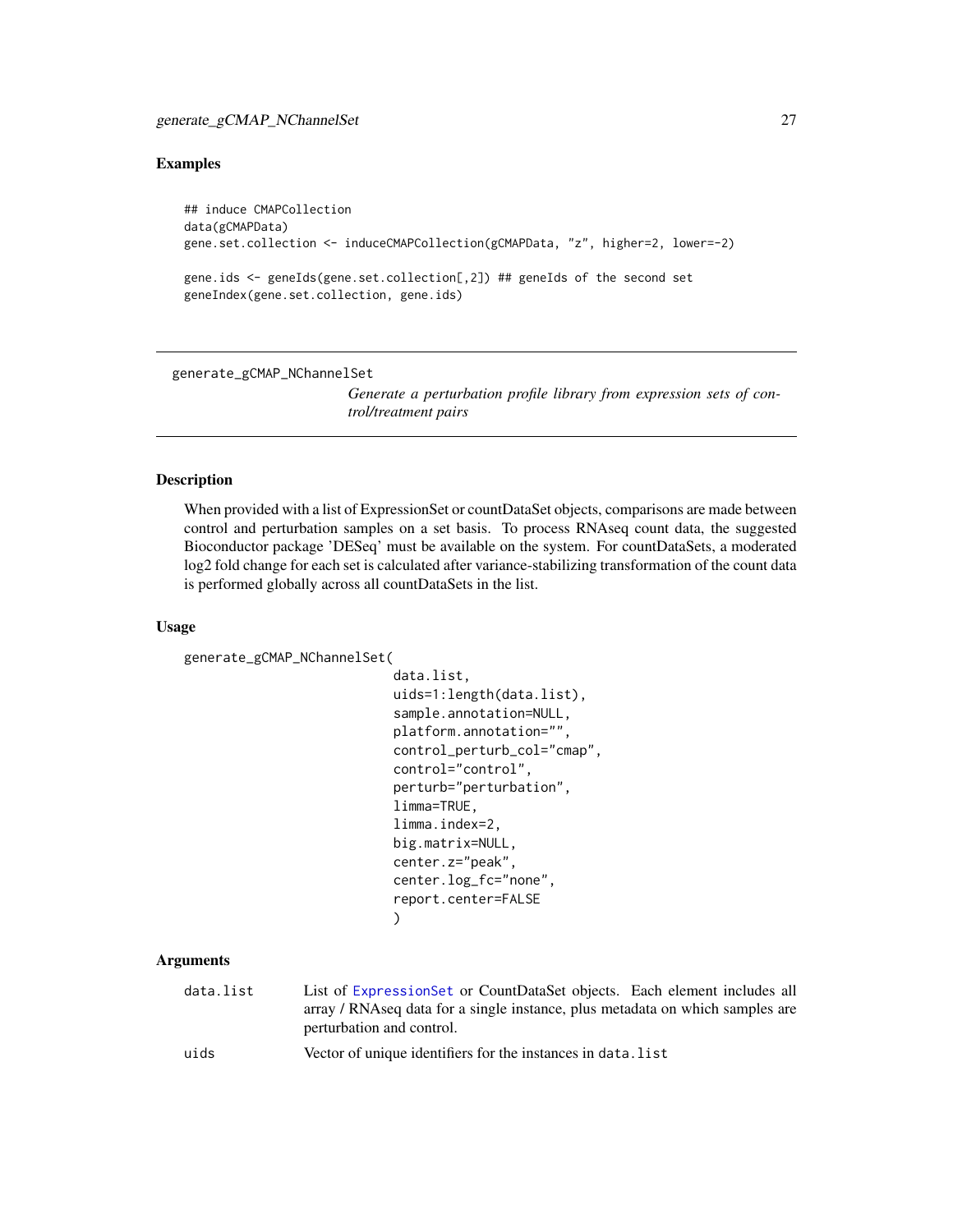| sample.annotation   |                                                                                                                                                                                                                                                                                                                                                                                                                                                                                                                   |  |
|---------------------|-------------------------------------------------------------------------------------------------------------------------------------------------------------------------------------------------------------------------------------------------------------------------------------------------------------------------------------------------------------------------------------------------------------------------------------------------------------------------------------------------------------------|--|
|                     | An optional data. frame of additional annotation for instances, each row corre-<br>sponds to one instance, ordered to correspond with the data. list. This is not<br>used for the control/perturbation comparisons, instead it is simply attached to<br>the NChannelSet for future reference.                                                                                                                                                                                                                     |  |
| platform.annotation |                                                                                                                                                                                                                                                                                                                                                                                                                                                                                                                   |  |
|                     | The name of the platform as used by the annotation package.                                                                                                                                                                                                                                                                                                                                                                                                                                                       |  |
| control_perturb_col |                                                                                                                                                                                                                                                                                                                                                                                                                                                                                                                   |  |
|                     | See pairwise_compare.                                                                                                                                                                                                                                                                                                                                                                                                                                                                                             |  |
| control             | See pairwise_compare.                                                                                                                                                                                                                                                                                                                                                                                                                                                                                             |  |
| perturb             | See pairwise_compare.                                                                                                                                                                                                                                                                                                                                                                                                                                                                                             |  |
| limma               | Use limma package to perform moderated t-tests (Default: TRUE) instead of a<br>standard t-test?                                                                                                                                                                                                                                                                                                                                                                                                                   |  |
| limma.index         | Integer specifying the index of the parameter estimate for which we to extract<br>t and other statistics. The default corresponds to a two-class comparison with<br>the standard parameterization. The function assumes that there was no missing<br>data, so that test for all genes were performed on the same sample size.                                                                                                                                                                                     |  |
| big.matrix          | Character string providing the path and filename to store the NChannelSets on<br>disk instead of in memory. If 'NULL' (default), an NChannelSet is returned.<br>If not 'NULL', the bigmemoryExtras package will create (or overwrite !) three<br>binary files for each channel of the NChannelSet at the location provided as<br>'big.matrix', distinguishing files for the different channes by their suffices. To<br>load the NChannelSet into a different R session, the binary files must be acces-<br>sible. |  |
| center.z            | One of 'none', 'peak', 'mean', 'median', selecting whether / how to center the<br>z-scores for each experiment. Option 'peak' (default) will center on the peak<br>of the z-score kernel density. Options 'mean' and 'median' will center on their<br>respective values instead.                                                                                                                                                                                                                                  |  |
| center.log_fc       | One of 'none', 'peak', 'mean', 'median', selecting whether / how to center the<br>log2 fold-change distribution for each experiment. Option 'peak' will center on<br>the peak of the z-score kernel density. Options 'mean' and 'median' will center<br>on their respective values instead.                                                                                                                                                                                                                       |  |
| report.center       | Logical, include the z-score / log2 fold change corrections and the median ab-<br>solute deviation of the respective distribution about zero in the pData slot of the<br>returned NChannelSet ?                                                                                                                                                                                                                                                                                                                   |  |

# Value

The function returns an [NChannelSet](#page-0-0) with one channel for each of the columns returned by [pairwise\\_compare](#page-44-1). This can be worked with directly (e.g, assayData(obj)\$z), or specific channels can be converted to regular [ExpressionSet](#page-0-0) objects (e.g., es <- channel (obj, "z")). In the latter case, one would access z by exprs(es). If 'report.center' is TRUE, the pData slot of the NChannelSet contains columns reporting the shift applied to the z-score and / or log2 fold change columns to center the score distributions on zero and the median absolute deviation of the shifted distribution about zero.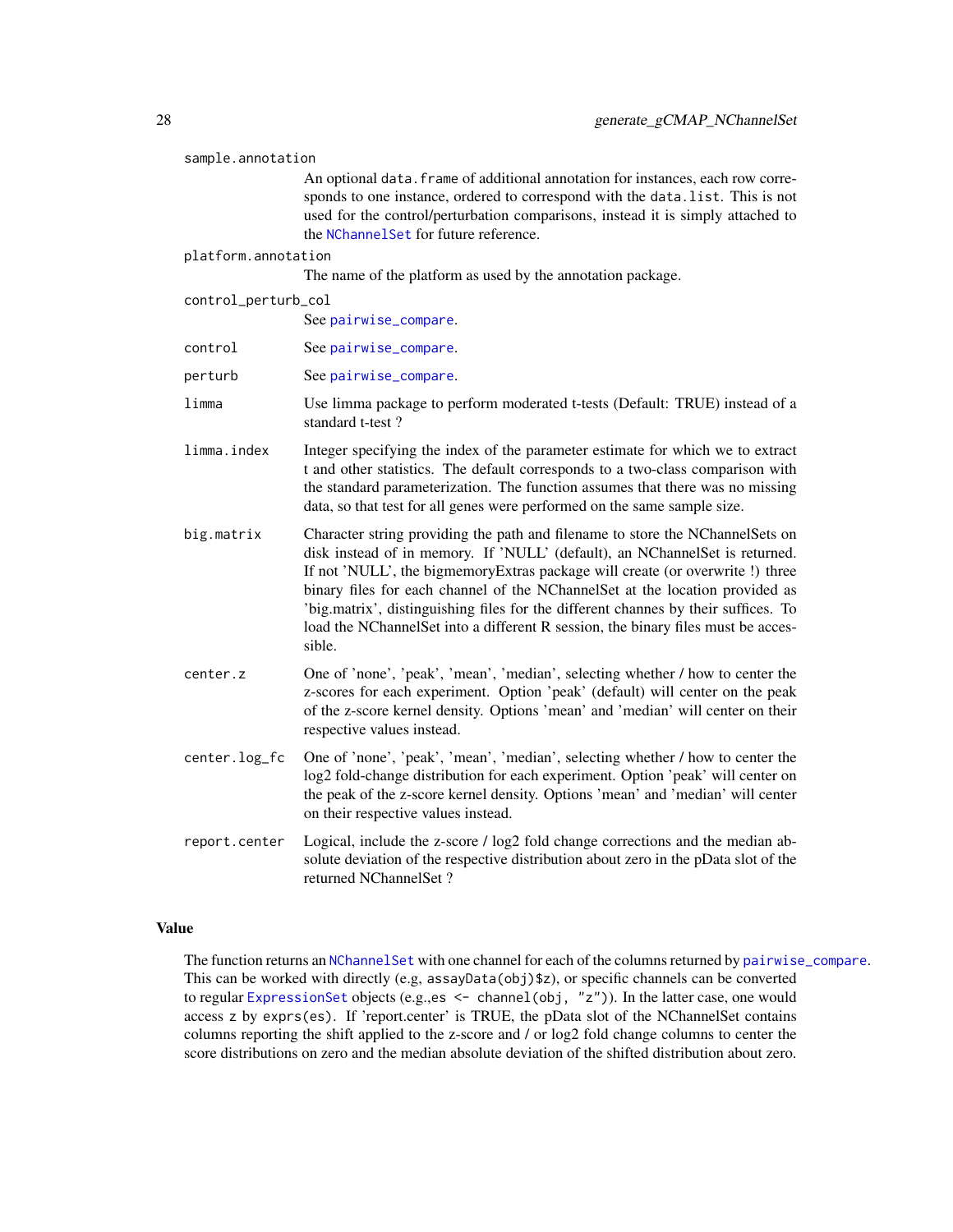#### <span id="page-28-0"></span>GeneSet 29

### Examples

```
## list of ExpressionSets
data("sample.ExpressionSet") ## from Biobase
es.list <- list( sample.ExpressionSet[,1:4], sample.ExpressionSet[,5:8], sample.ExpressionSet[,9:12])
names(es.list) <- paste( "Instance", 1:3, sep=".")
de <- generate_gCMAP_NChannelSet(
    es.list,
    1:3,
   platform.annotation = annotation(es.list[[1]]),
    control_perturb_col="type",
    control="Control",
   perturb="Case")
assayDataElementNames(de)
head( assayDataElement(de, "z") )
## Not run:
## processing RNAseq data requires the suggested DESeq
## Bioconductor package.
require( DESeq )
set.seed( 123 )
## list of CountDataSets
cds.list <- lapply( 1:3, function(n) {
   cds <- makeExampleCountDataSet()
   featureNames(cds) <- paste("gene",1:10000, sep="_")
   cds
})
cde <- generate_gCMAP_NChannelSet(cds.list,
                           uids=1:3,
                           sample.annotation=NULL,
                           platform.annotation="Entrez",
                           control_perturb_col="condition",
                           control="A",
                           perturb="B")
assayDataElementNames(cde)
## End(Not run)
```
GeneSet *Methods for* GeneSet *and* GeneColorSet

#### Description

Additional methods for function GeneSet and GeneColorSet, supporting use of [NChannelSet](#page-0-0) templates.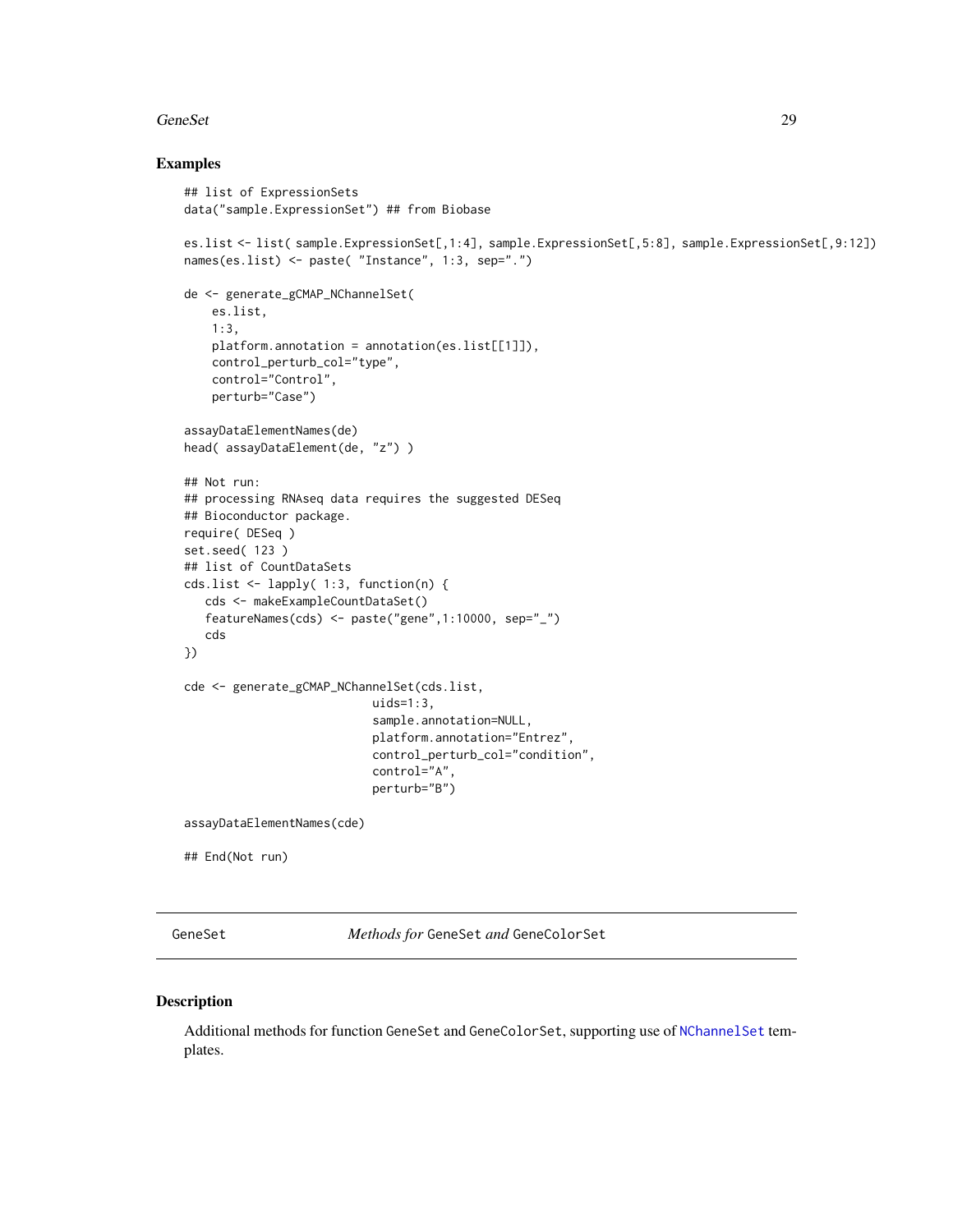# <span id="page-29-0"></span>Note

The ExpressionSet methods are used verbatim, since only metadata is utilized. Note that collectionType will be ExpressionSet as a result.

gsealm\_jg\_score-methods

*Parametric test for testing normally distributed scores for gene set enrichment*

# Description

This method implements the 'JG' summary method introduced by Oron et al, 2008, as a stand-alone method to query a set of normally-distributed scores (e.g. t-statistics or z-scores) with gene sets (and vice versa).

Scores for gene-set members are summed, respecting their sign (up- or down-regulated) and the combined score is divided by the square-root of the number of set members.

To fit linear models to an expression profiling experiment instead, please use the gsealm\_jg\_score method instead.

# Arguments

| query       | An eSet, CMAPCollection, GeneSetCollection, GeneSet, matrix or numeric<br>vector with data and gene ids. If a matrix is provided, gene ids must be provided<br>as row-names. If a vector is provided, gene ids must be provided as names.                                     |
|-------------|-------------------------------------------------------------------------------------------------------------------------------------------------------------------------------------------------------------------------------------------------------------------------------|
| sets        | See 'query'                                                                                                                                                                                                                                                                   |
| removeShift | Optional parameter indicating that the aggregated test statistic should be cen-<br>tered by subtracting the column means (default=FALSE). Note: this option is<br>not available for analysis of big. matrix backed eset objects.                                              |
| element     | For eSet objects, which assayDataElement should be extracted ? (Default="exprs")                                                                                                                                                                                              |
| keep.scores | Logical: keep gene-level scores for all gene sets (Default: FALSE)? The size of<br>the generated CMAPResults object increases with the number of contained gene<br>sets. For very large collections, setting this parameter to 'TRUE' may require<br>large amounts of memory. |
|             | Additional arguments to be passed on to downstream methods.                                                                                                                                                                                                                   |

## Value

A CMAPResults object or, in case of multi-dimensional queries, a list of CMAPResults objects.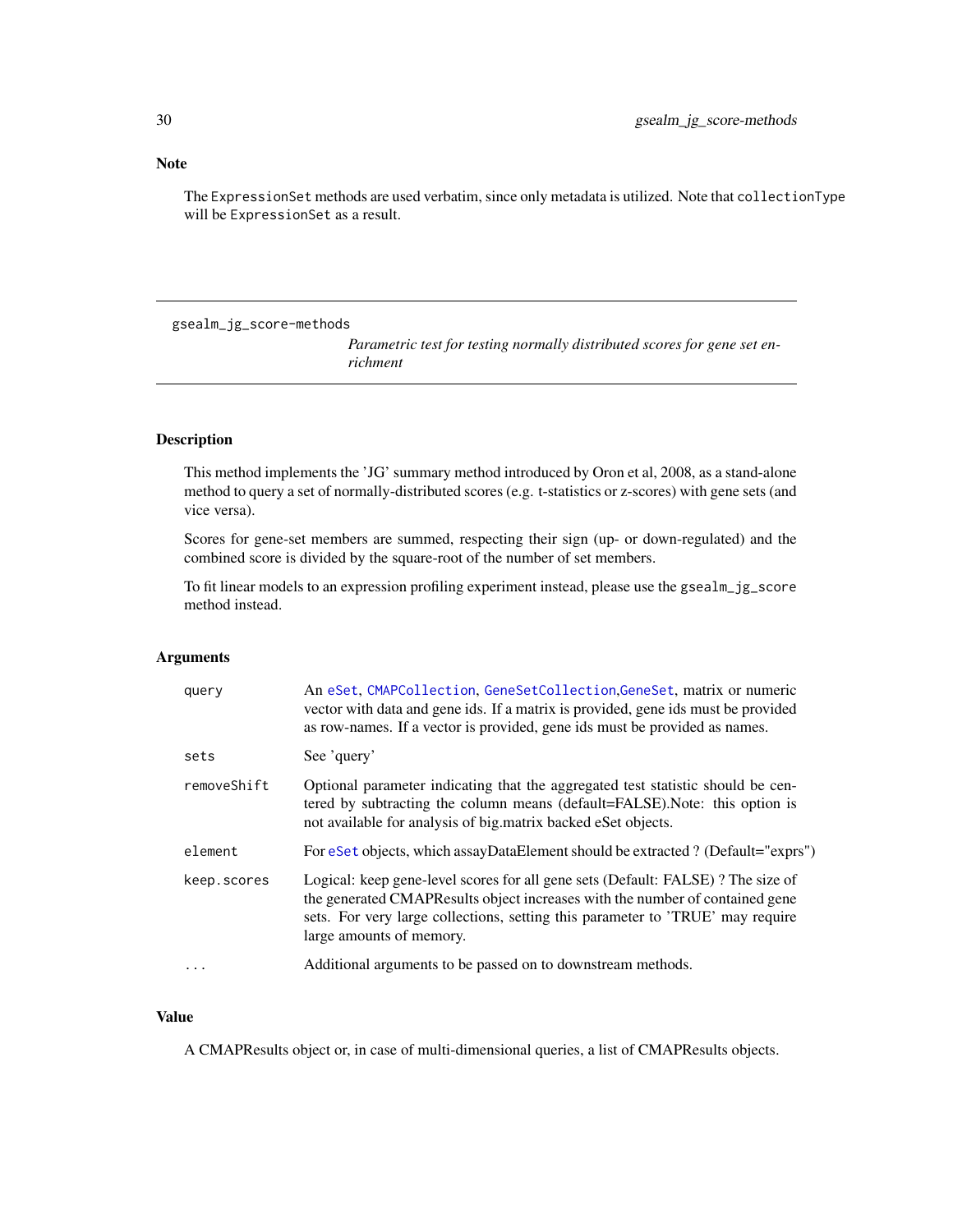#### **Methods**

```
signature(query = "CMAPCollection", sets = "eSet")
signature(query = "CMAPCollection", sets = "matrix")
signature(query = "CMAPCollection", sets = "numeric")
signature(query = "eSet", sets = "CMAPCollection")
signature(query = "eSet", sets = "GeneSet")
signature(query = "eSet", sets = "GeneSetCollection")
signature(query = "GeneSet", sets = "eSet")
signature(query = "GeneSet", sets = "matrix")
signature(query = "GeneSet", sets = "numeric")
signature(query = "GeneSetCollection", sets = "eSet")
signature(query = "GeneSetCollection", sets = "matrix")
signature(query = "GeneSetCollection", sets = "numeric")
signature(query = "matrix_or_big.matrix", sets = "CMAPCollection")
signature(query = "matrix", sets = "GeneSet")
signature(query = "matrix", sets = "GeneSetCollection")
signature(query = "numeric", sets = "CMAPCollection")
signature(query = "numeric", sets = "GeneSet")
signature(query = "numeric", sets = "GeneSetCollection")
```
# References

Gene set enrichment analysis using linear models and diagnostics. Oron AP, Jiang Z, Gentleman R. Bioinformatics. 2008 Nov 15;24(22):2586-91. Epub 2008 Sep 11.

Extensions to gene set enrichment. Jiang Z, Gentleman R. Bioinformatics. 2007 Feb 1;23(3):306- 13. Epub 2006 Nov 24.

#### Examples

```
data(gCMAPData)
gene.set.collection <- induceCMAPCollection(gCMAPData, "z", higher=2, lower=-2)
## comparison with a single user-provided profile of z-scores
profile <- assayDataElement(gCMAPData, "z")[,1]
gsealm_jg_score(profile, gene.set.collection)
## comparison with of multiple profiles of z-scores to the CMAPCollection
res <- gsealm_jg_score(assayDataElement(gCMAPData, "z"), gene.set.collection)
## first CMAPResult object
res[[1]]
## adjusted p-values from all CMAPResult objects
```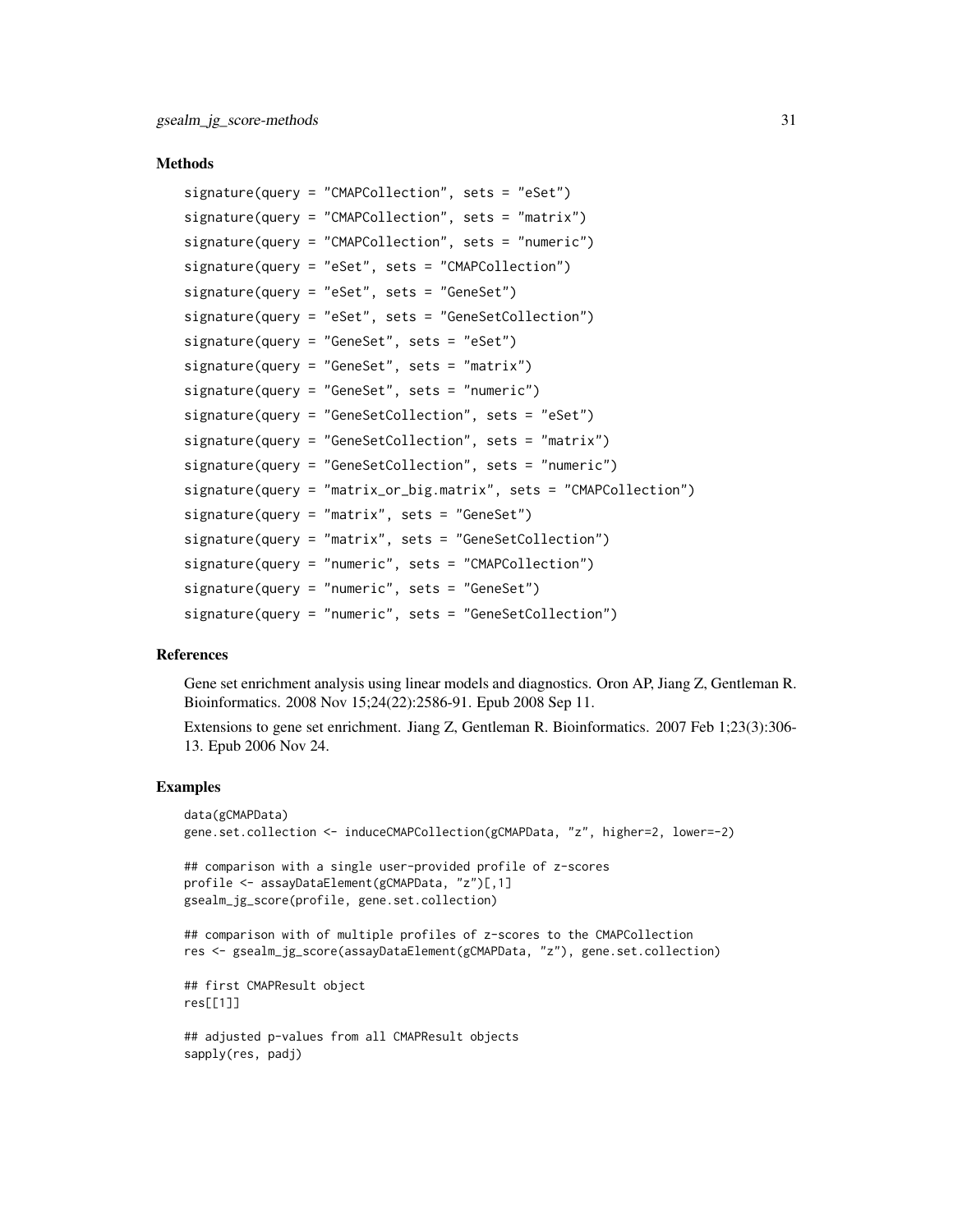```
## inverted query: CMAPCollection is compared to z-score profiles
gsealm_jg_score(gene.set.collection, assayDataElement(gCMAPData, "z"))[[1]]
```
gsealm\_score-methods *Methods for Function* gsealm\_score *in Package* gCMAP

# Description

This method extends functions from the GSEAlm package to perform label-permutation based differential expression analysis. In addition to gene set membership, information about the gene sign (up- or down-regulated) is taken into consideration.

#### Usage

```
## S4 method for signature ExpressionSet,CMAPCollection
gsealm_score(query, set,
removeShift=FALSE, predictor=NULL, formula=NULL, nPerm=1000, parametric=FALSE,respect.sign=TRUE, keep
## S4 method for signature eSet,CMAPCollection
gsealm_score(query, set, element="exprs", ... )
## S4 method for signature matrix,CMAPCollection
gsealm_score(query, set, predictor=NULL, ...)
## S4 method for signature eSet,GeneSetCollection
gsealm_score(query, set, element="exprs",...)
## S4 method for signature matrix,GeneSetCollection
gsealm_score(query, set, ...)
## S4 method for signature ExpressionSet,GeneSet
gsealm_score(query, set,...)
## S4 method for signature ExpressionSet,GeneSetCollection
gsealm_score(query, set,...)
## S4 method for signature eSet,GeneSet
gsealm_score(query, set, element="exprs", ...)
## S4 method for signature matrix,GeneSet
gsealm_score(query, set, ...)
```
#### Arguments

query An [ExpressionSet](#page-0-0) or matrix with normalized expression data.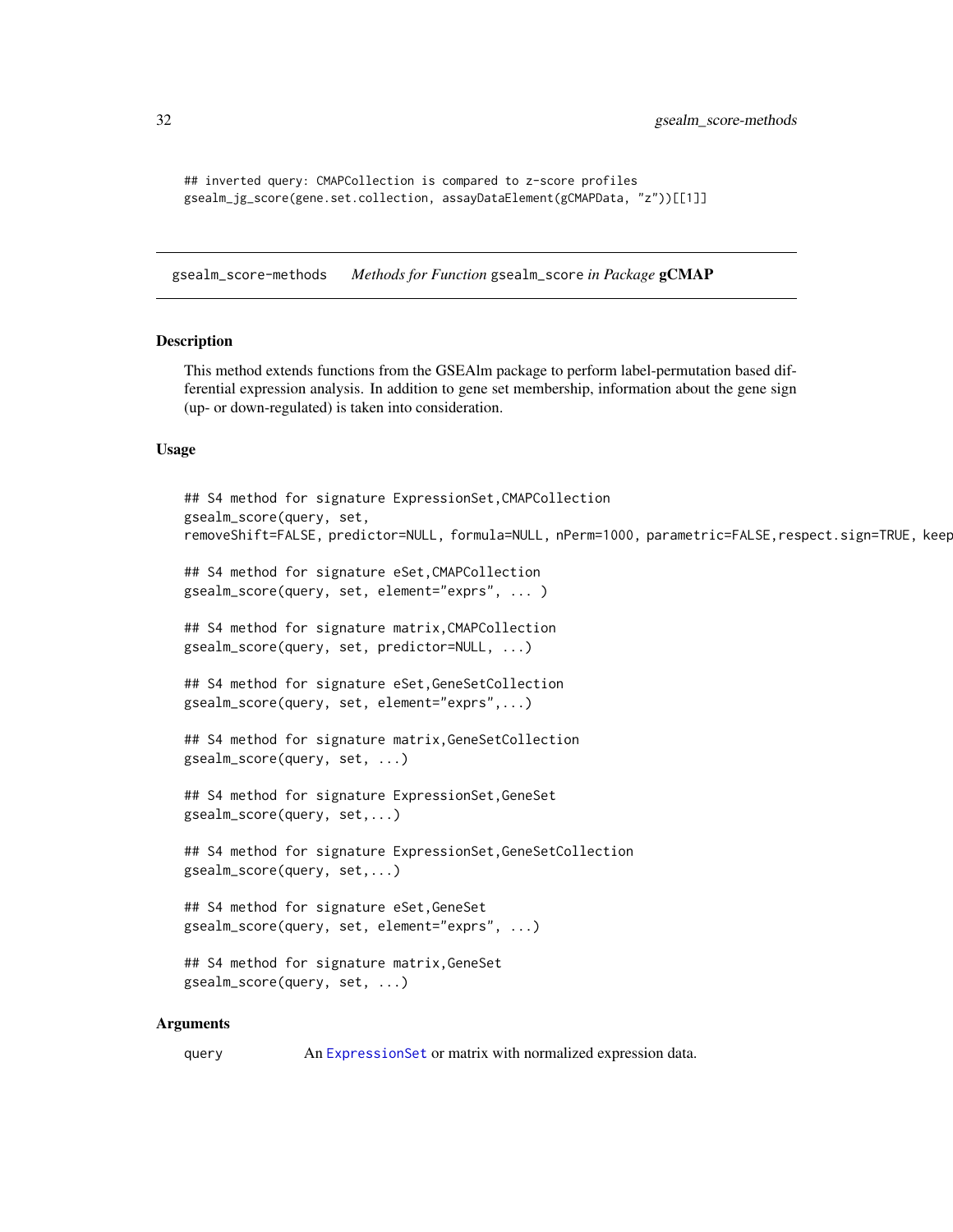| A CMAPCollection, GeneSetCollection or GeneSet object containing gene<br>sets. Gene ids must match those of the 'query'                                                                                                                                                       |
|-------------------------------------------------------------------------------------------------------------------------------------------------------------------------------------------------------------------------------------------------------------------------------|
| logical: should normalization begin with a column-wise removal of the mean<br>shift? Note: this option is not available for analysis of big.matrix backed eSet<br>objects.                                                                                                    |
| A character string identifying one column in the pData slot of a 'query' Expres-<br>sionSet from which to construct the formula for the linear model. Ignored if<br>'formula' is provided.                                                                                    |
| The formula to be used in the linear model. See gsealmPerm for details.                                                                                                                                                                                                       |
| The number of sample-label permutations to perform.                                                                                                                                                                                                                           |
| Logical, if set to 'TRUE', no label permutations are performed. Instead, p-<br>values are calculated based on a parametric approximation.                                                                                                                                     |
| Logical, if set to 'FALSE', gene sign information is ignored, considering up-<br>and down-regulated genes to be equal.                                                                                                                                                        |
| Character string specifying which element to extract when coercing an Expres-<br>sionSet from an eSet subclass.                                                                                                                                                               |
| Logical: keep gene-level scores for all gene sets (Default: FALSE)? The size of<br>the generated CMAPResults object increases with the number of contained gene<br>sets. For very large collections, setting this parameter to 'TRUE' may require<br>large amounts of memory. |
| Additional arguments passed on to downstream functions.                                                                                                                                                                                                                       |
|                                                                                                                                                                                                                                                                               |

#### Value

This method returns a CMAPResults object.

# See Also

[gsealmPerm](#page-0-0) [lmPerGene](#page-0-0)

# Examples

data(gCMAPData)

```
## induce gene sets from a collection of z-scores
gene.set.collection <- induceCMAPCollection(gCMAPData, "z", higher=2, lower=-2)
sampleNames(gene.set.collection) <- c("set1", "set2", "set3")
```

```
## random score matrix
y <- matrix(rnorm(1000*6),1000,6, dimnames=list(featureNames(gCMAPData), 1:6))
```

```
## set1 is differentially regulated
effect <- as.vector(members(gene.set.collection[,1]) * 2)
y[,4:6] <- y[,4:6] + effect
```

```
predictor <- c( rep("Control", 3), rep("Case", 3))
```
## run analysis and keep gene-level expression scores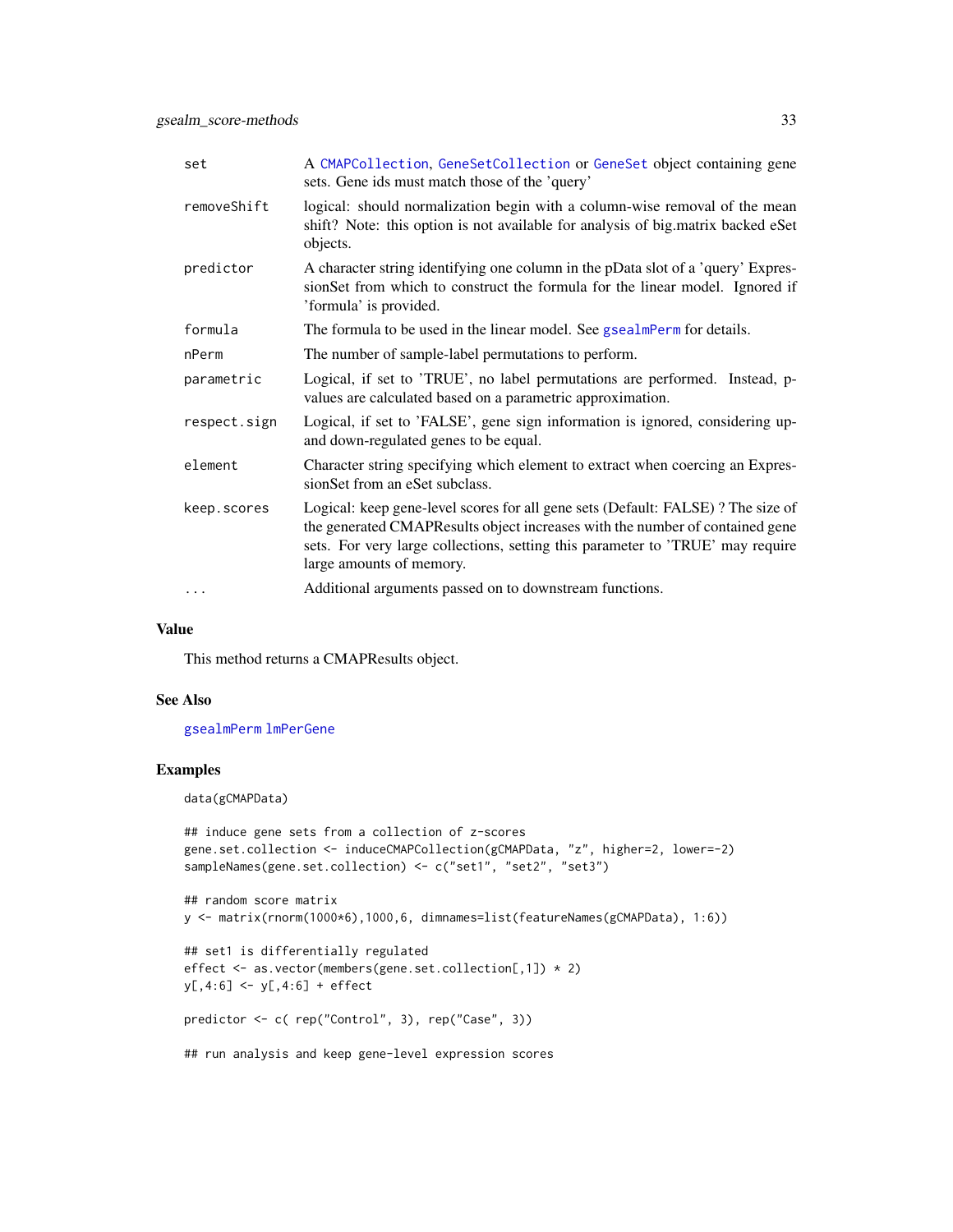```
res <- gsealm_score(y, gene.set.collection, predictor=predictor, nPerm=100, keep.scores=TRUE)
res
## heatmap of expression scores for set1
set1.expr <- geneScores(res)[["set1"]]
heatmap(set1.expr, scale="none", Colv=NA, labCol=predictor,
        RowSideColors=ifelse( attr(set1.expr, "sign") == "up", "red", "blue"),
        margin = c(7,5)legend(0.35,0,legend=c("up", "down"), fill=c("red", "blue"), title="Annotated sign", horiz=TRUE, xpd=TRUE)
```
induceCMAPCollection-methods

*Methods for Function* induceCMAPCollection *in Package* gCMAP

#### <span id="page-33-1"></span>Description

This method defines a [CMAPCollection](#page-9-1) by applying thresholds to an element of an eSet-derived object. For example, applying 'induceCMAPCollection' to a matrix of z-scores stored in an NChannelSet, gene sets can be defined for each of the sample columns stored in the object. (See example section).

#### Usage

```
## S4 method for signature eSet
induceCMAPCollection(eset,element,lower=NULL,higher=NULL,sign.sets=TRUE)
## S4 method for signature matrix
induceCMAPCollection(eset,element,...)
```
#### Arguments

| eset      | An object derived from class eset, e.g. an NChannel Set                                                                                                                                                                                                           |
|-----------|-------------------------------------------------------------------------------------------------------------------------------------------------------------------------------------------------------------------------------------------------------------------|
| element   | A character string corresponding to the assayDataElementName of the 'eset'<br>object to which the thresholds should be applied.                                                                                                                                   |
| lower     | The lower threshold. If not 'NULL', genes with a score smaller than 'lower'<br>will be included in the gene set with sign -1. At least one of 'lower' and 'higher'<br>must be specified.                                                                          |
| higher    | The 'higher' threshold. If not 'NULL', genes with a score larger than 'higher'<br>will be included in the gene set with sign +1. At least one of 'lower' and 'higher'<br>must be specified.                                                                       |
| sign.sets | Logical, indicating whether the 'signed' slot of the generated CMAPCollection<br>should be set to 'TRUE' or 'FALSE'. This parameter should be set to 'FALSE'<br>when the 'element' does not contain information about directionality, e.g. if it<br>is a p-value. |
| $\cdots$  | Any of the additional arguments detailed above.                                                                                                                                                                                                                   |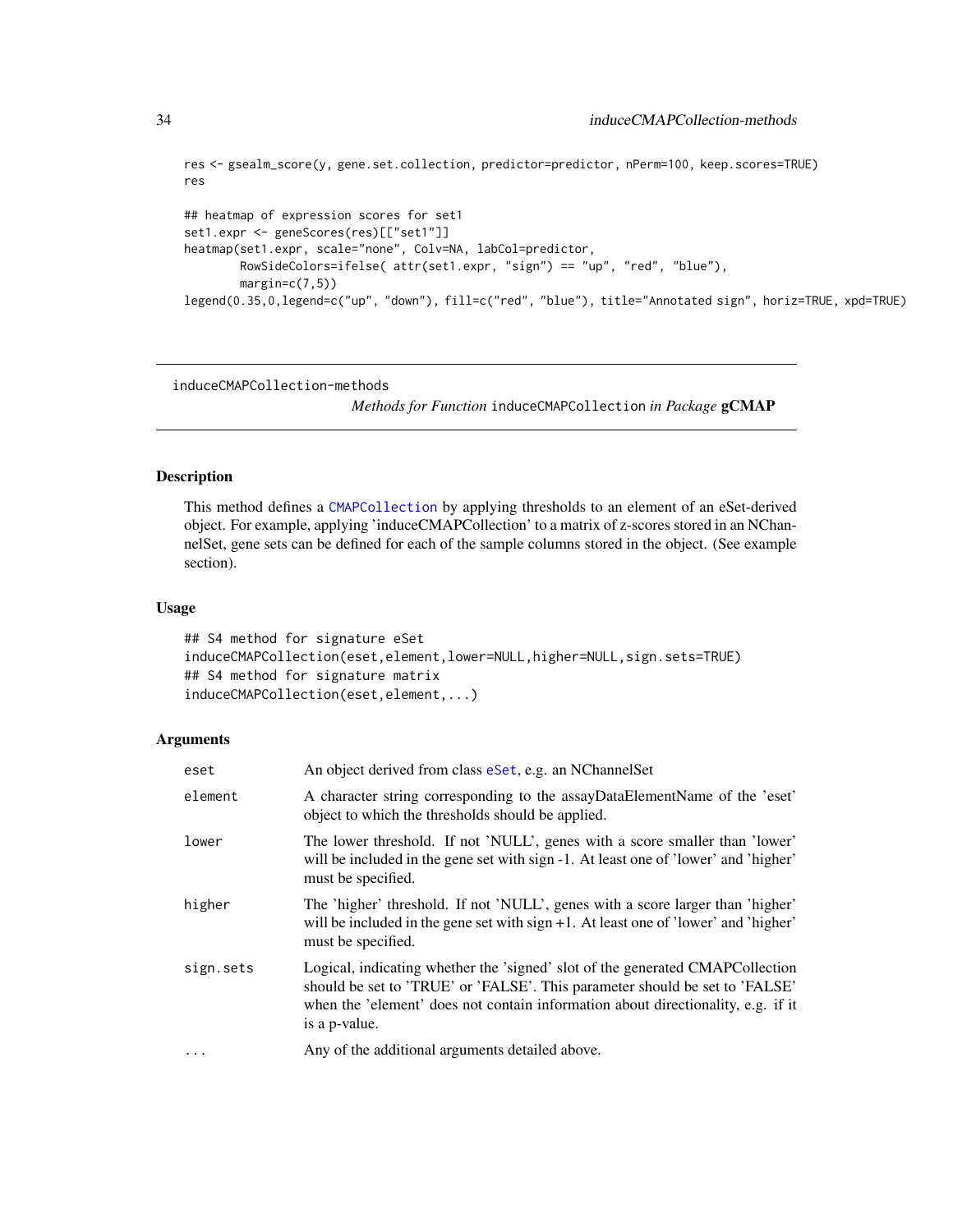# <span id="page-34-0"></span>KEGG2cmap 35

#### See Also

[CMAPCollection](#page-9-2)

#### Examples

```
data(gCMAPData)
assayDataElementNames(gCMAPData)
cmap <- induceCMAPCollection(gCMAPData, element="z", lower=-2, higher=2)
cmap
notes(cmap)
```

| KEGG2cmap | Functions to generate species-specific CMAPCollections from Bio- |
|-----------|------------------------------------------------------------------|
|           | conductor KEGG.db, reactome.db or GO.db annotation packages      |
|           | or the wikipathways http://www.wikipathways.org/index.php/       |
|           | Download_Pathways <i>project</i> .                               |

#### Description

These functions extract the gene sets defined for a species of interest from the KEGG, Reactome or GO annotation packages or download the latest gene sets from the Wikipathways website and create a CMAPCollections. Wikipathways provides gene identifiers using different annotation sources; the wiki2cmap function only considers Entrez and Ensembl gene identifiers and return a CMAPCollection with Entrez ids. Please note that the GO graph structure will be used to associate every gene with all upstream annotation terms. The relationships between GO categories is not represented in the output CMAPCollection.

#### Usage

```
KEGG2cmap(species, annotation.package, min.size=5, max.size=200)
reactome2cmap(species, annotation.package, min.size=5, max.size=200)
wiki2cmap(species, annotation.package, min.size=5, max.size=200 )
go2cmap(annotation.package="org.Hs.eg.db", ontology="BP", evidence=NULL, min.size=5, max.size=200)
```
# Arguments

| species            | Character, the identifier used by the KEGG or Reactome databases to identify<br>the species of interest. For example, human categories are identified by 'Homo<br>sapiens' in the Reactome and 'hsa' in the KEGG database. |
|--------------------|----------------------------------------------------------------------------------------------------------------------------------------------------------------------------------------------------------------------------|
| annotation.package |                                                                                                                                                                                                                            |
|                    | Character, the name of the Bioconductor annotation package for the species of<br>interest, e.g. 'org. Hs.eg.db' for human gene annotations.                                                                                |
| ontology           | One of 'BP', 'MF' and 'CC', identifying the 'biological process', 'molecular<br>function' and 'cellular component' gene ontology domain of interest.                                                                       |
| evidence           | Character string identifying the evidence required for a GO annotation to be<br>included in the result. If 'NULL' all annotated terms will be included.                                                                    |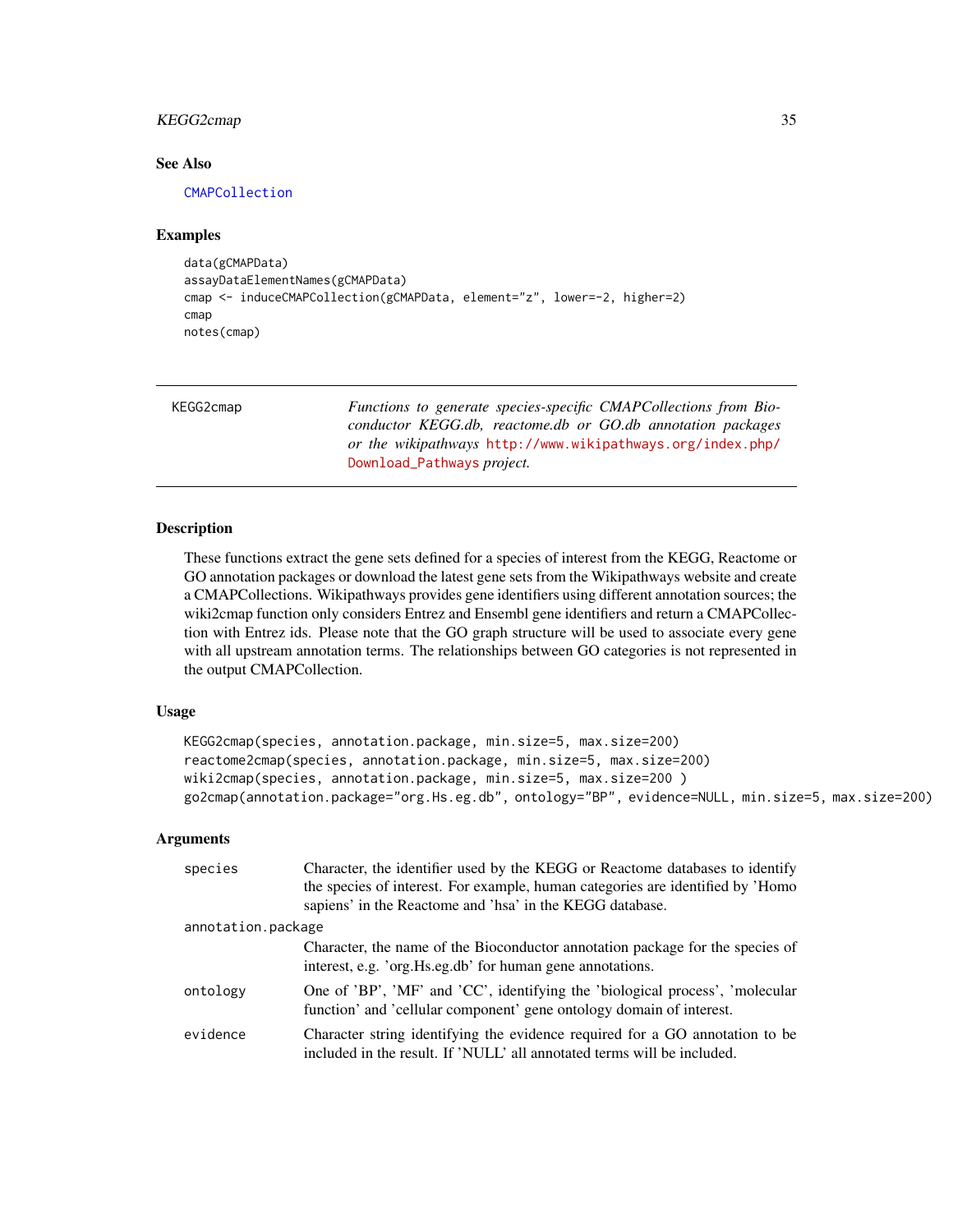# <span id="page-35-0"></span>36 mapNmerge

| min.size | Scalar integer, only gene sets with at least 'min.size' members will be returned.        |
|----------|------------------------------------------------------------------------------------------|
| max.size | Scalar integer, only gene sets with no more than 'max size' members will be<br>returned. |

#### Value

A [CMAPCollection](#page-9-2) object.

#### Note

The reactome.db package is currently [broken.](https://support.bioconductor.org/p/63024/#64379) Unfortunately, the reactome2cmap function is defunct until the annotation package has been fixed.

#### Author(s)

Thomas Sandmann

# See Also

[induceCMAPCollection](#page-33-1)

#### Examples

```
## Not run:
KEGG2.hs <- KEGG2cmap( species="hsa",
                    annotation.package="org.Hs.eg.db")
#reactome.hs <- reactome2cmap( species="Homo sapiens",
# annotation.package="org.Hs.eg.db")
wikipathways.hs <- wiki2cmap( species="Homo sapiens",
                           annotation.package="org.Hs.eg.db")
```
## End(Not run)

mapNmerge *A function to map eSet featureNames and calculate summaries for many-to-one mapping features*

#### Description

This function converts the featureNames of an eSet-derived object, either by applying a userspecified translation function (e.g. to remove pre- or suffices) or by refering to the annotation slot of the object to locate the corresponding Bioconductor annotation package.

In cases where multiple features map to the same target identifier, scores are summarized by applying 'summary.fun' (default: mean). For eSet-like object with multiple assayDataElements, each element is summarized separately.

#### Usage

```
mapNmerge(eset, translation.fun = NULL, get = "ENTREZID", verbose = FALSE, summary.fun = function(x) mea
```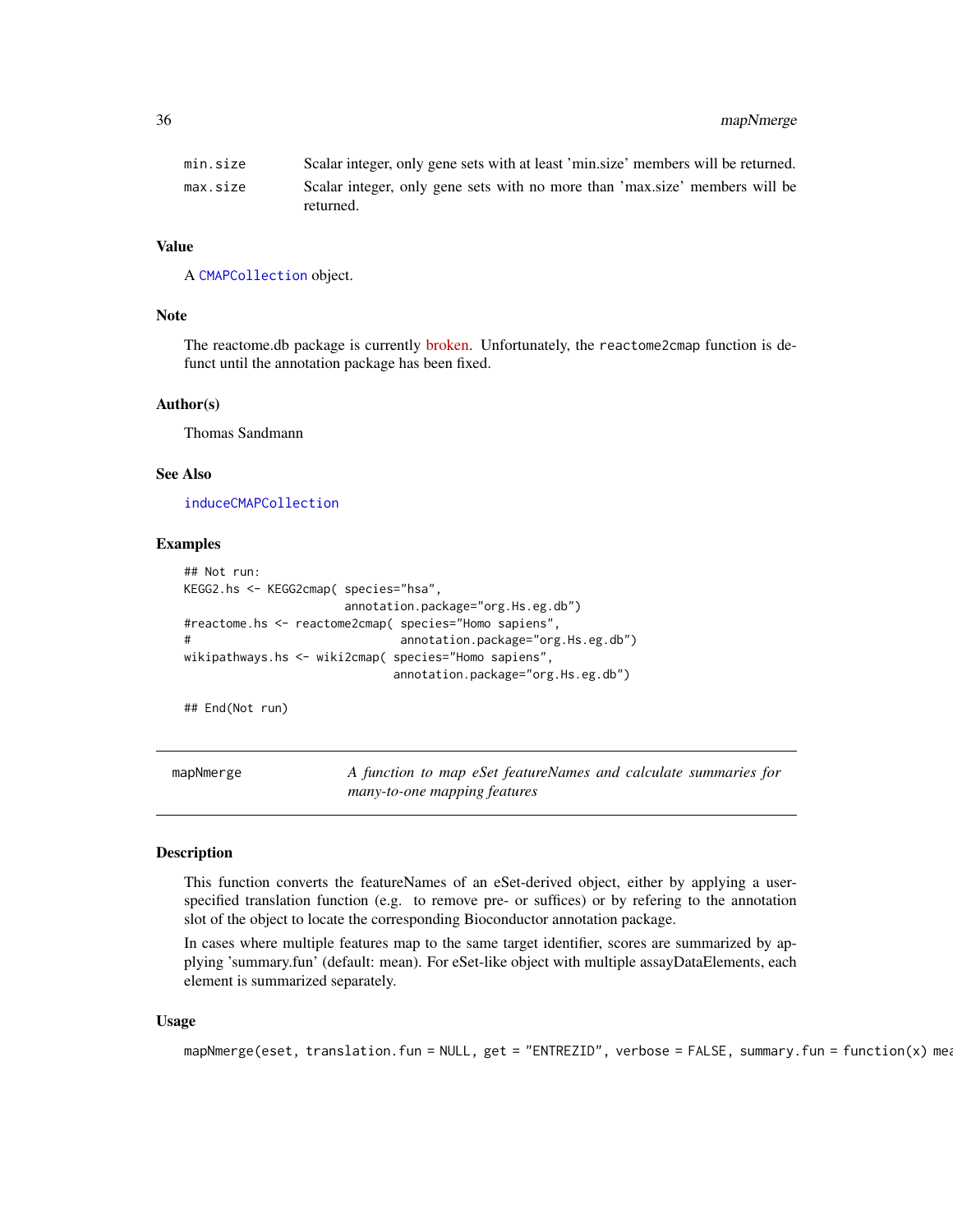# mapNmerge 37

# Arguments

| eset            | An eSet-like object.                                                                                                                                                                             |
|-----------------|--------------------------------------------------------------------------------------------------------------------------------------------------------------------------------------------------|
| translation.fun |                                                                                                                                                                                                  |
|                 | A function that will be applied to the results of applying the 'featureNames'<br>method to the eSet. If not 'NULL', this parameter takes precendence and the<br>'get' parameter will be ignored. |
| get             | A character vector specifying the gene identifier universe to be retrieved from<br>the Bioconductor annotation package.                                                                          |
| verbose         | Logical, should basid mapping statistics be returned?                                                                                                                                            |
| summary.fun     | A function that will be applied to the scores after feature Name mapping (default:<br>mean).                                                                                                     |

# Value

An eSet object with the same number of samples as the original and one row for each unique new featureName (after mapping & summary).

# Note

For large eSet objects, applying 'summary.fun' can be time-consuming. Other strategies, e.g. based on selecting a single probe for each gene based on cross-sample variability are available in the genefilter package.

#### Author(s)

Thomas Sandmann, sandmann.thomas@gene.com

# Examples

```
## Not run:
## requires hgu95av2.db annotation package
if( require( "hgu95av2.db" )) {
 data(sample.ExpressionSet) ## from Biobase
 dim(sample.ExpressionSet)
 head(featureNames(sample.ExpressionSet))
 entrez <- mapNmerge(sample.ExpressionSet)
 dim(entrez)
 head(featureNames(entrez))
}
## End(Not run)
```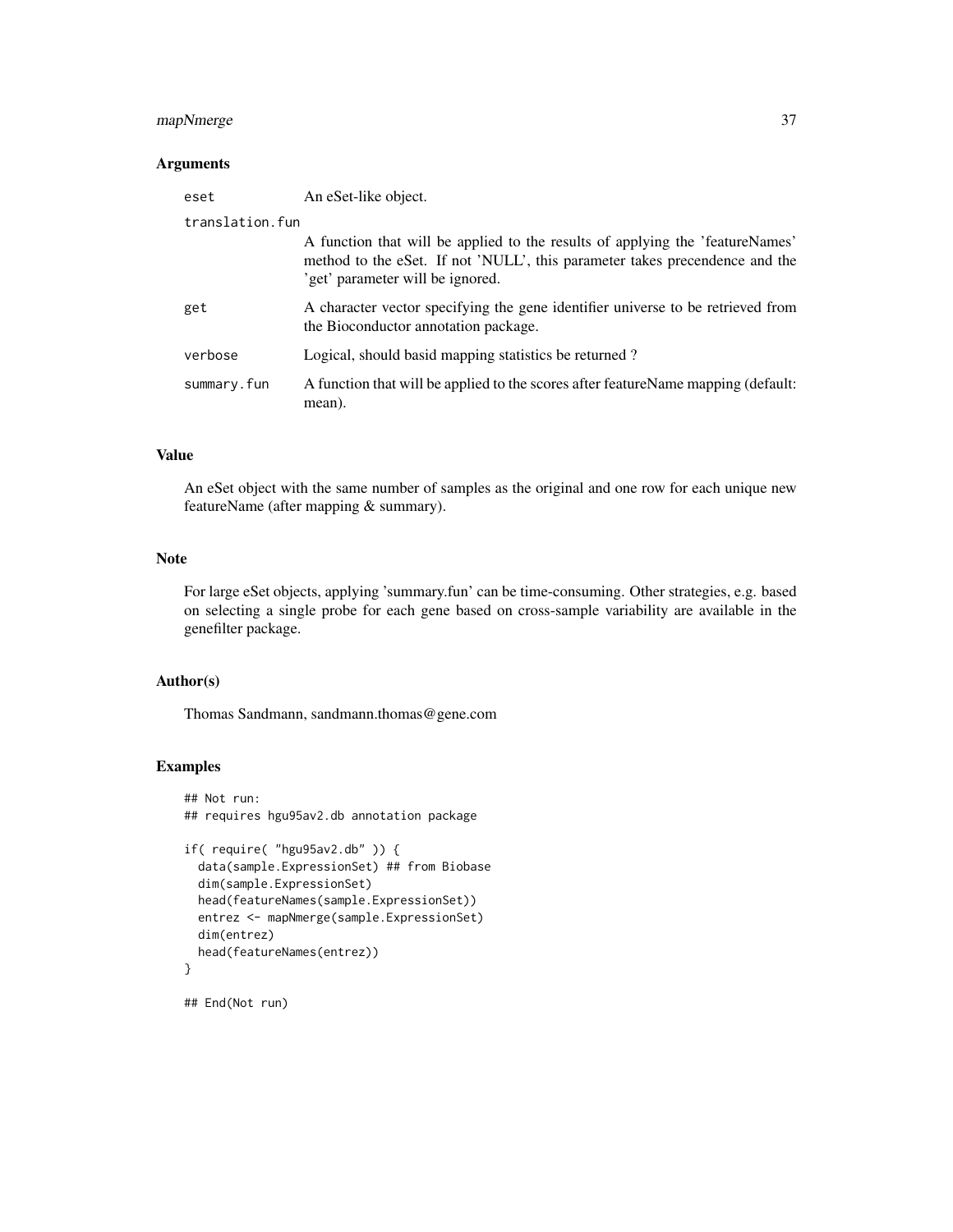<span id="page-37-0"></span>matrix\_or\_big.matrix-class

*Class* "matrix\_or\_big.matrix"

# Description

Union of base's 'matrix' and bigmemory's 'big.matrix' objects. If the bigmemory package is unavailable, an empty, dummy big.matrix class is created first.

# Objects from the Class

A virtual Class: No objects may be created from it.

# Note

Helper class used to dispatch methods on either matrix or big.matrix objects.

#### Author(s)

Thomas Sandmann, sandmann.thomas@gene.com

<span id="page-37-1"></span>memorize *Create a new NChannelSet instance by selecting specific channels and load BigMatrix assayData into memory.*

#### Description

This function converts BigMatrix objects stored in the assayData slot of NChannelSets into standard matrices, loading them fully into memory. Standard in-memory objects are returned unchanged. Requires bigmemoryExtras package to process BigMatrix objects.

#### Usage

```
memorize(object, names, ...)
```
#### Arguments

| object   | An NChannel Set object.                                                  |
|----------|--------------------------------------------------------------------------|
| names    | Character vector of named channels (default: all channels are returned). |
| $\cdots$ | Additional arguments.                                                    |

# Value

Instance of the same class as 'object'.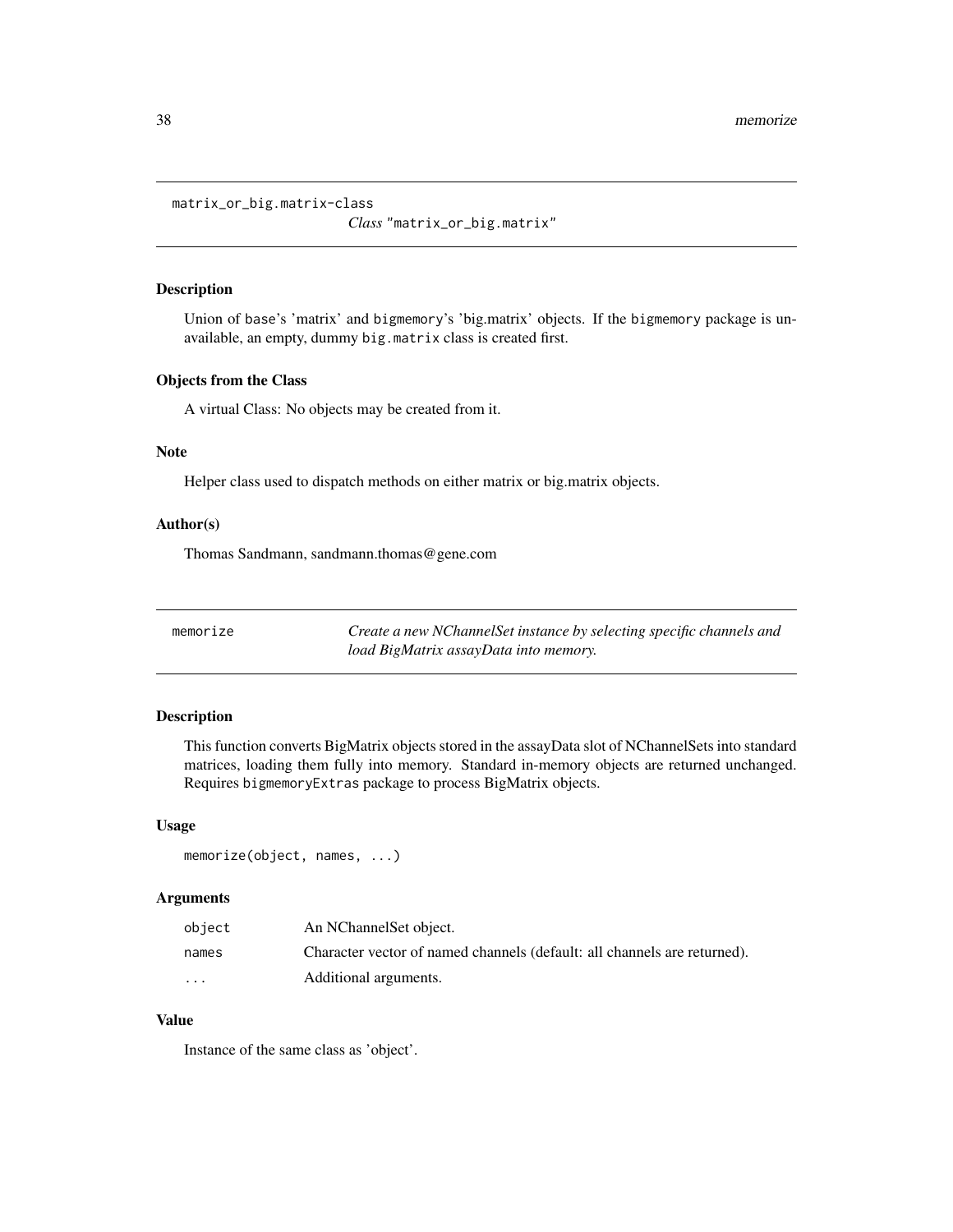#### memorize 39

#### Note

This function can be applied to any class inheriting from the virtual eSet class. For non NChannelSets, meta data may not be transferred correctly.

#### Author(s)

Thomas Sandmann

#### See Also

[eSet](#page-0-0) [memorize](#page-37-1) [selectChannels](#page-0-0)

#### Examples

```
if( suppressWarnings(require("bigmemoryExtras",
     quietly=TRUE, character.only=TRUE))){
## load ExpressionSet
data("sample.ExpressionSet") ## from Biobase
sample.ExpressionSet ## two assayDataElements: exprs, se
## exprs data matrix
class( assayDataElement( sample.ExpressionSet, "exprs" ) )
## convert assayData to BigMatrix objects
storage.file <- tempfile() ## create path & basemane for BigMatrices
storage.file
on.disk <- eSetOnDisk( sample.ExpressionSet, storage.file )
on.disk ## ExpressionSet
dir(dirname( storage.file )) ## created 3 files per channel
class( assayDataElement( on.disk, "exprs" ) ) ## BigMatrix object
## BigMatrix objects are loaded only upon subsetting
assayDataElement( on.disk, "exprs") ## retrieves BigMatrix, NOT matrix
head( assayDataElement( on.disk, "exprs")[,] ) ## retrieves matrix
## convert back to standard in-memory ExpressionSet
in.memory <- memorize( on.disk ) ## all channels
class( assayDataElement( in.memory, "exprs" ) ) ## matrix object
assayDataElementNames( in.memory )
in.memory <- memorize( on.disk, names="exprs" ) ## channel "exprs" only
assayDataElementNames( in.memory )
## remove tempfiles generated for this example
unlink(paste(storage.file,"*", sep=""))
}
```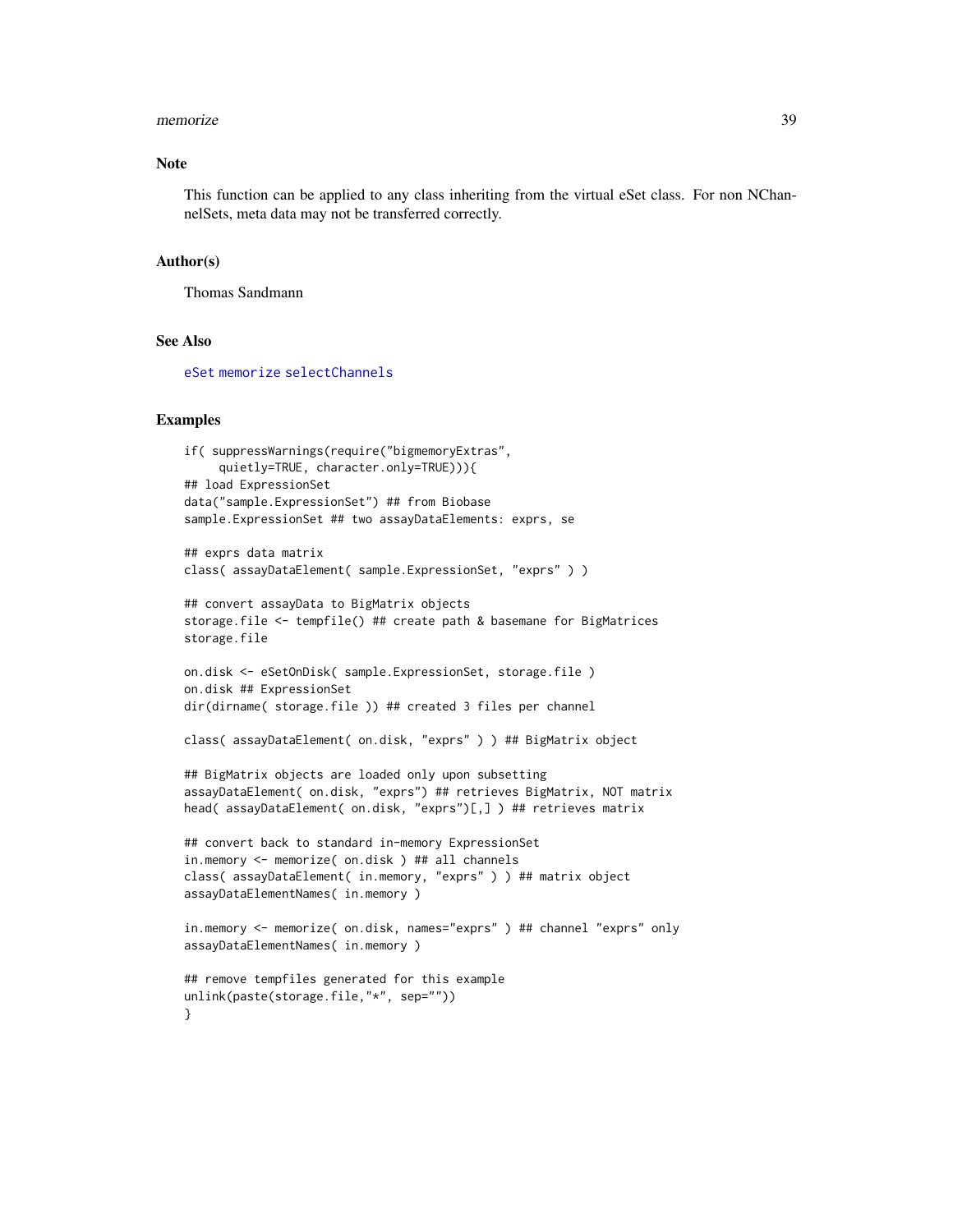<span id="page-39-0"></span>

# Description

This function merges two eSet objects, if all of the following conditions are met:

- Both objects 'x' and 'y' have to be instances of the same class.
- 'x' and 'y' must be annotated with the same character string in their 'annotation' slots.
- 'x' and 'y' must have the same AssayDataElementNames / channels.
- 'x' and 'y' must have disctinct sampleNames.
- 'x' and 'y' must have the same varLabels / pData columns.

#### Usage

```
mergeCMAPs(x, y)
```
#### **Arguments**

| X | An eSet.                            |
|---|-------------------------------------|
| У | An eSet of the same class as $x'$ . |

# Value

An eSet of the same class as 'x' and 'y'.

#### Author(s)

Thomas Sandmann, sandmann.thomas@gene.com

# Examples

```
library(Biobase)
data( sample.ExpressionSet)
```

```
## Not run:
## this doesnt work, because x and y have identical sampleNames
mergeCMAPs( sample.ExpressionSet, sample.ExpressionSet)
```

```
## End(Not run)
```

```
y <- sample.ExpressionSet
sampleNames( y ) <- paste( sampleNames( y ), "y", sep=".")
mergeCMAPs( sample.ExpressionSet, y )
```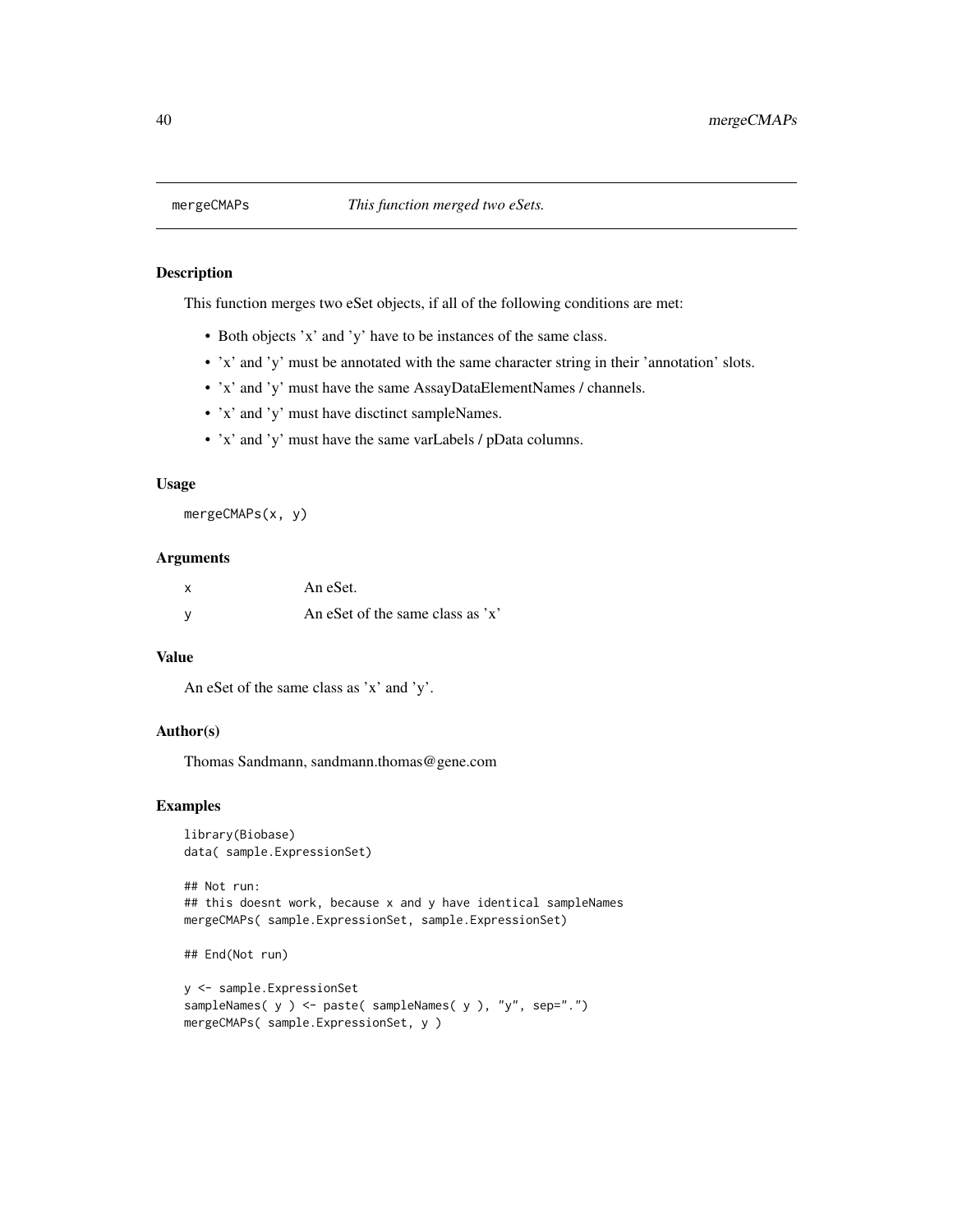<span id="page-40-0"></span>mgsa\_score-methods *Model-based gene set analysis (MGSA)*

# Description

This method is a wrapper for the mgsa methods from the Bioconductor package mgsa, which must be available on the system for the methods to run. The model-based gene set analysis (MGSA) analyzes all categories at once by embedding them in a Bayesian network, naturally taking overlap between categories into account and avoiding the need for multiple testing correction. Please consult the mgsa help page for more details.

# Arguments

| A CMAPCollection, GeneSet, or GeneSetCollection object containing the<br>'query' gene sets to compare against the 'sets'                                                                                                                                                                                   |
|------------------------------------------------------------------------------------------------------------------------------------------------------------------------------------------------------------------------------------------------------------------------------------------------------------|
| A CMAPCollection, GeneSetCollection or GeneSet object                                                                                                                                                                                                                                                      |
| A character string of gene ids for all genes that could potentially be of interest,<br>e.g. all genes represented on a microarray, all annotated genes, etc.                                                                                                                                               |
| Logical: store the identifiers for the genes detected in 'query' and 'sets' ? (De-<br>fault: FALSE) The size of the generated CMAPResults object increases with the<br>number of contained gene sets. For very large collections, setting this parameter<br>to 'TRUE' may require large amounts of memory. |
| A character string corresponding to the assayDataElementName of the NChan-<br>nelSet object to be thresholded on the fly with the induceCMAPCollection.                                                                                                                                                    |
| The lower threshold for the induceCMAPCollection.                                                                                                                                                                                                                                                          |
| The 'higher' threshold for the induceCMAPCollection.                                                                                                                                                                                                                                                       |
| Number of genes a gene set induced by induceCMAPCollection needs to con-<br>tain to be included in the analysis (Default:5).                                                                                                                                                                               |
| Additional arguments passed to mgsa function from the mgsa package, includ-<br>ing the following:                                                                                                                                                                                                          |
| • alpha: Grid of values for the parameter alpha. Values represent probabilities<br>of false-positive events and hence must be in $[0,1]$ . numeric                                                                                                                                                         |
| • beta: Grid of values for the parameter beta. Values represent probabilities<br>of false-negative events and hence must be in $[0,1]$ . numeric.                                                                                                                                                          |
| • p: Grid of values for the parameter p. Values represent probabilities of term<br>activity and therefore must be in $[0,1]$ . numeric.                                                                                                                                                                    |
| • steps: The number of steps of each run of the MCMC sampler. integer of<br>length 1. A recommended value is 1e6 or greater.                                                                                                                                                                               |
| • restarts: The number of different runs of the MCMC sampler. integer of<br>length 1. Must be greater or equal to 1. A recommended value is 5 or<br>greater.                                                                                                                                               |
| • threads: The number of threads that should be used for concurrent restarts.<br>A value of 0 means to use all available cores. Defaults to 'getOption(mc.cores,<br>default=0)', which will instruct mgsa to use all available cores.                                                                      |
|                                                                                                                                                                                                                                                                                                            |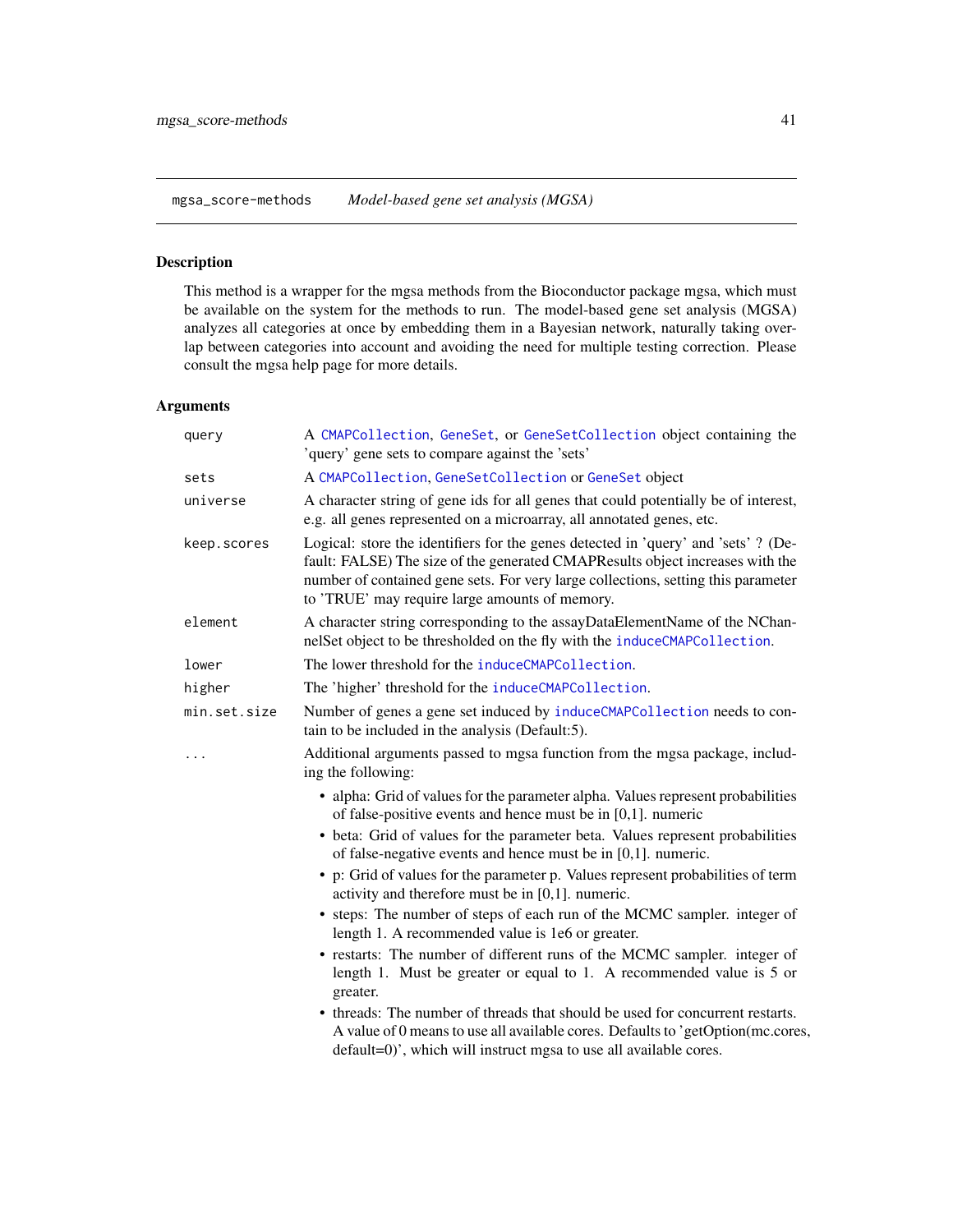# Value

A CMAPResults object. The reported p-values represent '1-marginal posterior probability'. For the 'effect' column, the p-values have been transformed to z-scores using a standard normal distribution.

# Methods

```
signature(query = "GeneSet", sets = "CMAPCollection", universe = "character")
signature(query = "GeneSet", sets = "NChannelSet", universe = "character")
signature(query = "SignedGeneSet", sets = "CMAPCollection", universe = "character")
signature(query = "SignedGeneSet", sets = "NChannelSet", universe = "character")
signature(query = "GeneSetCollection", sets = "CMAPCollection", universe = "character")
signature(query = "GeneSetCollection", sets = "NChannelSet", universe = "character")
signature(query = "GeneSetCollection", sets = "GeneSetCollection", universe = "character")
signature(query = "GeneSet", sets = "GeneSetCollection", universe = "character")
signature(query = "GeneSet", sets = "GeneSet", universe = "character")
signature(query = "CMAPCollection", sets = "CMAPCollection", universe = "character")
signature(query = "CMAPCollection", sets = "GeneSetCollection", universe = "character")
```
#### **Note**

This Bayesian approach does not require any additional correction of p-values for multiple testing. For consistency, the returned CMAPResults object contains a padj column duplicating the content of the pval column.

#### See Also

mgsa

# Examples

```
if( is.element("mgsa", installed.packages()[,1])){
  require( "mgsa", character.only = TRUE )
  data(gCMAPData)
  gene.set.collection <- induceCMAPCollection(gCMAPData, "z",
  higher=2, lower=-2)
```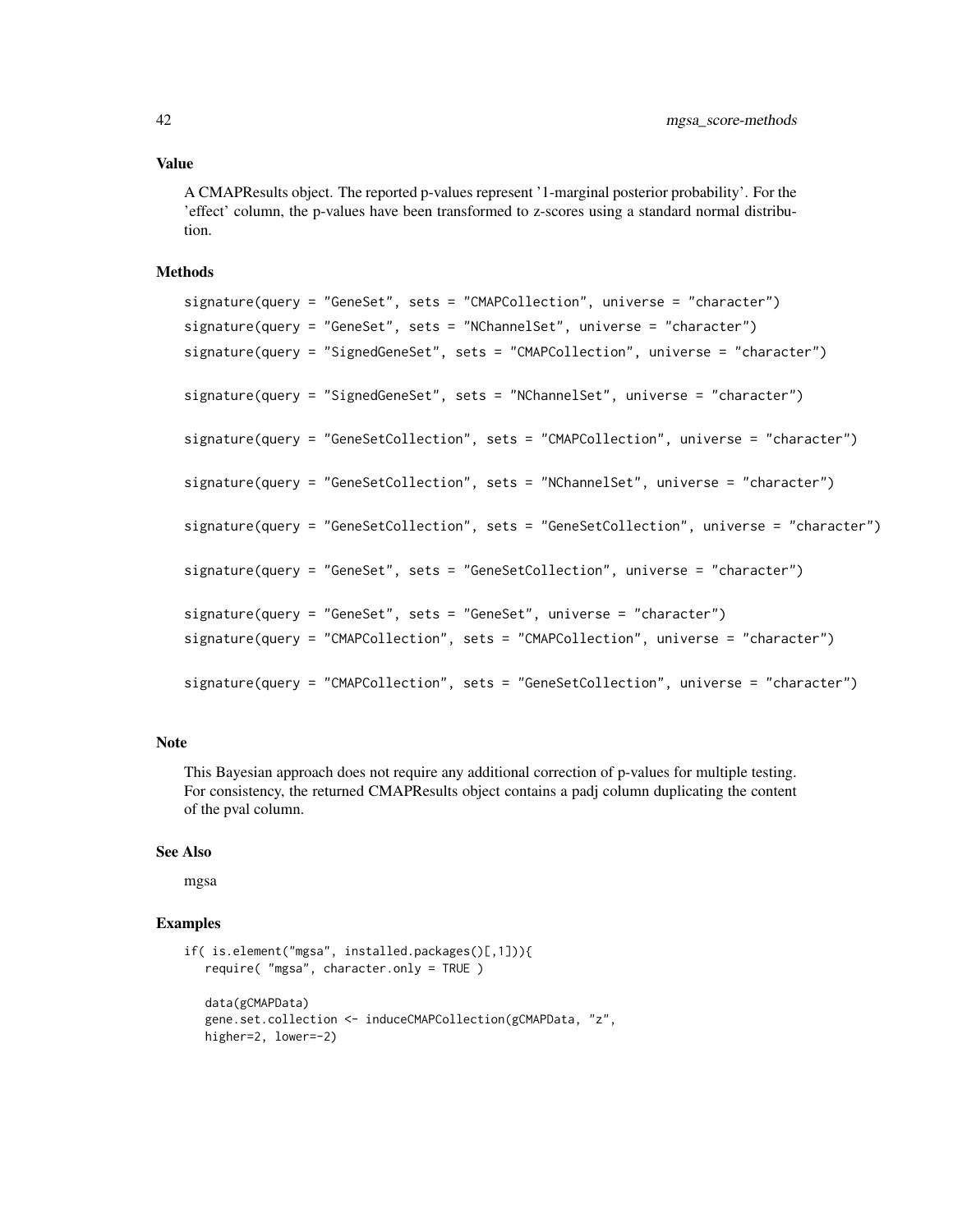```
## compare all gene sets in the gene.set.collection
  ## to each other
 universe = featureNames(gCMAPData)
  mgsa_score(gene.set.collection, gene.set.collection,
  universe = universe)
}
```
minSetSize-methods *GeneSetCollection length filtering*

# Description

This function filteres a GeneSetCollection by removing all contained GeneSets that do not include at least the user-specified number of genes also found in the user-specified universe.

# Usage

```
## S4 method for signature CMAPCollection
minSetSize(sets, universe=NULL, min.members = 5)
```
# Arguments

| sets        | A CMAPCollection object.                                                                                                                                                                                                                                           |
|-------------|--------------------------------------------------------------------------------------------------------------------------------------------------------------------------------------------------------------------------------------------------------------------|
| universe    | Optional character vector of gene identifiers to be considered as the universe.<br>Only genelds included in the universe will count toward the gene set member-<br>ship counts. If 'NULL' (default), all featureNames of the CMAPCollection will<br>be considered. |
| min.members | Number of genes (in the universe) a gene set needs to contain to be retained.                                                                                                                                                                                      |

# Value

A CMAPCollection with all gene sets containing more than the specified number of members.

#### Author(s)

Thomas Sandmann

# Examples

```
data(gCMAPData)
gene.set.collection <- induceCMAPCollection(gCMAPData, "z", higher=2, lower=-2)
```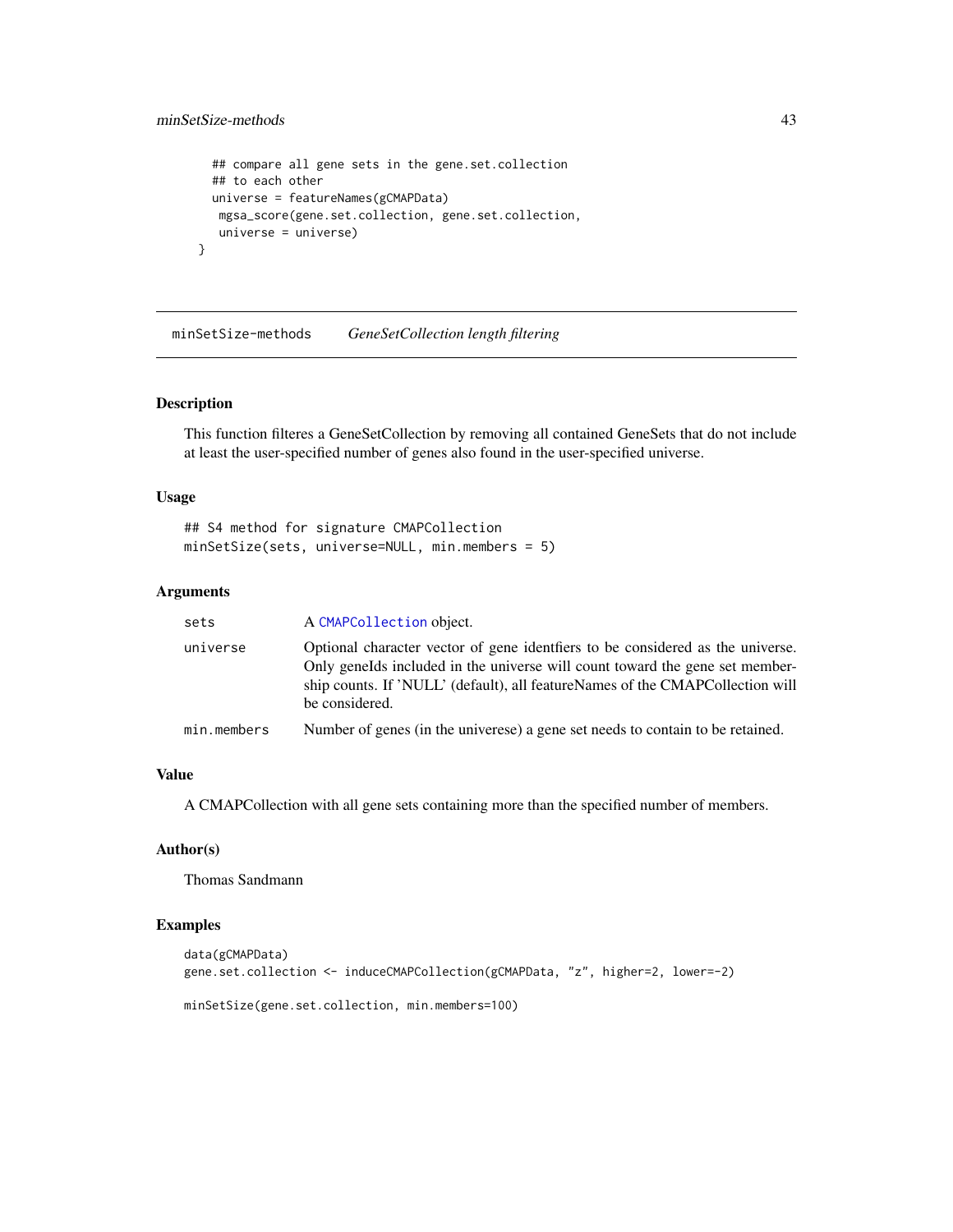<span id="page-43-0"></span>mroast\_score-methods *Methods for Function* mroast\_score *in Package* gCMAP

# Description

These methods provide a wrapper for the Rotation Gene Set Tests function [mroast](#page-0-0) mroast tests whether any of the genes in the set are differentially expressed.

# Usage

```
## S4 method for signature eSet,CMAPCollection
mroast_score(experiment,sets,predictor=NULL, design.matrix=NULL,element="exprs", keep.scores=FALSE,.
```
## S4 method for signature matrix,CMAPCollection mroast\_score(experiment, sets,...)

## S4 method for signature matrix,GeneSet mroast\_score(experiment,sets,...)

## S4 method for signature eSet,GeneSet mroast\_score(experiment, sets,...)

```
## S4 method for signature matrix,GeneSetCollection
mroast_score(experiment,sets,...)
```

```
## S4 method for signature eSet,GeneSetCollection
mroast_score(experiment,sets,...)
```
# Arguments

| sets          | A CMAPCollection, GeneSetCollection or GeneSet object containing gene<br>sets, with which to query the experiment object.                                                                                                                                                     |
|---------------|-------------------------------------------------------------------------------------------------------------------------------------------------------------------------------------------------------------------------------------------------------------------------------|
| experiment    | An eSet or data matrix with numeric data to compare the query object to.                                                                                                                                                                                                      |
| predictor     | A character vector or factor indicating the phenotypic class of the experiment<br>data columns. Either the 'predictor' or 'design' parameter must be supplied.                                                                                                                |
| design.matrix | A design matrix for the experiment. Either the 'predictor' or 'design' parameter<br>must be supplied. If both are supplied, the 'design' is used.                                                                                                                             |
| element       | Character vector specifying which channel of an eSet to extract (defaults to "ex-<br>prs", alternatives may be e.g. "z", etc.)                                                                                                                                                |
| keep.scores   | Logical: keep gene-level scores for all gene sets (Default: FALSE)? The size of<br>the generated CMAPResults object increases with the number of contained gene<br>sets. For very large collections, setting this parameter to 'TRUE' may require<br>large amounts of memory. |
| $\cdots$      | Additional arguments passed to downstream methods.                                                                                                                                                                                                                            |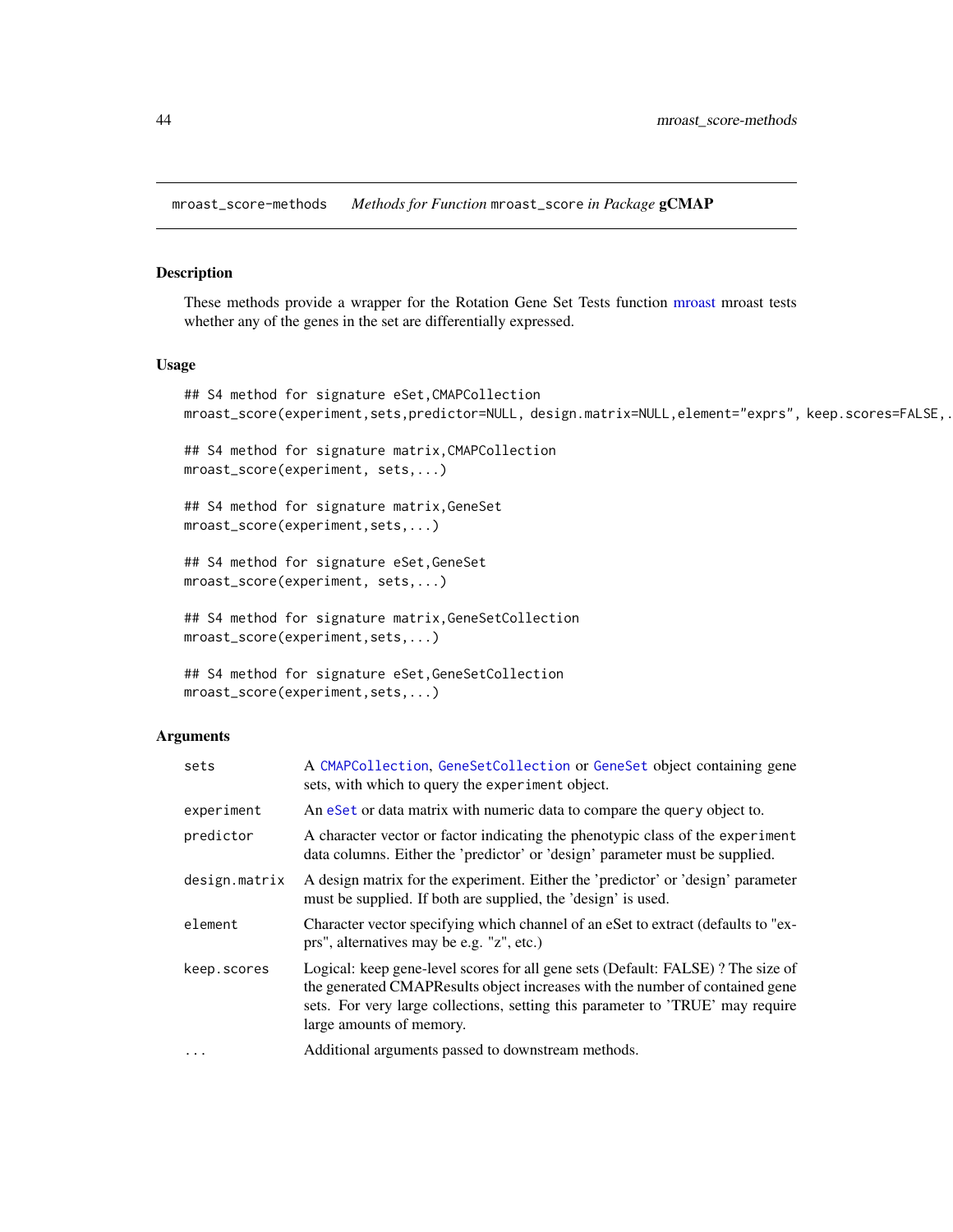#### <span id="page-44-0"></span>Value

A [CMAPResults](#page-11-1) object.

#### References

Goeman, JJ, and Buhlmann, P (2007). Analyzing gene expression data in terms of gene sets: methodological issues. Bioinformatics 23, 980-987.

Langsrud, O (2005). Rotation tests. Statistics and Computing 15, 53-60.

Phipson B, and Smyth GK (2010). Permutation P-values should never be zero: calculating exact Pvalues when permutations are randomly drawn. Statistical Applications in Genetics and Molecular Biology, Volume 9, Article 39.

Routledge, RD (1994). Practicing safe statistics with the mid-p. Canadian Journal of Statistics 22, 103-110.

Wu, D, Lim, E, Francois Vaillant, F, Asselin-Labat, M-L, Visvader, JE, and Smyth, GK (2010). ROAST: rotation gene set tests for complex microarray experiments. Bioinformatics 26, 2176- 2182. http://bioinformatics.oxfordjournals.org/cgi/content/abstract/btq401?

# Examples

```
data(gCMAPData)
gene.set.collection <- induceCMAPCollection(gCMAPData, "z", higher=2, lower=-2)
sampleNames( gene.set.collection ) <- c("set1", "set2", "set3")
## random score matrix
y <- matrix(rnorm(1000*6),1000,6, dimnames=list(featureNames(gCMAPData), 1:6))
## set1 is differentially regulated
effect <- as.vector(members(gene.set.collection[,1]) * 2)
y[,4:6] <- y[,4:6] + effect
predictor <- c( rep("Control", 3), rep("Case", 3))
res<- mroast_score(y, gene.set.collection, predictor = predictor,keep.scores=TRUE)
res
## heatmap of expression scores for set1
set1.expr <- geneScores(res)[["set1"]]
heatmap(set1.expr, scale="none", Colv=NA, labCol=predictor,
        RowSideColors=ifelse( attr(set1.expr, "sign") == "up", "red", "blue"),
        margin = c(7,5)legend(0.35,0,legend=c("up", "down"), fill=c("red", "blue"), title="Annotated sign", horiz=TRUE, xpd=TRUE)
```
<span id="page-44-1"></span>pairwise\_compare *Generate statistics associated with pairwise differential expression*

#### Description

When provided with an [ExpressionSet](#page-0-0), comparisons are made between control and perturbation samples.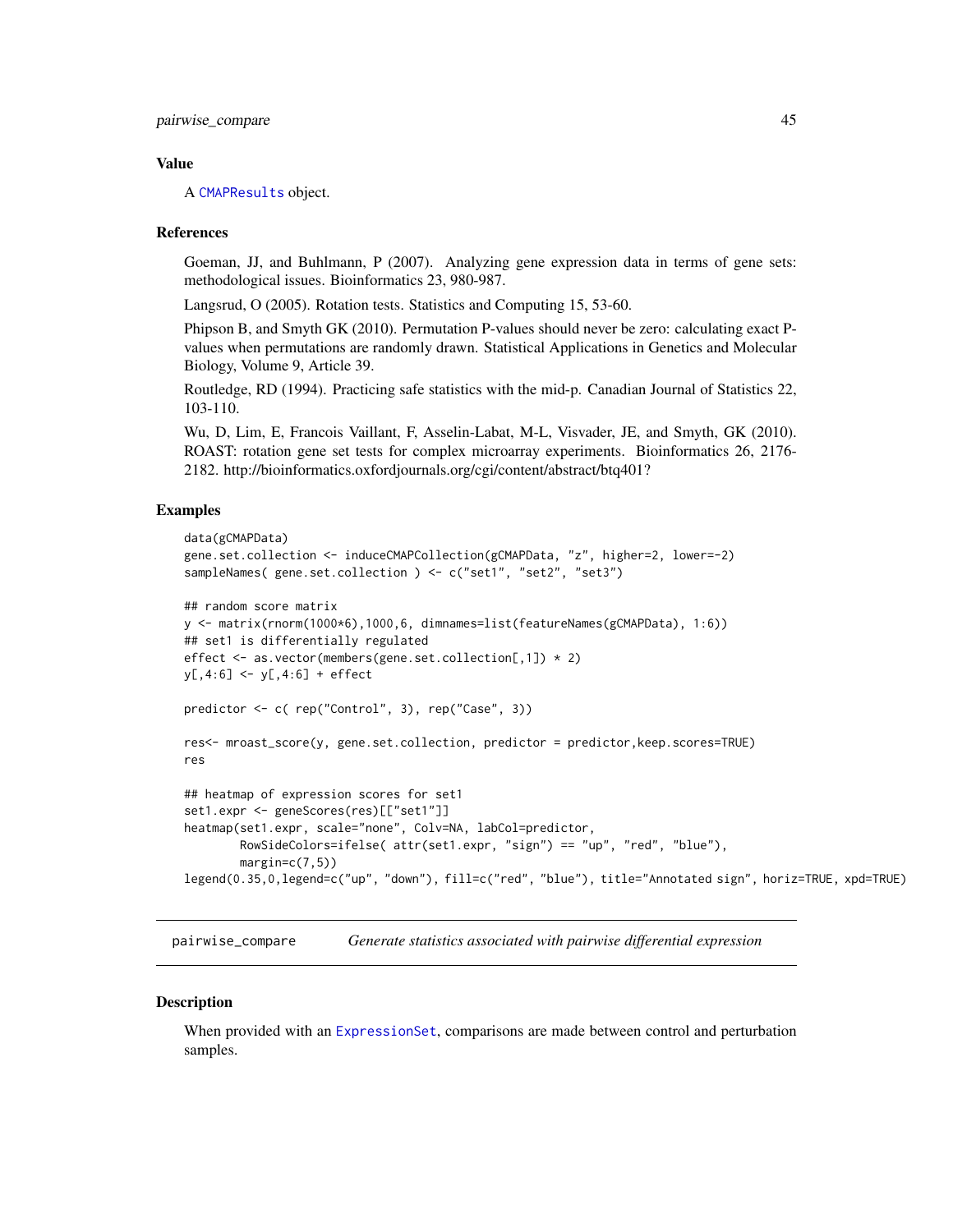# Usage

```
pairwise_compare(eset, control_perturb_col = "cmap", control="control", perturb="perturbation")
pairwise_compare_limma(eset, control_perturb_col = "cmap",
control="control", perturb="perturbation", limma.index=2)
```
# Arguments

| eset                | Expression Set with all array data for a single instance, plus metadata on which<br>arrays are perturbation and control.                                                                                                                                                                                                      |
|---------------------|-------------------------------------------------------------------------------------------------------------------------------------------------------------------------------------------------------------------------------------------------------------------------------------------------------------------------------|
| control_perturb_col |                                                                                                                                                                                                                                                                                                                               |
|                     | Column name in phenoData of eset where control/perturbation designations<br>are stored.                                                                                                                                                                                                                                       |
| control             | String designating control samples in the control_perturb_col column.                                                                                                                                                                                                                                                         |
| perturb             | String designating perturbation samples in the control_perturb_col column.                                                                                                                                                                                                                                                    |
| limma.index         | Integer specifying the index of the parameter estimate for which we to extract<br>t and other statistics. The default corresponds to a two-class comparison with<br>the standard parameterization. The function assumes that there was no missing<br>data, so that test for all genes were performed on the same sample size. |

#### Value

The function returns a data frame with the following columns:

| $log_f c$ | Log fold-change between perturbed and control data. (A positive value denotes<br>higher expression in the perturbed samples.)                                                                                                                                                                                                                                                                                                                                                                                                         |
|-----------|---------------------------------------------------------------------------------------------------------------------------------------------------------------------------------------------------------------------------------------------------------------------------------------------------------------------------------------------------------------------------------------------------------------------------------------------------------------------------------------------------------------------------------------|
| z         | When at least one condition has two or more samples, the pairwise compare limma<br>functions uses lmFit, eBayes and topTable to compare the two classes and<br>compute an (uncorrected) limma p-value. The pairwise compare functions per-<br>forms a standard t-test instead. For ease of comparison across instances with<br>different numbers of samples, either p-value is converted to the standard nor-<br>mal scale. The result is reported here. As for fc, positive values denote higher<br>expression in perturbed samples. |
| р         | When at least one condition has two or more samples, the two-tailed standard<br>(pairwise_compare) or <b>limma</b> p-value (pairwise_compare_limma), as computed<br>by eBayes. Note that this p-value can also be computed from z, via pnorm<br>(doubling for two tails).                                                                                                                                                                                                                                                             |

# Note

The pairwise\_compare functions returns p-values from a standard t-test. The pairwise\_compare\_limma functions uses the limma package instead to perform a moderated t-test.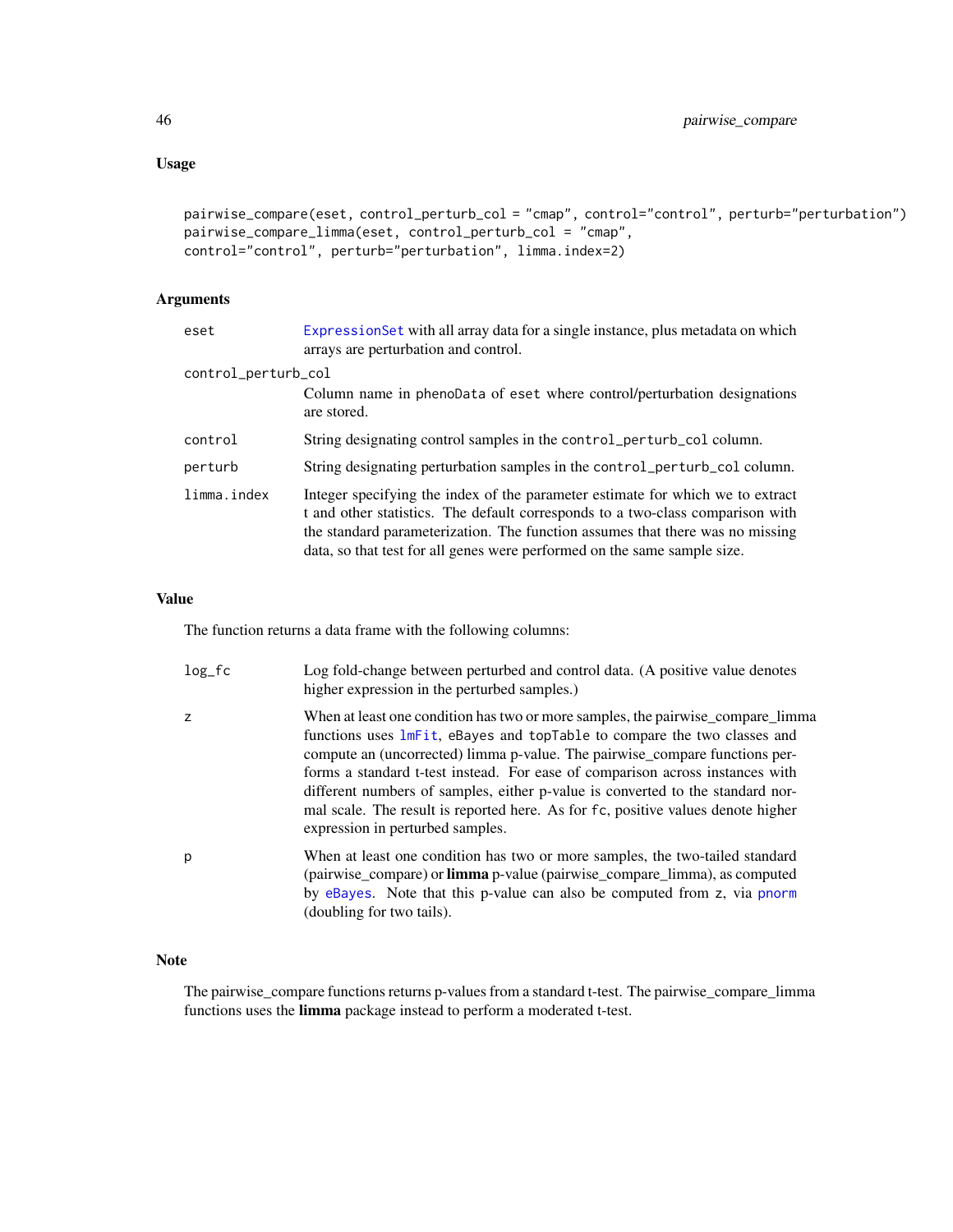# <span id="page-46-0"></span>Description

When provided with an CountDataSet, comparisons are made between control and perturbation samples.

# Usage

```
pairwise_DESeq(cds, vst, control_perturb_col = "condition",
control="control", perturb="perturbation", try.hard=FALSE)
```
# Arguments

| cds                 | CountDataSet with all count data for a single instance, plus metadata on which<br>samples are perturbation and control.                                                                                                                                              |  |  |
|---------------------|----------------------------------------------------------------------------------------------------------------------------------------------------------------------------------------------------------------------------------------------------------------------|--|--|
| vst                 | Matrix of variance-stabilized count data that must include columns with col-<br>names matching the sampleNames of the cds object. The vst matrix may contain<br>additional columns / samples, which will be ignored.                                                 |  |  |
| control_perturb_col |                                                                                                                                                                                                                                                                      |  |  |
|                     | Column name in phenoData of cds where control/perturbation designations are<br>stored.                                                                                                                                                                               |  |  |
| control             | String designating control samples in the control_perturb_col column.                                                                                                                                                                                                |  |  |
| perturb             | String designating perturbation samples in the control_perturb_col column.                                                                                                                                                                                           |  |  |
| try.hard            | Logical parameter indicating how to proceed when DESeq's parametric estima-<br>tion of the dispersion parameter fails. If set to FALSE (default), the function<br>exits with an error. If set to TRUE, the function will try a non-parametric ap-<br>proach instead. |  |  |

#### Value

The function returns a data frame with the following columns:

| $log_f c$ | Moderated log2 fold-change between perturbed and control data. (A positive<br>value denotes higher expression in the perturbed samples.) The change was cal-<br>culated from the (mean) counts after variance stabilizing transformation. Please<br>consult the DESeq vignette for details on the transformation. |
|-----------|-------------------------------------------------------------------------------------------------------------------------------------------------------------------------------------------------------------------------------------------------------------------------------------------------------------------|
| Z         | For ease of comparison across instances with different numbers of samples, the<br>(uncorrected) DESEq p-value is converted to the standard normal scale. The<br>result is reported here. As for log_fc, positive values denote higher expression<br>in perturbed samples.                                         |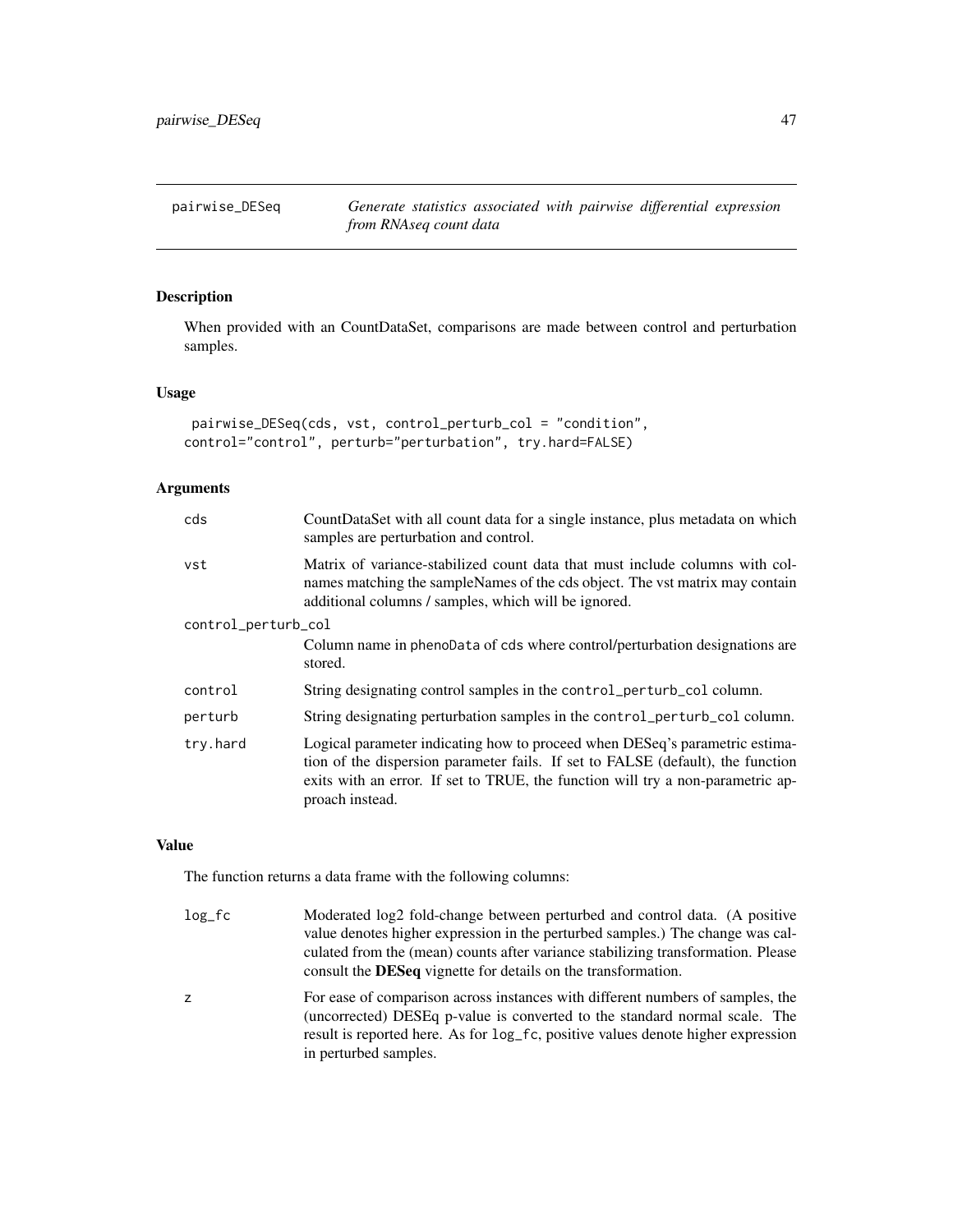<span id="page-47-0"></span>p p-value for differential expression calculated by the nbinomTest function from the DESeq package. In the absence of replicates, the dispersion parameter is estimated across all samples, ignoring the class labels, by using the blind method of the estimateDispersions function. When replicates are available, the pooled method is used instead. Note that this p-value can also be computed from z, via [pnorm](#page-0-0) (doubling for two tails).

#### **Note**

To use this function, please install the suggested Bioconductor package 'DESeq'.

romer\_score-methods *Methods for Function* romer\_score *in Package* gCMAP

#### Description

These methods provide a wrapper for the Rotation Gene Set Enrichment Analysis function [romer](#page-0-0) Romer performes a competitive test in that the different gene sets are pitted against one another. Instead of permutation, it uses rotation, a parametric resampling method suitable for linear models (Langsrud, 2005).

#### Usage

```
## S4 method for signature eSet,CMAPCollection
romer_score(experiment,sets,predictor=NULL,
design.matrix=NULL, element="exprs", keep.scores=FALSE, ...)
## S4 method for signature matrix,CMAPCollection
romer_score(experiment, sets,...)
## S4 method for signature matrix,GeneSet
romer_score(experiment,sets,...)
## S4 method for signature eSet,GeneSet
romer_score(experiment, sets,...)
## S4 method for signature matrix,GeneSetCollection
romer_score(experiment,sets,...)
## S4 method for signature eSet,GeneSetCollection
romer_score(experiment, sets,...)
```
#### Arguments

| sets       | A CMAPCollection, GeneSetCollection or GeneSet object containing gene    |
|------------|--------------------------------------------------------------------------|
|            | sets, with which to query the experiment object.                         |
| experiment | An eset or data matrix with numeric data to compare the query object to. |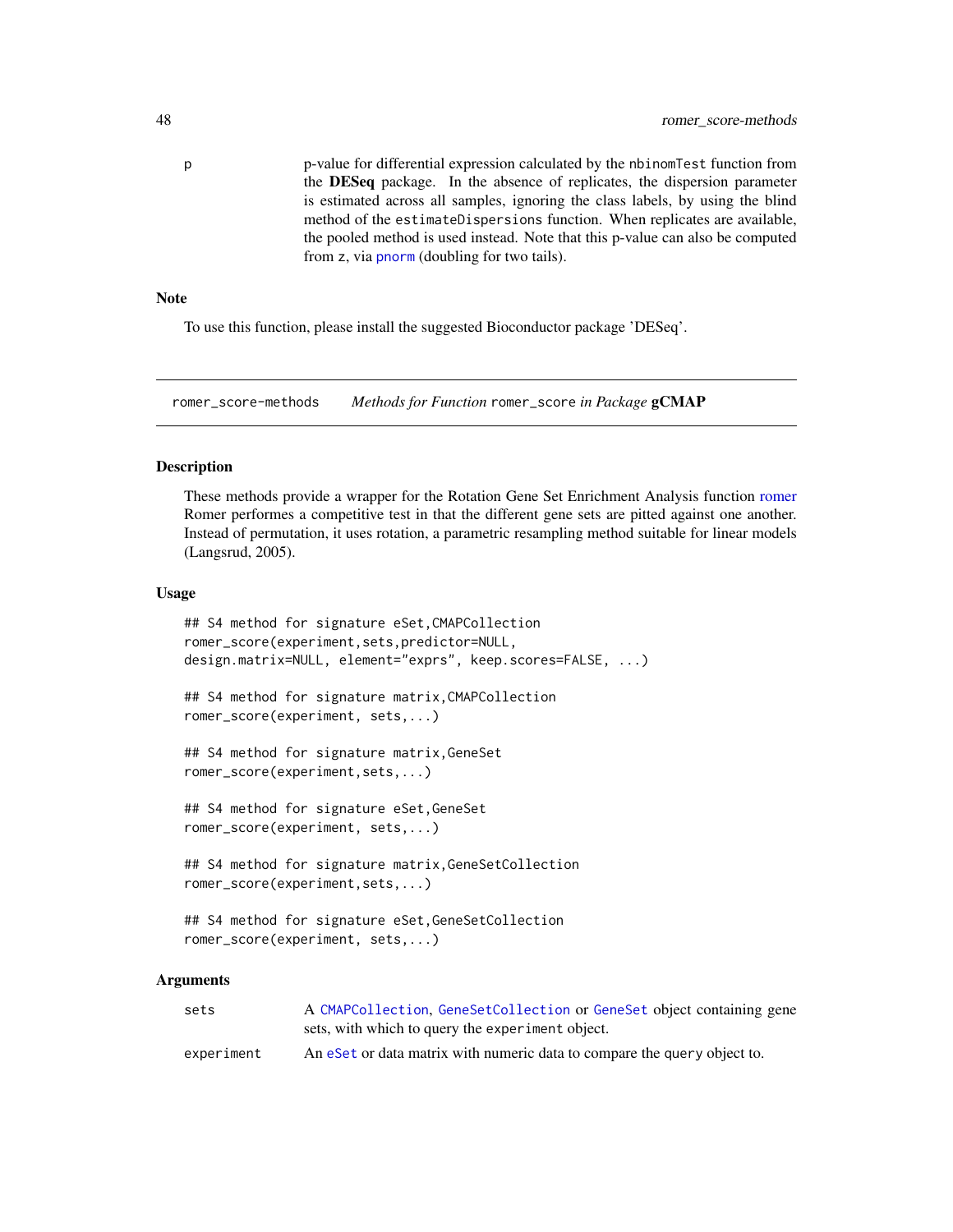| predictor     | A character vector or factor indicating the phenotypic class of the experiment<br>data columns. Either the 'predictor' or 'design' parameter must be supplied.                                                                                                                |
|---------------|-------------------------------------------------------------------------------------------------------------------------------------------------------------------------------------------------------------------------------------------------------------------------------|
| design.matrix | A design matrix for the experiment. Either the 'predictor' or 'design' parameter<br>must be supplied. If both are supplied, the 'design' is used.                                                                                                                             |
| element       | Character vector specifying which channel of an eSet to extract (defaults to "ex-<br>prs", alternatives may be e.g. "z", etc.)                                                                                                                                                |
| keep.scores   | Logical: keep gene-level scores for all gene sets (Default: FALSE)? The size of<br>the generated CMAPResults object increases with the number of contained gene<br>sets. For very large collections, setting this parameter to 'TRUE' may require<br>large amounts of memory. |
| .             | Additional arguments passed to downstream methods.                                                                                                                                                                                                                            |

#### Value

A [CMAPResults](#page-11-1) object.

#### References

Langsrud, O, 2005. Rotation tests. Statistics and Computing 15, 53-60

Doerum G, Snipen L, Solheim M, Saeboe S (2009). Rotation testing in gene set enrichment analysis for small direct comparison experiments. Stat Appl Genet Mol Biol, Article 34.

Majewski, IJ, Ritchie, ME, Phipson, B, Corbin, J, Pakusch, M, Ebert, A, Busslinger, M, Koseki, H, Hu, Y, Smyth, GK, Alexander, WS, Hilton, DJ, and Blewitt, ME (2010). Opposing roles of polycomb repressive complexes in hematopoietic stem and progenitor cells. Blood, published online 5 May 2010. http://www.ncbi.nlm.nih.gov/pubmed/20445021

Subramanian, A, Tamayo, P, Mootha, VK, Mukherjee, S, Ebert, BL, Gillette, MA, Paulovich, A, Pomeroy, SL, Golub, TR, Lander, ES and Mesirov JP, 2005. Gene set enrichment analysis: a knowledge-based approach for interpreting genome-wide expression profiles. Proc Natl Acad Sci U S A 102, 15545-15550

# Examples

```
data(gCMAPData)
gene.set.collection <- induceCMAPCollection(gCMAPData, "z", higher=2, lower=-2)
sampleNames( gene.set.collection ) <- c("set1", "set2", "set3")
## random score matrix
y <- matrix(rnorm(1000*6),1000,6, dimnames=list(featureNames(gCMAPData), 1:6))
## set1 is differentially regulated
effect <- as.vector(members(gene.set.collection[,1]) * 2)
y[, 4:6] <- y[, 4:6] + effect
predictor <- c( rep("Control", 3), rep("Case", 3))
res <- romer_score(y, gene.set.collection, predictor = predictor, keep.scores=TRUE)
res
```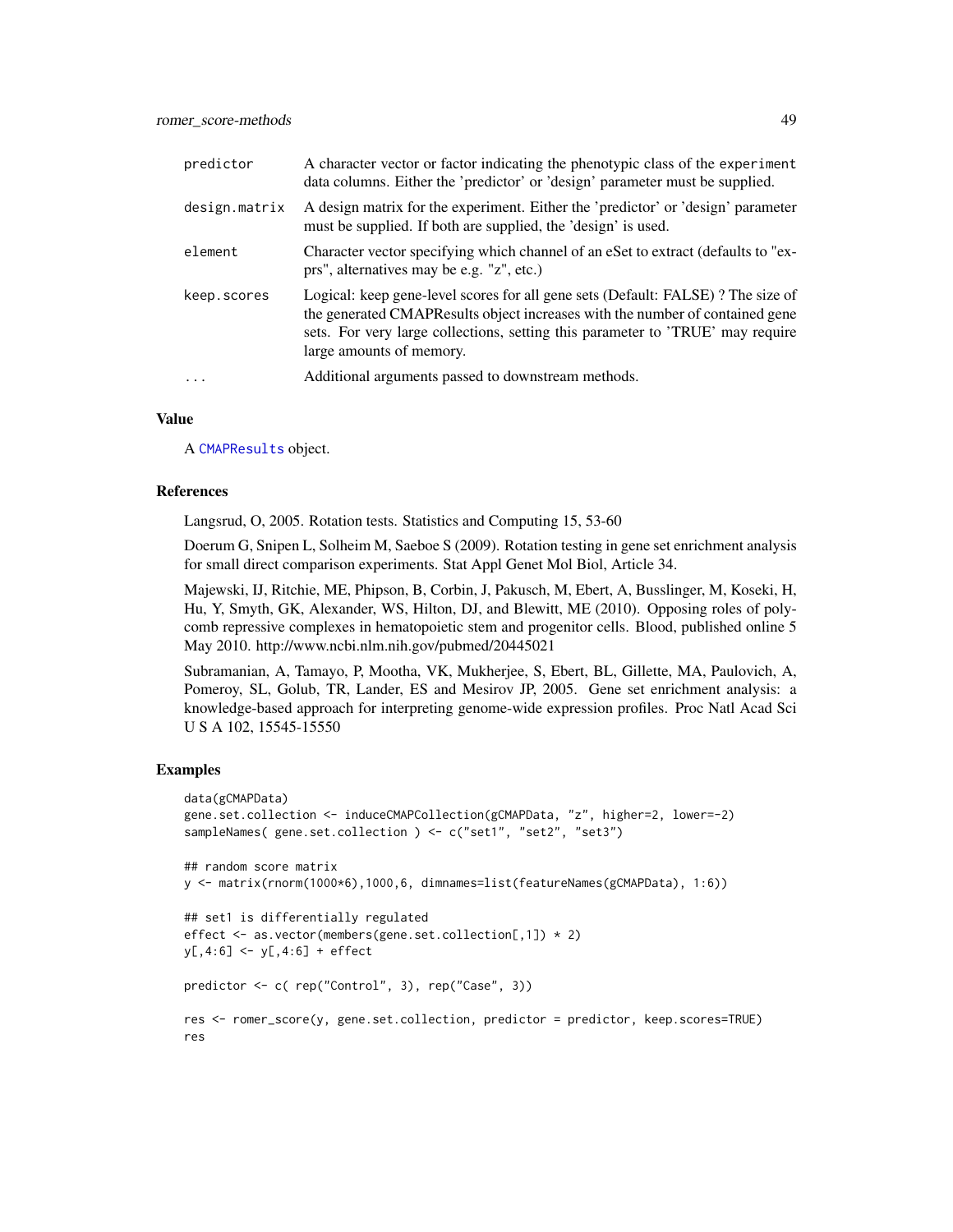```
## heatmap of expression scores for set1
set1.expr <- geneScores(res)[["set1"]]
heatmap(set1.expr, scale="none", Colv=NA, labCol=predictor,
        RowSideColors=ifelse( attr(set1.expr, "sign") == "up", "red", "blue"),
        margin=c(7,5))
legend(0.35,0,legend=c("up", "down"), fill=c("red", "blue"), title="Annotated sign", horiz=TRUE, xpd=TRUE)
```
SignedGeneSet *Construtor for SignedGeneSet*

#### Description

The construtor is largely identical to [GeneColorSet](#page-0-0), but also handles an optional geneSign argument, which is an alias for geneColor.

#### **Methods**

signature(type = "ANY") Construtor which uses a template object. See all methods for the [GeneColorSet](#page-0-0) constructor. If a geneSign argument is included by name, it will be used to populate the geneColor slot of the returned object.

signature(type = "missing") Basic method with no template object.

<span id="page-49-1"></span>SignedGeneSet-class *Class* "SignedGeneSet"

#### Description

A simple extension of [GeneColorSet](#page-0-0) which forces geneColor to be either "down" or "up" and which ignores phenotype and phenotypeColor slots.

#### Objects from the Class

Construct a SignedGeneSet with the SignedGeneSet constructor method, or with a call to [new](#page-0-0). Although SignedGeneSet derives from the more abstract GeneColorSet, not phenotype argument is required; if phenotype is supplied (or is present in a template object), it will be ignored.

#### **Slots**

See [GeneColorSet](#page-0-0). No additional slots are added.

# Extends

Class ["GeneColorSet"](#page-0-0), directly. Class ["GeneSet"](#page-0-0), by class "GeneColorSet", distance 2.

<span id="page-49-0"></span>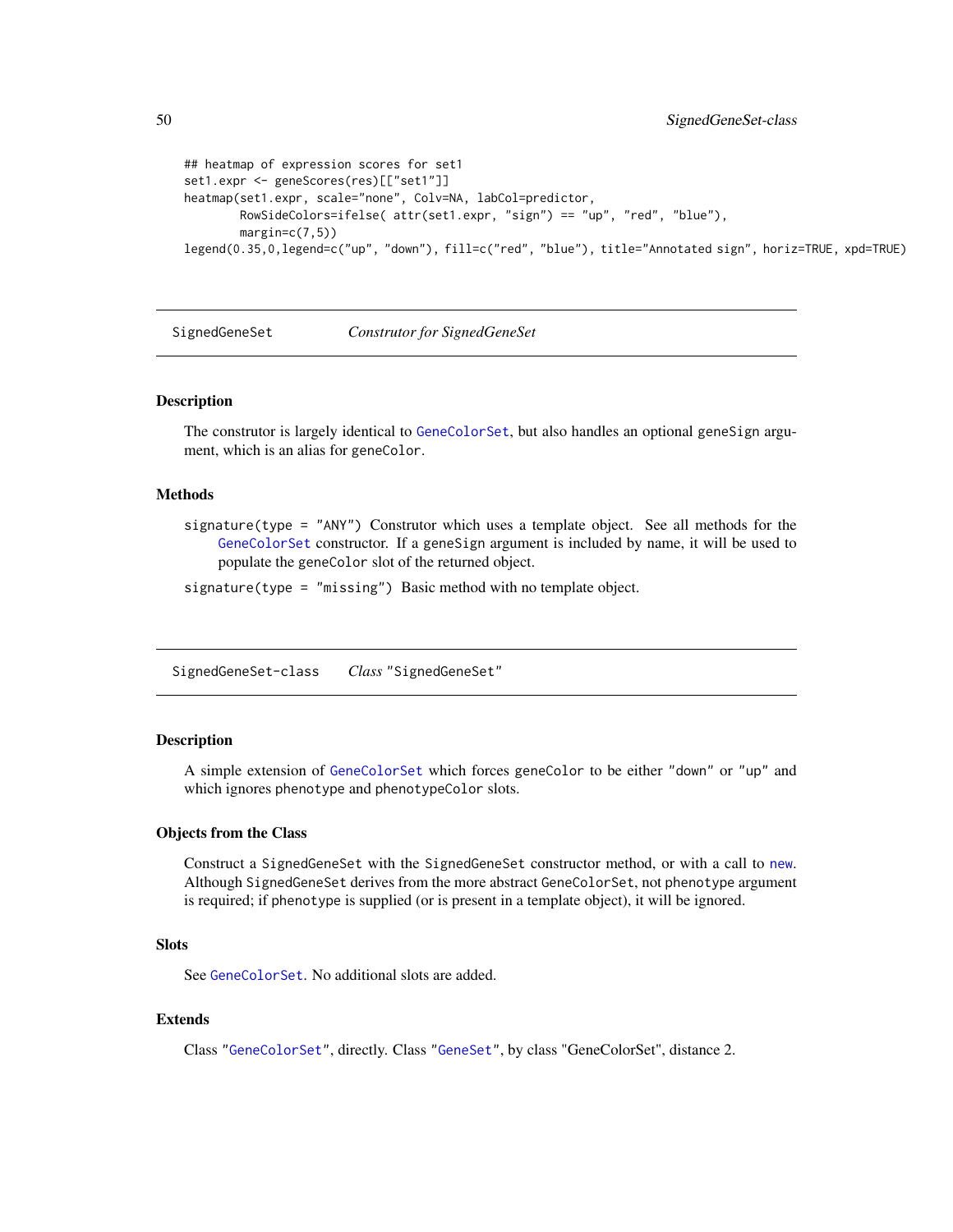#### <span id="page-50-0"></span>**Methods**

Methods specific to SignedGeneSet:

```
downIds signature(object = "SignedGeneSet"): retrieve geneIds entires for which geneSign == "down".
```

```
geneSign signature(obj = "SignedGeneSet"): alias for geneColor slot.
```
- geneSign<- signature(object = "SignedGeneSet", value = "character"): alias for geneColor slot, converting to factor automatically.
- geneSign<- signature(object = "SignedGeneSet", value = "factor"): alias for geneColor slot.
- initialize signature(.Object = "SignedGeneSet"): on construction, checks for appropriate geneSign/geneColor values and sets phenotype and phenotypeColor to empty strings, since these are ignored. If no geneSign/geneColor values are supplied, "up" will be used by default.
- show signature(object = "SignedGeneSet"): same as for [GeneColorSet](#page-0-0) but suppresses display of unused phenotype and phenotypeColor slots.
- upIds signature(object = "SignedGeneSet"): retrieve geneIds entires for which geneSign == "up".
- mapIdentifiers signature(object = "SignedGeneSet"): Extends the 'mapIdentifiers' method implemented for GeneSets in the GSEABase package, but rejects target gene ids when multiple different (probe) identifiers with different gene signs (up / down) map to the same target.
- incidence signature(object = "SignedGeneSet") and
- incidence signature(object = "GeneSetCollection"): Mirror the 'incidence' method implemented for GeneSets in the GSEABase package, but returns sparseMatrix objects containing -1 / +1 to indicate up- and down-regulated gene members.

#### Examples

```
gene.ids <- letters[1:10]
gene.signs <- rep(c("up","down"), each=5)
SignedGeneSet(gene.ids, geneSign=gene.signs, setName="set1")
```

| signedRankSumTest | An implementation of the Wilcox rank sum test / Mann-Whitney test    |
|-------------------|----------------------------------------------------------------------|
|                   | that takes into account the direction / sign of gene set members and |
|                   | <i>possibly the correlation between cases</i>                        |

#### Description

This test evaluates whether the mean rank of statistics of gene set members is greater or less than the mean rank of the remaining statistic values. It extends the rankSumTestWithCorrelation function from the 'limma' package by taking into account the 'sign' of gene set members by reversing the ranks of down-regulated genes.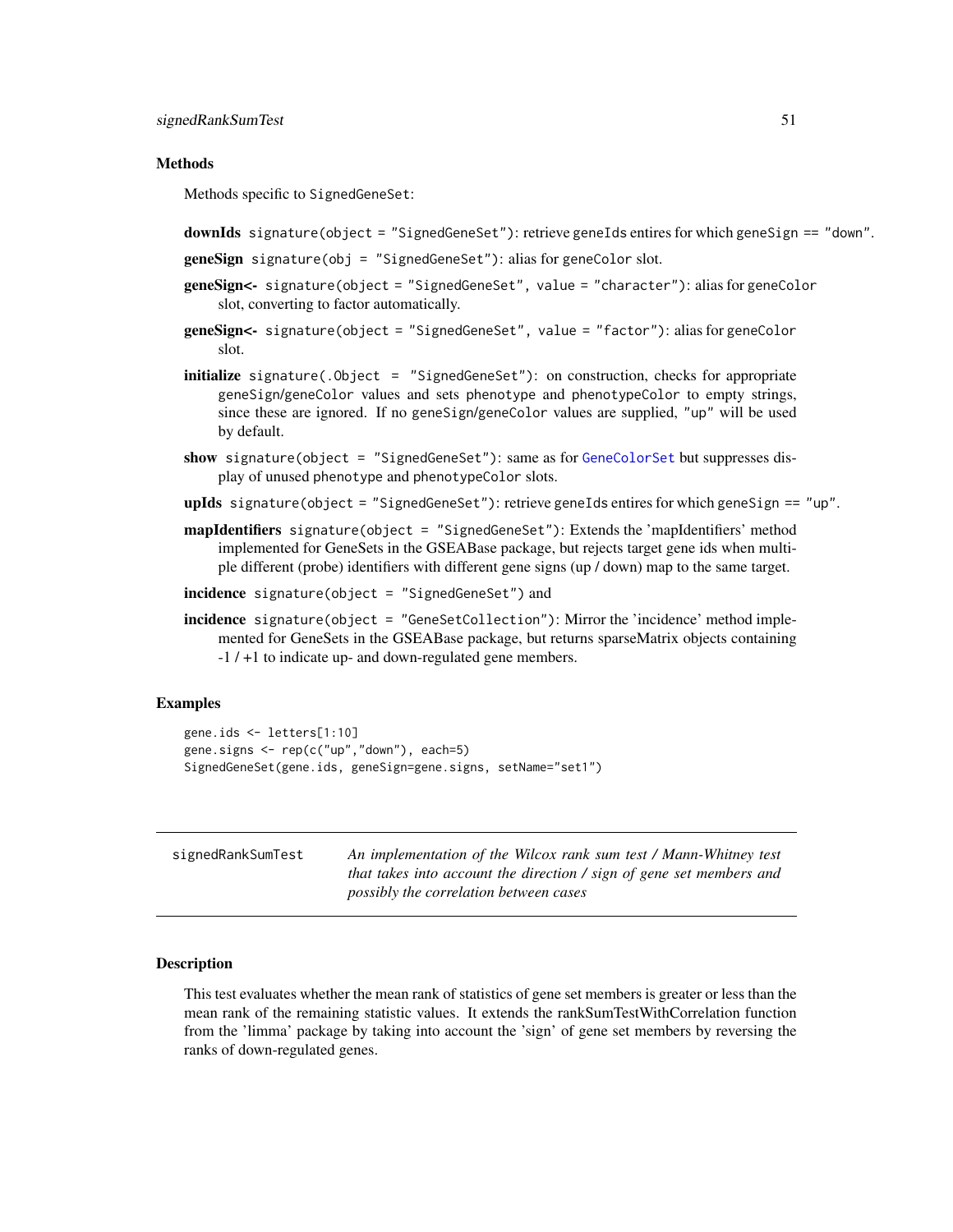# Usage

```
signedRankSumTest(statistics, index.up, index.down = NULL,
input.is.ranks=FALSE, correlation=0, df = Inf, adjust.ties=TRUE)
```
#### Arguments

| statistics  | numeric vector giving values of the test statistic.                                                                                                                                 |
|-------------|-------------------------------------------------------------------------------------------------------------------------------------------------------------------------------------|
| index.up    | an index vector such that statistics [index.up] contains the values of the statistic<br>for the up-regulated genes.                                                                 |
| index.down  | an index vector such that statistics [index.down] contains the values of the statis-<br>tic for the down-regulated genes.                                                           |
| correlation | numeric scalar, average correlation between cases in the test group. Cases in the<br>second group are assumed independent of each other and the first group.                        |
| df          | degrees of freedom which the correlation has been estimated.                                                                                                                        |
| adjust.ties | logical: correct for ties?                                                                                                                                                          |
|             | input. is. ranks logical: is 'statistics' a vector of ranks ? If FALSE (default), ranks are computed.<br>If FALSE, 'statistics' is assumed to represent ranks and is used directly. |

# Details

Please see the rankSumTestWithCorrelation function from the limma package for details.

# Value

Numeric vector containing U-statistic, z-score and p-value.

# Author(s)

Thomas Sandmann

# References

Wu, D, and Smyth, GK (2012). Camera: a competitive gene set test accounting for inter-gene correlation. Submitted.

Barry, W.T., Nobel, A.B., and Wright, F.A. (2008). A statistical framework for testing functional categories in microarray data. Annals of Applied Statistics 2, 286-315.

Zar, JH (1999). Biostatistical Analysis 4th Edition. Prentice-Hall International, Upper Saddle River, New Jersey.

# See Also

[rankSumTestWithCorrelation](#page-0-0)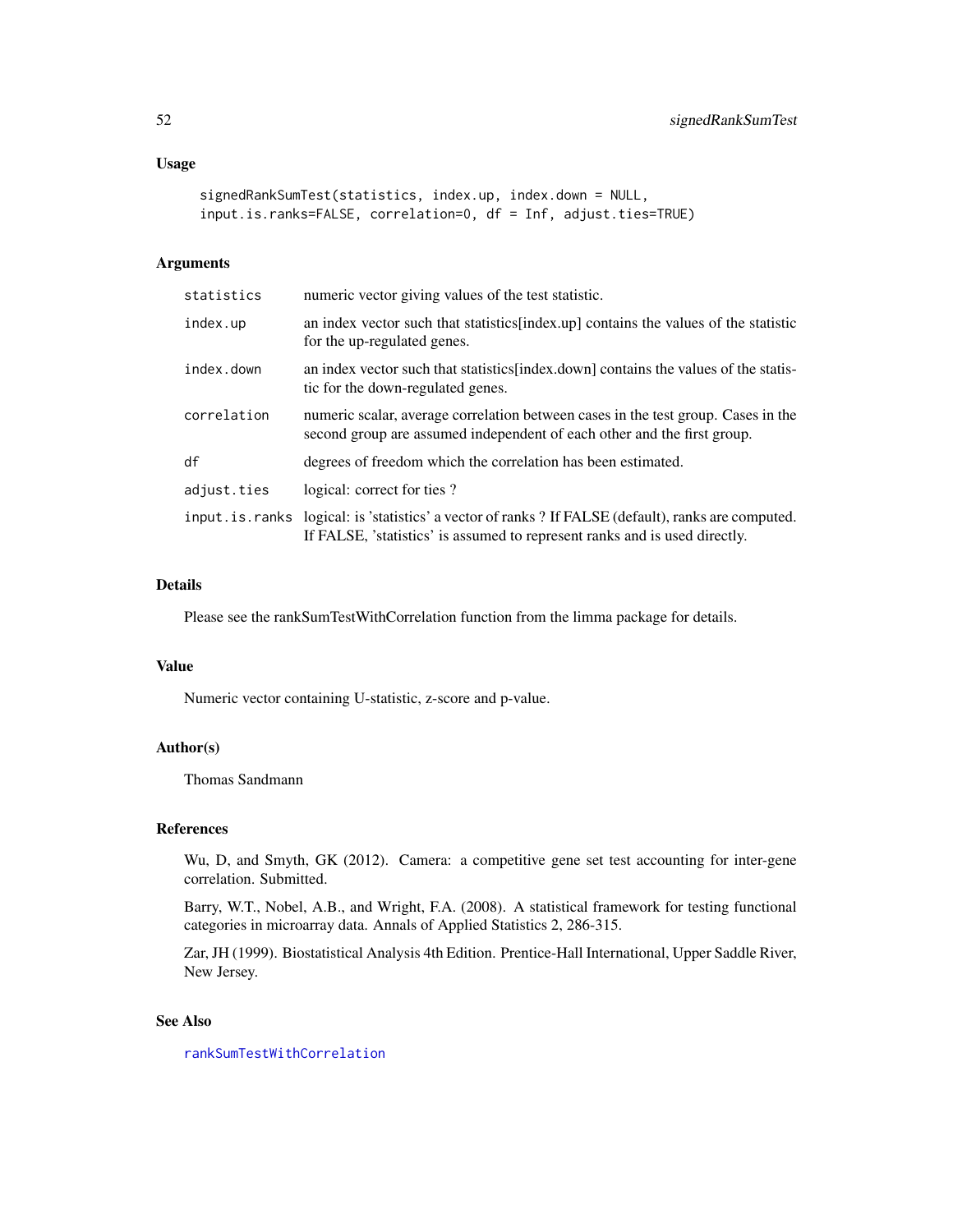# <span id="page-52-0"></span>splitPerturbations 53

#### Examples

```
genes.up \leq c(1:10)
genes.down <- c(21:30)
set.seed(123)
scores <- matrix(rnorm(200), ncol=2)
## the first gene set receives increased /
## decreased scores in the first experiment
scores[genes.up,1] <- scores[genes.up ,1] + 1
scores[genes.down,1] <- scores[genes.down,1] - 1
## significantly greater
signedRankSumTest( statistics = scores[,1],
                  index.up = genes.up,index.down = genes.down)
## not signficant
signedRankSumTest( statistics = scores[,2],
                   index.up = genes.up,index.down = genes.down)
```
<span id="page-52-1"></span>

| splitPerturbations |  | Function to split an ExpressionSet downloaded from ArrayExpress |  |  |
|--------------------|--|-----------------------------------------------------------------|--|--|
|                    |  | based on the experimental factors present in the phenoData slot |  |  |

#### Description

The ArrayExpress Bioconductor package provides access to microarray and RNAseq datasets from the EBI's ArrayExpress repository. Sample and experiment annotations are contained in the phenoData slot and can be used to automatically construct single-factor comparisons by subsetting the original ExpressionSet object. This function be used to automatically identify perturbation vs. control comparisons and splits the original dataset in to instance-level objects.

#### Usage

```
splitPerturbations(eset, control = "none", controlled.factors = NULL, factor.of.interest = "Compound",
```
#### Arguments

| eset    | An eSet object with experimental factors annotated in the phenoData slot. Ex-                                                                                         |
|---------|-----------------------------------------------------------------------------------------------------------------------------------------------------------------------|
|         | perimental factors are identified by the prefix of the column name, specified in                                                                                      |
|         | the 'prefix' parameter. In ExpressionSets obtained from the Array Express re-<br>spository experimental factors can be identified by their " $\Delta$ Factor" prefix. |
| control | A character string identifying control samples in the 'factor.of.interest' column.                                                                                    |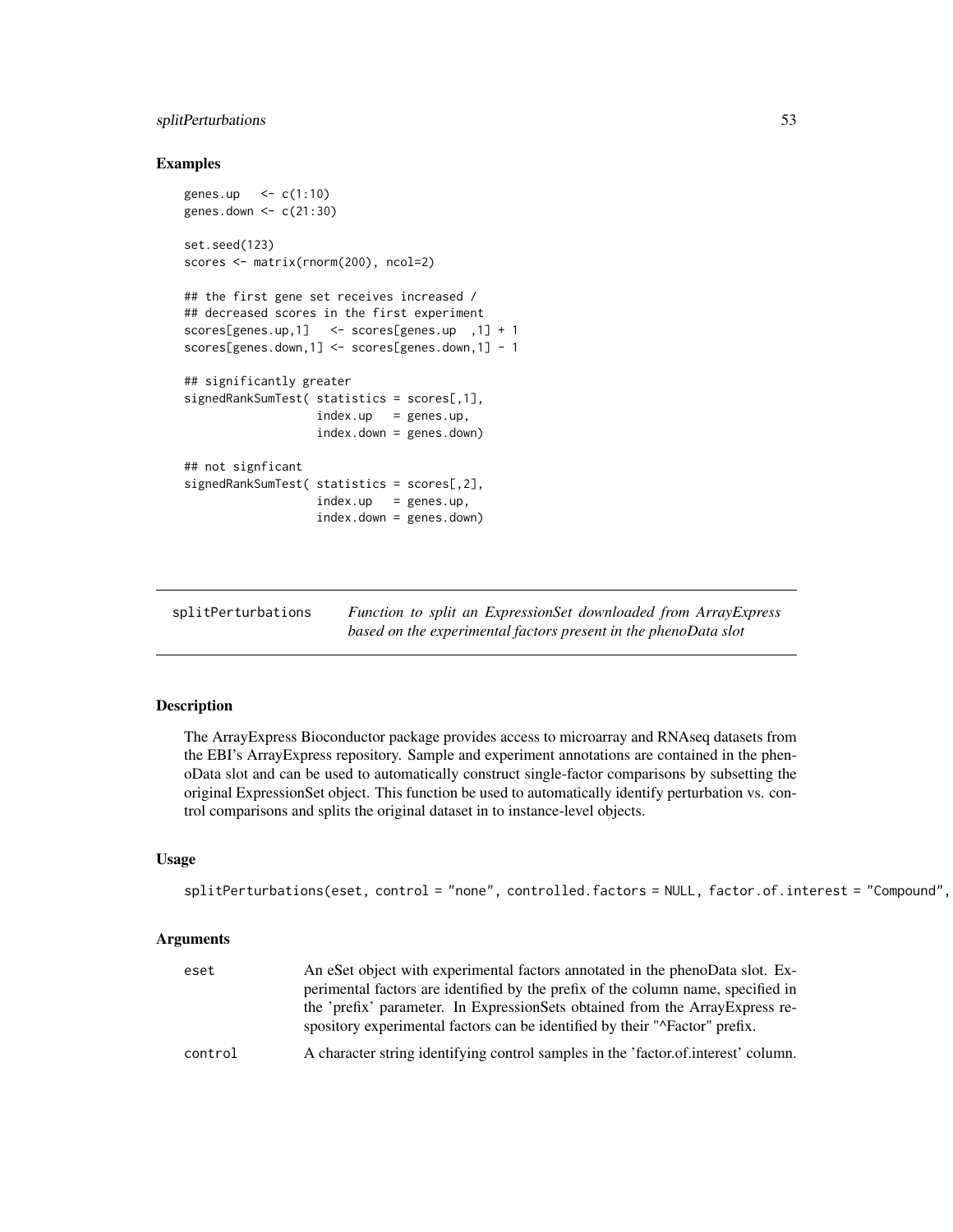#### controlled.factors

A character vector specifying which annotation columns should be matched to assign controls to perturbation samples. If the set to NULL shared controls are used for all perturbations. If set to 'all' all experimental factors must be identical between control and perturbation samples. Alternatively, individual factors and their combinations can be specified as a vector, e.g. as c("Vehice", "Time"). Column names can be abbreviated as long as they uniquely identify the pData column.

#### factor.of.interest

Character string, the name of the pData column containing the factor of interest. Column name can be abbreviated aslong as it uniquely identifies the pData column.

- ignore.factors A character vector with valid pData names specifying annotation columns to exclude. Column names can be abbreviated as long as they uniquely identify the pData column.
- cmap.column Column name for an additional annotation column that will be added to all generated eSets. Used by the [generate\\_gCMAP\\_NChannelSet](#page-26-1) function.
- prefix String identifying pData columns with experimental factors. Setting the prefix to NULL will include all pData columns.

# **Details**

To identify 'perturbation versus control' comparisons, the user needs to inspect the phenoData slot (see examples) and choose the appropriate factor of interest as well as a term in this column that identifies experimental control samples. The 'controlled.factors' character string identifies additional factors (= columns in the phenoData slot), in which control samples must match their corresponding perturbation samples.

For example (see example code section), an ExpressionSet may be annotated with two different annotated factors, Compound and Solven, corresponding to two columns in the pData slot.

The first column is of interest and therefore 'factor.of.interest should be set to 'Compound'. For each level of 'factor.of.interest' unique experimental conditions are identified based on the remaining pData columns. (To exclude columns, use the 'ignore.factors' parameter.) Separate ExpressionSet objects will be constructed for each unique experimental condition.

To distinguish control samples from perturbations, the 'control' parameter needs to be provided. For example, if control samples in the 'factor.of.interest' column are annotated as 'vehicle', the 'control' parameter should be set to 'vehicle'.

The second column in this example,'Solvent', contains additional information about the type of vehicle used for each experiment, e.g. DMSO, ethanol, etc. To ensure that each sample is matched to the correct control condition the 'controlled.factors' parameter is set to 'Vehicle' to include this annotation column when assigning control to perturbation samples.

To consider all available annotation columns to match controls, the 'controlled.factors' parameters can be set to 'all' instead. (In this example, either setting the parameter to 'Vehicle' or 'all' yields identical results, as there is only one column in addition to the 'factor.of.interest'.)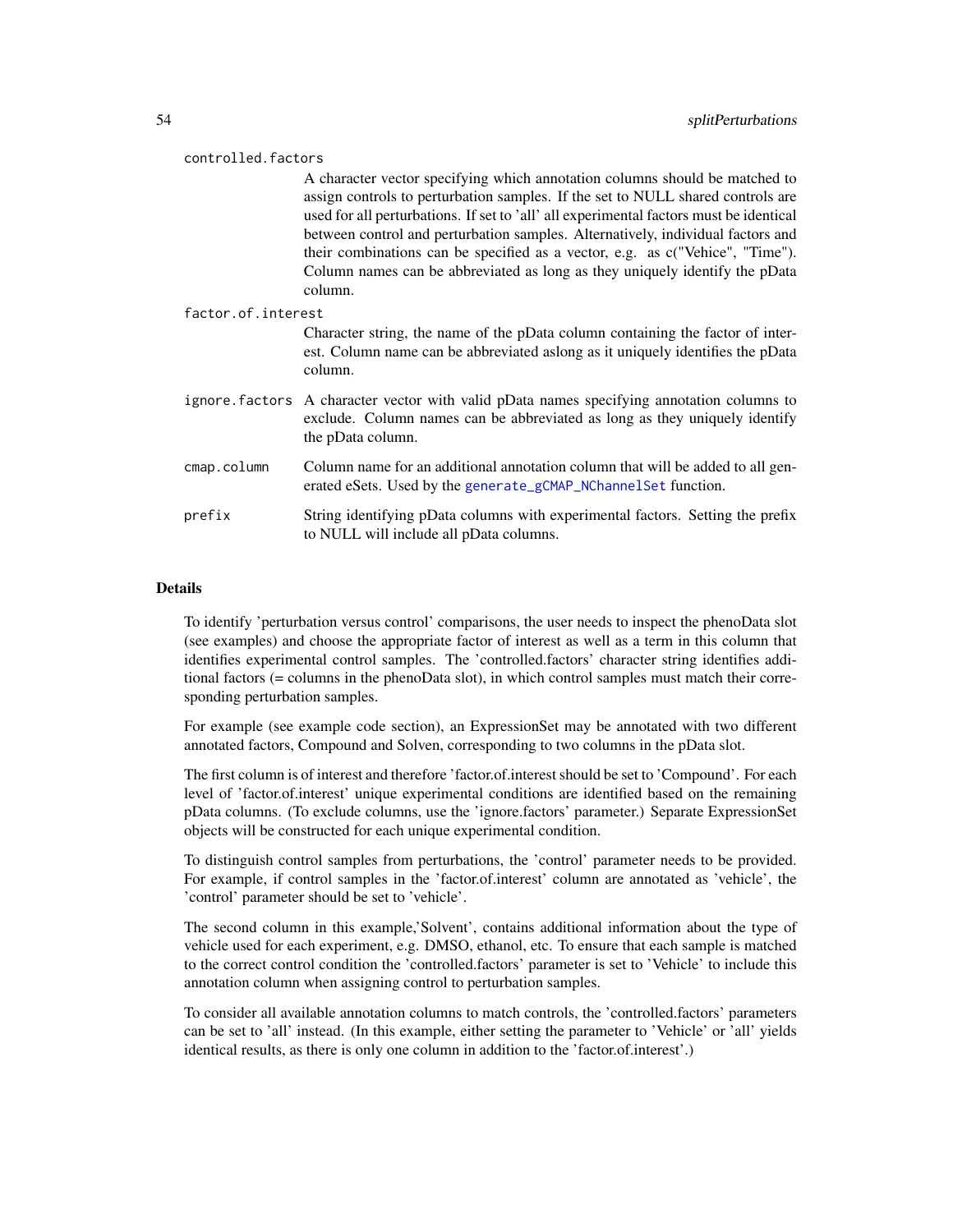# splitPerturbations 55

# Value

A list of eSet objects, one for each unique experimental perturbation with perturbation and control samples.

# Warning

Annotations for experiments in public repositories are provided by the uploader and vary widely in quality and notation. This function is expected to handle experiments with clear perturbation / control annotations. Mileage on other datasets may vary.

#### Note

Only experimental instances with valid controls will be returned.

# Author(s)

Thomas Sandmann, sandmann.thomas@gene.com

# See Also

[generate\\_gCMAP\\_NChannelSet](#page-26-1) [annotate\\_eset\\_list](#page-5-1)

# Examples

```
require(Biobase)
data( sample.ExpressionSet )
head(pData( sample.ExpressionSet))
eset.list <- splitPerturbations( eset=sample.ExpressionSet,
                    factor.of.interest="type",
                    control="Control",
                    controlled.factors="sex",
                    ignore.factors="score",
                    prefix=""
)
length( eset.list )
## the first eset contains male Cases & controls
pData( eset.list[[1]])
## the second eset contains female Cases & controls
pData( eset.list[[2]])
```
## generate data.frame with sample annotations annotate\_eset\_list( eset.list)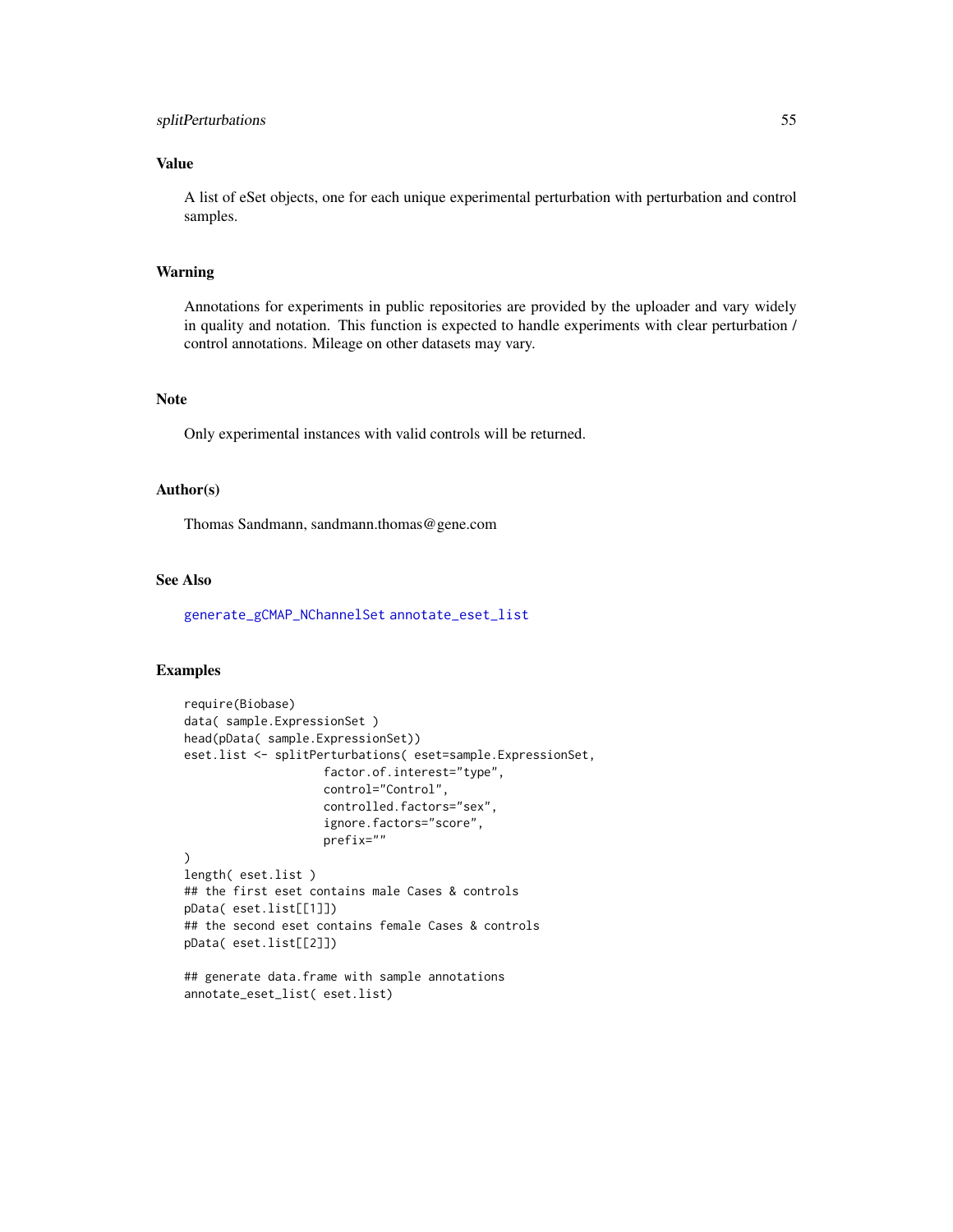<span id="page-55-0"></span>wilcox\_score-methods *Methods for Function* wilcox\_score *in Package* gCMAP

# Description

These methods provide a wrapper for the Mean-rank Gene Set Test function [wilcoxGST](#page-0-0)

wilcox score is a synonym for gst score with ranks.only=TRUE. This test procedure was developed by Michaud et al (2008), who called it mean-rank gene-set enrichment.

# Usage

```
## S4 method for signature matrix,CMAPCollection
wilcox_score(experiment, sets, adjust.ties=FALSE, keep.scores=FALSE, ...)
## S4 method for signature numeric,CMAPCollection
wilcox_score(experiment, sets,...)
## S4 method for signature eSet,CMAPCollection
wilcox_score(experiment, sets, element="z",...)
## S4 method for signature matrix,GeneSet
wilcox_score(experiment, sets,...)
## S4 method for signature numeric,GeneSet
wilcox_score(experiment, sets,...)
## S4 method for signature eSet,GeneSet
wilcox_score(experiment, sets, element="z",...)
## S4 method for signature matrix,GeneSetCollection
wilcox_score(experiment, sets,...)
## S4 method for signature numeric,GeneSetCollection
wilcox_score(experiment, sets,...)
## S4 method for signature eSet,GeneSetCollection
wilcox_score(experiment, sets, element="z",...)
## S4 method for signature CMAPCollection,eSet
wilcox_score(experiment, sets, element="z",adjust.ties=FALSE, keep.scores=FALSE,...)
## S4 method for signature CMAPCollection,numeric
wilcox_score(experiment, sets,...)
## S4 method for signature CMAPCollection,matrix
```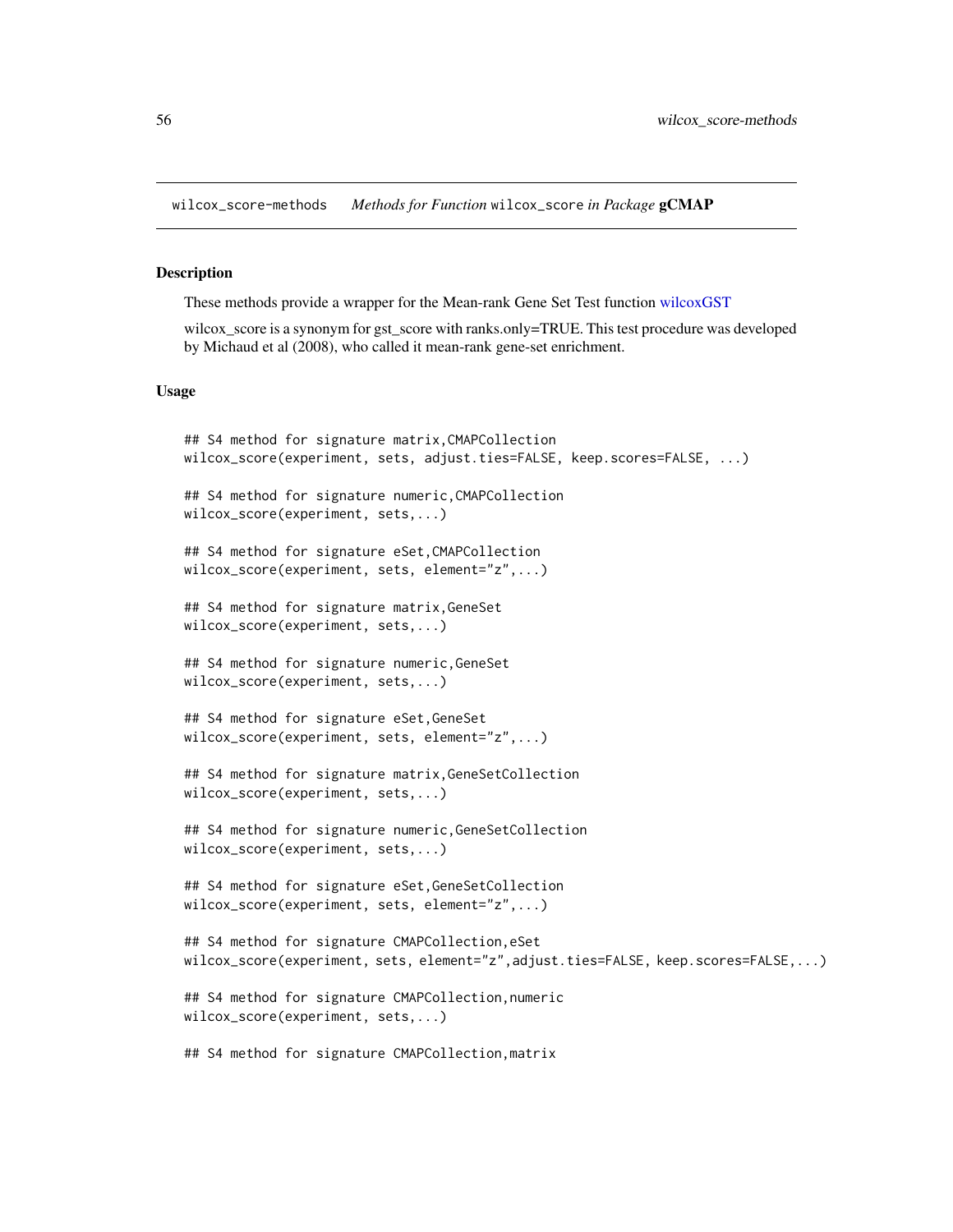# wilcox\_score-methods 57

```
wilcox_score(experiment, sets,...)
## S4 method for signature GeneSet,numeric
wilcox_score(experiment, sets,...)
## S4 method for signature GeneSet,matrix
wilcox_score(experiment, sets,...)
## S4 method for signature GeneSet,eSet
wilcox_score(experiment, sets,element="z",...)
## S4 method for signature GeneSetCollection,numeric
wilcox_score(experiment, sets,...)
## S4 method for signature GeneSetCollection,matrix
wilcox_score(experiment, sets,...)
## S4 method for signature GeneSetCollection,eSet
wilcox_score(experiment, sets,element="z",...)
```
#### Arguments

| A CMAPCollection, GeneSetCollection or GeneSet object containing gene<br>sets, with which to query the experiment object.                                                                                                                                                     |
|-------------------------------------------------------------------------------------------------------------------------------------------------------------------------------------------------------------------------------------------------------------------------------|
| An eset or matrix or vector with numeric data to compare the query object to.                                                                                                                                                                                                 |
| Character vector specifying which channel of an eSet to extract (defaults to "ex-<br>prs", alternatives may be e.g. "z", etc.)                                                                                                                                                |
| Additional arguments passed on to downstream methods.                                                                                                                                                                                                                         |
| Logical: adjust Wilcox-Mann-Whitney statistic in the presence of ties? (De-<br>fault: FALSE)                                                                                                                                                                                  |
| Logical: keep gene-level scores for all gene sets (Default: FALSE)? The size of<br>the generated CMAPResults object increases with the number of contained gene<br>sets. For very large collections, setting this parameter to 'TRUE' may require<br>large amounts of memory. |
|                                                                                                                                                                                                                                                                               |

# Examples

```
data(gCMAPData)
gene.set.collection <- induceCMAPCollection(gCMAPData, "z", higher=2, lower=-2)
```

```
profile <- assayDataElement(gCMAPData[,1], "z")
## one profile versus three sets
wilcox_score(profile, gene.set.collection)
```

```
## three sets versus three profiles
wilcox_score(gene.set.collection, gCMAPData)
```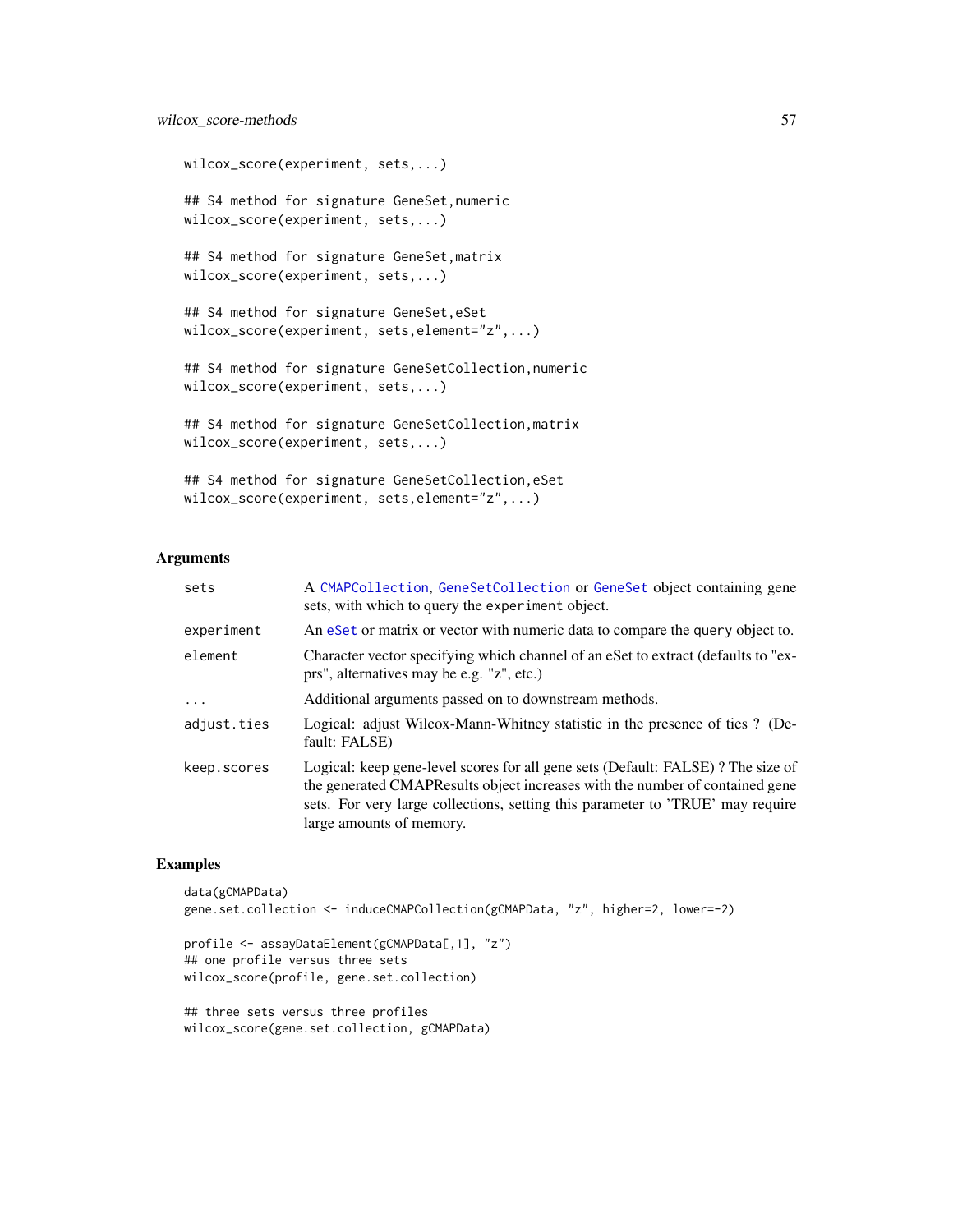<span id="page-57-0"></span>

# Description

Function to calculate z-score from a normal distribution from a two-tailed p-value and sign vector (e.g. log2 fold change). To avoid -Inf/Inf z-scores, p-values < 'limit' are set to 'limit'.

#### Usage

zScores(pval, direction=NULL, tails=2, limit=.Machine\$double.xmin)

# Arguments

| pval      | Vector with p-values                                                                                                                                                              |
|-----------|-----------------------------------------------------------------------------------------------------------------------------------------------------------------------------------|
| direction | Vector that will be used to determine the sign of the z-scores. Only the sign of<br>the values is considered, so any suitable vectors (e.g. log2 fold change) can be<br>supplied. |
| limit     | Numeric (default: .Machine\$double.xmin). pvalues < 'limit' will be set to<br>'limit' to avoid Inf/-Inf z-scores. Set to NULL to disable.                                         |
| tails     | Numeric, either 1 for p-values from one-tailed or 2 for p-values from two-tailed<br>tests.                                                                                        |

# Value

A vector of z-scores

# Author(s)

Thomas Sandmann

## See Also

[qnorm](#page-0-0)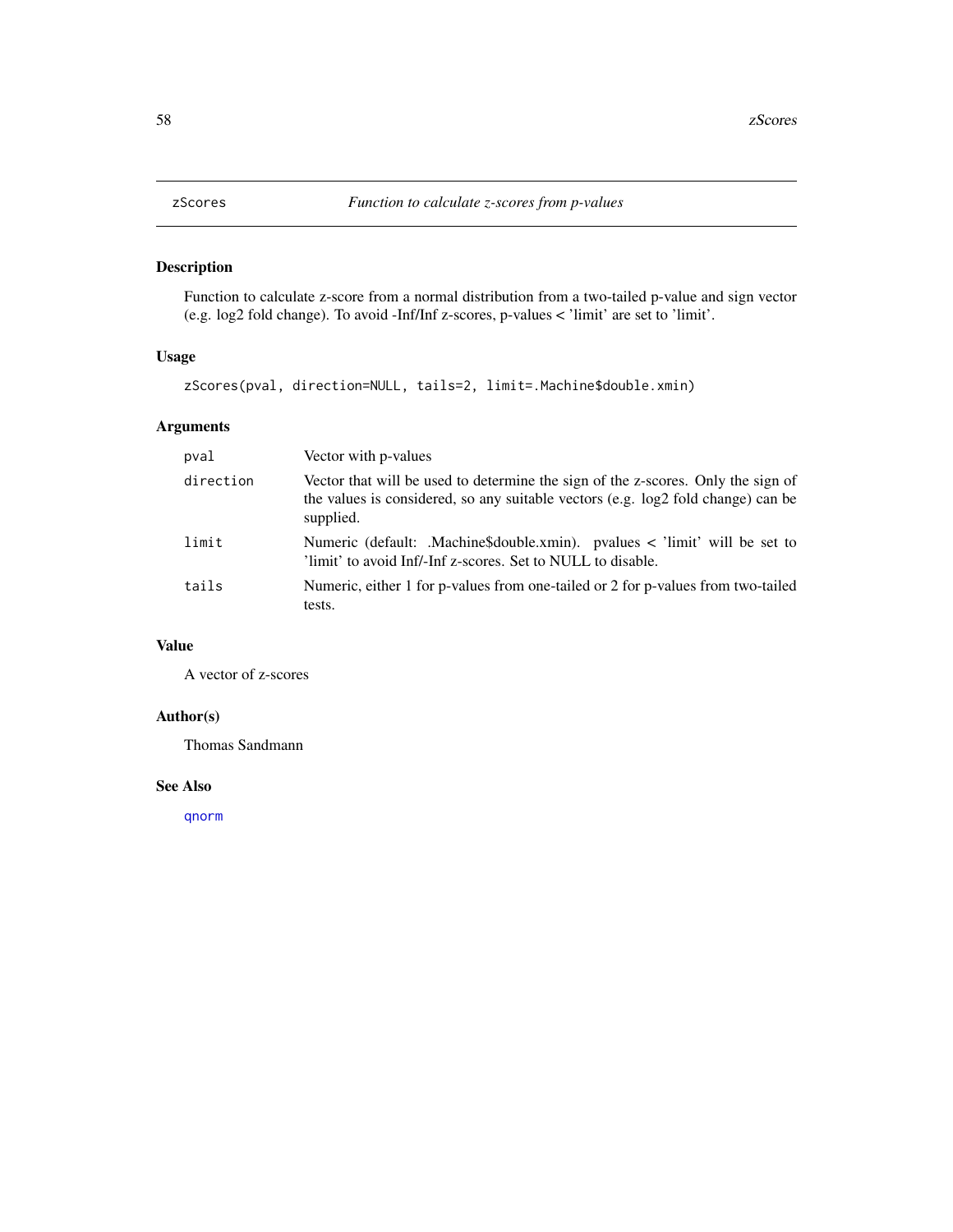# <span id="page-58-0"></span>Index

∗Topic classes CMAPCollection-class, [10](#page-9-0) CMAPResults-class, [12](#page-11-0) matrix\_or\_big.matrix-class, [38](#page-37-0) SignedGeneSet-class, [50](#page-49-0) ∗Topic datasets gCMAPData, [25](#page-24-0) ∗Topic methods camera\_score-methods, [7](#page-6-0) featureScores-methods, [21](#page-20-0) fisher\_score-methods, [24](#page-23-0) geneIndex-methods, [26](#page-25-0) GeneSet, [29](#page-28-0) gsealm\_jg\_score-methods, [30](#page-29-0) gsealm\_score-methods, [32](#page-31-0) induceCMAPCollection-methods, [34](#page-33-0) mgsa\_score-methods, [41](#page-40-0) mroast\_score-methods, [44](#page-43-0) romer\_score-methods, [48](#page-47-0) SignedGeneSet, [50](#page-49-0) wilcox\_score-methods, [56](#page-55-0) ∗Topic package gCMAP-package, [3](#page-2-0) .DESeq\_nbinom *(*DESeq\_nbinom*)*, [17](#page-16-0) annotate\_eset\_list, [6,](#page-5-0) *55* AnnotatedDataFrame, *12, 13*, *15* camera, *7* camera\_score *(*camera\_score-methods*)*, [7](#page-6-0) camera\_score,eSet,CMAPCollection-method *(*camera\_score-methods*)*, [7](#page-6-0) camera\_score,eSet,GeneSet-method *(*camera\_score-methods*)*, [7](#page-6-0) camera\_score,eSet,GeneSetCollection-method *(*camera\_score-methods*)*, [7](#page-6-0) camera\_score,matrix,CMAPCollection-method *(*camera\_score-methods*)*, [7](#page-6-0) camera\_score,matrix,GeneSet-method *(*camera\_score-methods*)*, [7](#page-6-0)

camera\_score,matrix,GeneSetCollection-method *(*camera\_score-methods*)*, [7](#page-6-0) camera\_score-methods, [7](#page-6-0) center\_eSet, [9](#page-8-0) CMAPCollection, *7*, *12*, *16*, *22*, *24*, *26*, *30*, *33–36*, *41*, *43, 44*, *48*, *57* CMAPCollection *(*CMAPCollection-class*)*, [10](#page-9-0) CMAPCollection,environment-method *(*CMAPCollection-class*)*, [10](#page-9-0) CMAPCollection,Matrix-method *(*CMAPCollection-class*)*, [10](#page-9-0) CMAPCollection,matrix-method *(*CMAPCollection-class*)*, [10](#page-9-0) CMAPCollection,missing-method *(*CMAPCollection-class*)*, [10](#page-9-0) CMAPCollection-class, [10](#page-9-0) CMAPResults, *8*, *45*, *49* CMAPResults *(*CMAPResults-class*)*, [12](#page-11-0) CMAPResults-class, [12](#page-11-0) cmapTable *(*CMAPResults-class*)*, [12](#page-11-0) cmapTable,CMAPResults-method *(*CMAPResults-class*)*, [12](#page-11-0) connectivity\_score, [16](#page-15-0) connectivity\_score,ANY,GeneSet-method *(*connectivity\_score*)*, [16](#page-15-0) connectivity\_score,eSet,CMAPCollection-method *(*connectivity\_score*)*, [16](#page-15-0) connectivity\_score,eSet,GeneSetCollection-method *(*connectivity\_score*)*, [16](#page-15-0) connectivity\_score,eSet,SignedGeneSet-method *(*connectivity\_score*)*, [16](#page-15-0) connectivity\_score,matrix,CMAPCollection-method *(*connectivity\_score*)*, [16](#page-15-0) connectivity\_score,matrix,GeneSetCollection-method *(*connectivity\_score*)*, [16](#page-15-0) connectivity\_score,matrix,SignedGeneSet-method *(*connectivity\_score*)*, [16](#page-15-0)

DESeq\_nbinom, [17](#page-16-0)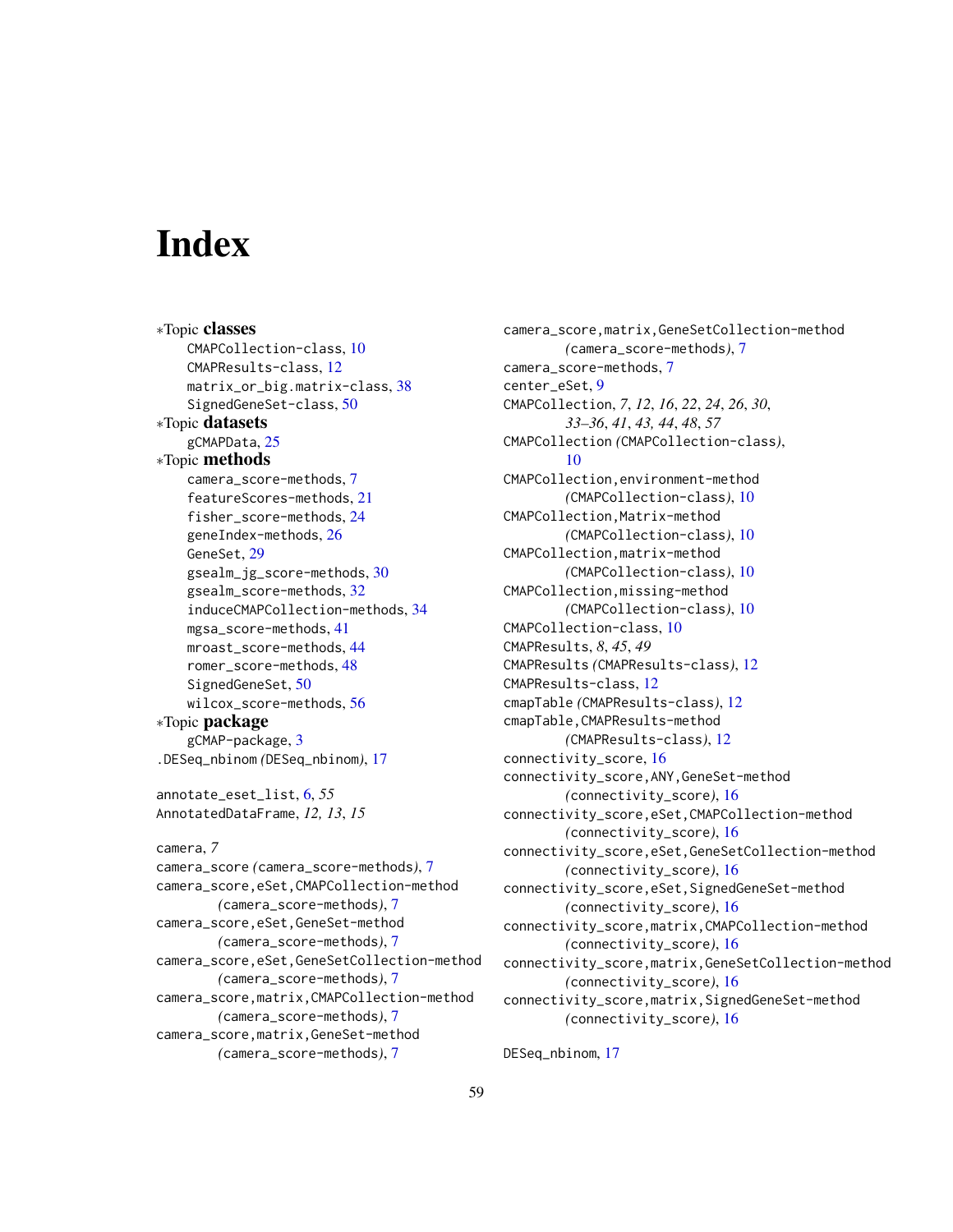docs *(*CMAPResults-class*)*, [12](#page-11-0) docs,CMAPResults-method *(*CMAPResults-class*)*, [12](#page-11-0) docs<- *(*CMAPResults-class*)*, [12](#page-11-0) docs<-,CMAPResults-method *(*CMAPResults-class*)*, [12](#page-11-0) downIds *(*SignedGeneSet-class*)*, [50](#page-49-0) downIds,CMAPCollection-method *(*CMAPCollection-class*)*, [10](#page-9-0) downIds,SignedGeneSet-method *(*SignedGeneSet-class*)*, [50](#page-49-0)

```
eBayes, 46
effect (CMAPResults-class), 12
effect,CMAPResults-method
        (CMAPResults-class), 12
effect<- (CMAPResults-class), 12
effect<-,CMAPResults-method
        (CMAPResults-class), 12
errors (CMAPResults-class), 12
errors,CMAPResults-method
        (CMAPResults-class), 12
errors<- (CMAPResults-class), 12
errors<-,CMAPResults-method
        (CMAPResults-class), 12
eSet, 7, 10, 16, 19, 22, 30, 34, 39, 44, 48, 57
eset_instances, 20
eSetOnDisk, 18
estimateDispersions, 18
ExpressionSet, 27, 28, 32, 45, 46
```
featureScores *(*featureScores-methods*)*, [21](#page-20-0) featureScores,BigMatrix,CMAPCollection-method *(*featureScores-methods*)*, [21](#page-20-0) featureScores,CMAPCollection,BigMatrix-method *(*featureScores-methods*)*, [21](#page-20-0) featureScores, CMAPCollection, CMAPCollection-m@@M&@-package, [3](#page-2-0) *(*featureScores-methods*)*, [21](#page-20-0) featureScores,CMAPCollection,eSet-method *(*featureScores-methods*)*, [21](#page-20-0) featureScores,CMAPCollection,matrix-method *(*featureScores-methods*)*, [21](#page-20-0) featureScores,CMAPCollection,matrix\_or\_big.matrix-method *(*CMAPCollection-class*)*, [10](#page-9-0) *(*featureScores-methods*)*, [21](#page-20-0) featureScores,CMAPCollection,numeric-method *(*featureScores-methods*)*, [21](#page-20-0)

featureScores,eSet,CMAPCollection-method *(*featureScores-methods*)*, [21](#page-20-0)

featureScores,matrix,CMAPCollection-method *(*featureScores-methods*)*, [21](#page-20-0) featureScores,matrix\_or\_big.matrix,CMAPCollection-method *(*featureScores-methods*)*, [21](#page-20-0) featureScores,numeric,CMAPCollection-method *(*featureScores-methods*)*, [21](#page-20-0) featureScores-methods, [21](#page-20-0) fisher.test, *25* fisher\_score *(*fisher\_score-methods*)*, [24](#page-23-0) fisher\_score,CMAPCollection,CMAPCollection,character-method *(*fisher\_score-methods*)*, [24](#page-23-0) fisher\_score,CMAPCollection,GeneSetCollection,character-method *(*fisher\_score-methods*)*, [24](#page-23-0) fisher\_score,CMAPCollection,NChannelSet,character-method *(*fisher\_score-methods*)*, [24](#page-23-0) fisher\_score,GeneSet,CMAPCollection,character-method *(*fisher\_score-methods*)*, [24](#page-23-0) fisher\_score,GeneSet,GeneSet,character-method *(*fisher\_score-methods*)*, [24](#page-23-0) fisher\_score,GeneSet,GeneSetCollection,character-method *(*fisher\_score-methods*)*, [24](#page-23-0) fisher\_score,GeneSet,NChannelSet,character-method *(*fisher\_score-methods*)*, [24](#page-23-0) fisher\_score,GeneSetCollection,CMAPCollection,character-me *(*fisher\_score-methods*)*, [24](#page-23-0) fisher\_score,GeneSetCollection,GeneSetCollection,character *(*fisher\_score-methods*)*, [24](#page-23-0) fisher\_score,GeneSetCollection,NChannelSet,character-metho *(*fisher\_score-methods*)*, [24](#page-23-0) fisher\_score,SignedGeneSet,CMAPCollection,character-method *(*fisher\_score-methods*)*, [24](#page-23-0) fisher\_score,SignedGeneSet,NChannelSet,character-method *(*fisher\_score-methods*)*, [24](#page-23-0) fisher\_score-methods, [24](#page-23-0) gCMAP *(*gCMAP-package*)*, [3](#page-2-0) gCMAPData, [25](#page-24-0) GeneColorSet, *50, 51* GeneColorSet,NChannelSet-method *(*GeneSet*)*, [29](#page-28-0) geneIds,CMAPCollection-method geneIndex *(*geneIndex-methods*)*, [26](#page-25-0) geneIndex,CMAPCollection,character-method *(*geneIndex-methods*)*, [26](#page-25-0) geneIndex,GeneSet,character-method

*(*geneIndex-methods*)*, [26](#page-25-0)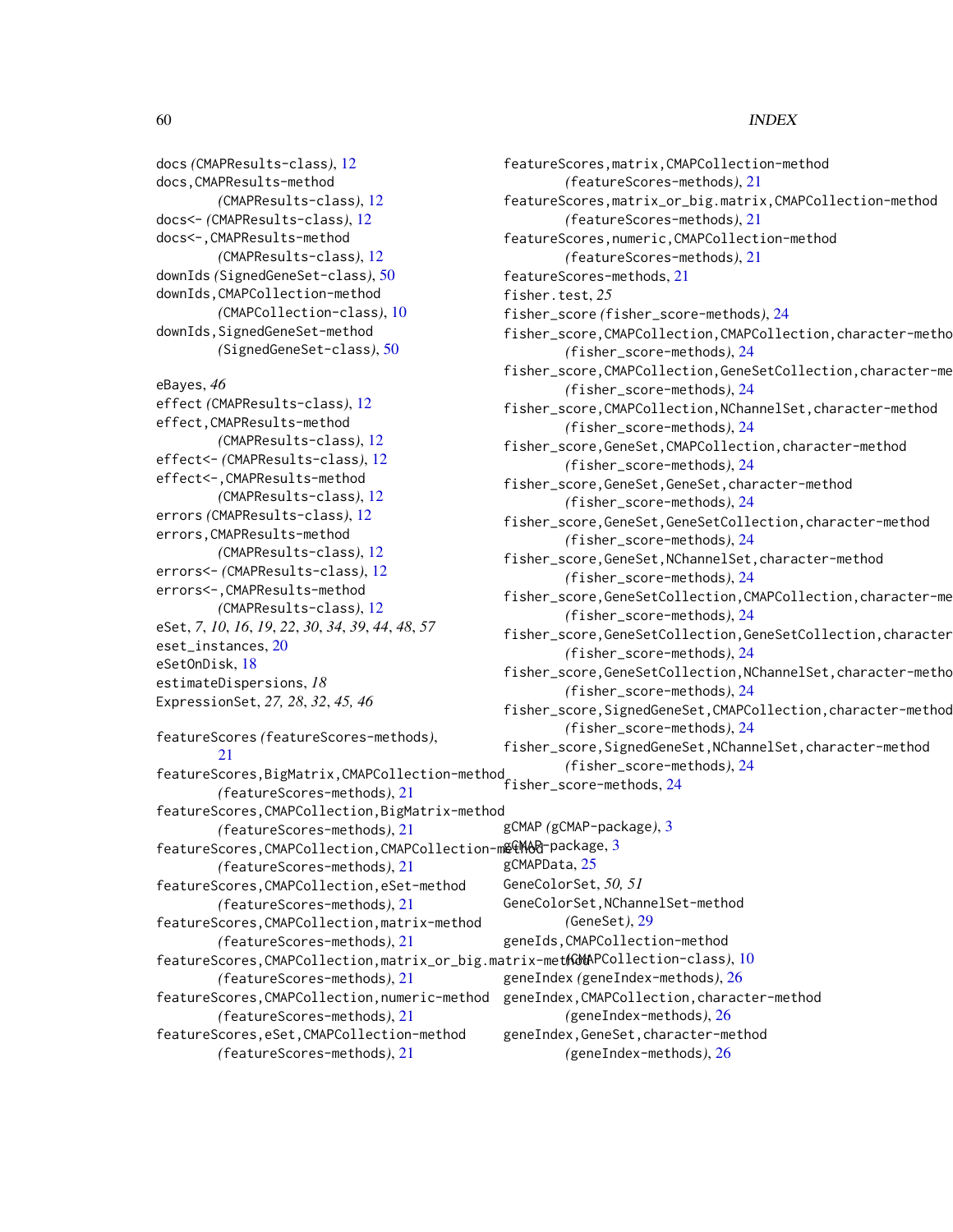geneIndex,GeneSetCollection,character-method gsealm\_jg\_score,matrix,GeneSet-method *(*geneIndex-methods*)*, [26](#page-25-0) geneIndex-methods, [26](#page-25-0) generate\_gCMAP\_NChannelSet, *20, 21*, [27,](#page-26-0) *54, 55* geneScores *(*CMAPResults-class*)*, [12](#page-11-0) geneScores,CMAPResults-method *(*CMAPResults-class*)*, [12](#page-11-0) GeneSet, *7*, *24*, *26*, [29,](#page-28-0) *30*, *33*, *41*, *44*, *48*, *50*, *57* GeneSet,NChannelSet-method *(*GeneSet*)*, [29](#page-28-0) GeneSetCollection, *7*, *11*, *16, 17*, *24*, *26*, *30*, *33*, *41*, *44*, *48*, *57* geneSign *(*SignedGeneSet-class*)*, [50](#page-49-0) geneSign,SignedGeneSet-method *(*SignedGeneSet-class*)*, [50](#page-49-0) geneSign<- *(*SignedGeneSet-class*)*, [50](#page-49-0) geneSign<-,SignedGeneSet,character-method *(*SignedGeneSet-class*)*, [50](#page-49-0) geneSign<-,SignedGeneSet,factor-method *(*SignedGeneSet-class*)*, [50](#page-49-0) go2cmap *(*KEGG2cmap*)*, [35](#page-34-0) gsealm\_jg\_score *(*gsealm\_jg\_score-methods*)*, [30](#page-29-0) gsealm\_jg\_score,CMAPCollection,eSet-method *(*gsealm\_jg\_score-methods*)*, [30](#page-29-0) gsealm\_jg\_score,CMAPCollection,matrix-method *(*gsealm\_jg\_score-methods*)*, [30](#page-29-0) gsealm\_jg\_score methods), 50<br>gsealm\_score,matrix,GeneSet-method<br>(sealm\_score,core,CMAPCollection,numeric-method *(*gsealm\_jg\_score-methods*)*, [30](#page-29-0) gsealm\_jg\_score,eSet,CMAPCollection-method *(*gsealm\_jg\_score-methods*)*, [30](#page-29-0) gsealm\_jg\_score,eSet,GeneSet-method *(*gsealm\_jg\_score-methods*)*, [30](#page-29-0) gsealm\_jg\_score,eSet,GeneSetCollection-method<sub>incidence,</sub>CMAPCollection-method *(*gsealm\_jg\_score-methods*)*, [30](#page-29-0) gsealm\_jg\_score,GeneSet,eSet-method *(*gsealm\_jg\_score-methods*)*, [30](#page-29-0) gsealm\_jg\_score,GeneSet,matrix-method *(*gsealm\_jg\_score-methods*)*, [30](#page-29-0) gsealm\_jg\_score,GeneSet,numeric-method *(*gsealm\_jg\_score-methods*)*, [30](#page-29-0) gsealm\_jg\_score,GeneSetCollection,eSet-method induceCMAPCollection, *11*, *24*, *36*, *41 (*gsealm\_jg\_score-methods*)*, [30](#page-29-0) gsealm\_jg\_score,GeneSetCollection,matrix-method *(*gsealm\_jg\_score-methods*)*, [30](#page-29-0) gsealm\_jg\_score,GeneSetCollection,numeric-met**hod**uceCMAPCollection,eSet-method *(*gsealm\_jg\_score-methods*)*, [30](#page-29-0) *(*gsealm\_jg\_score-methods*)*, [30](#page-29-0) gsealm\_jg\_score,matrix,GeneSetCollection-method *(*gsealm\_jg\_score-methods*)*, [30](#page-29-0) gsealm\_jg\_score,matrix\_or\_big.matrix,CMAPCollection-method *(*gsealm\_jg\_score-methods*)*, [30](#page-29-0) gsealm\_jg\_score,numeric,CMAPCollection-method *(*gsealm\_jg\_score-methods*)*, [30](#page-29-0) gsealm\_jg\_score,numeric,GeneSet-method *(*gsealm\_jg\_score-methods*)*, [30](#page-29-0) gsealm\_jg\_score,numeric,GeneSetCollection-method *(*gsealm\_jg\_score-methods*)*, [30](#page-29-0) gsealm\_jg\_score-methods, [30](#page-29-0) gsealm\_score *(*gsealm\_score-methods*)*, [32](#page-31-0) gsealm\_score,eSet,CMAPCollection-method *(*gsealm\_score-methods*)*, [32](#page-31-0) gsealm\_score,eSet,GeneSet-method *(*gsealm\_score-methods*)*, [32](#page-31-0) gsealm\_score,eSet,GeneSetCollection-method *(*gsealm\_score-methods*)*, [32](#page-31-0) gsealm\_score,ExpressionSet,CMAPCollection-method *(*gsealm\_score-methods*)*, [32](#page-31-0) gsealm\_score,ExpressionSet,GeneSet-method *(*gsealm\_score-methods*)*, [32](#page-31-0) gsealm\_score,ExpressionSet,GeneSetCollection-method *(*gsealm\_score-methods*)*, [32](#page-31-0) gsealm\_score,matrix,CMAPCollection-method *(*gsealm\_score-methods*)*, [32](#page-31-0) *(*gsealm\_score-methods*)*, [32](#page-31-0) gsealm\_score,matrix,GeneSetCollection-method *(*gsealm\_score-methods*)*, [32](#page-31-0) gsealm\_score-methods, [32](#page-31-0) gsealmPerm, *33 (*CMAPCollection-class*)*, [10](#page-9-0) incidence,GeneSetCollection-method *(*SignedGeneSet-class*)*, [50](#page-49-0) incidence,list-method *(*CMAPCollection-class*)*, [10](#page-9-0) incidence, SignedGeneSet-method *(*SignedGeneSet-class*)*, [50](#page-49-0) induceCMAPCollection *(*induceCMAPCollection-methods*)*, [34](#page-33-0) *(*induceCMAPCollection-methods*)*,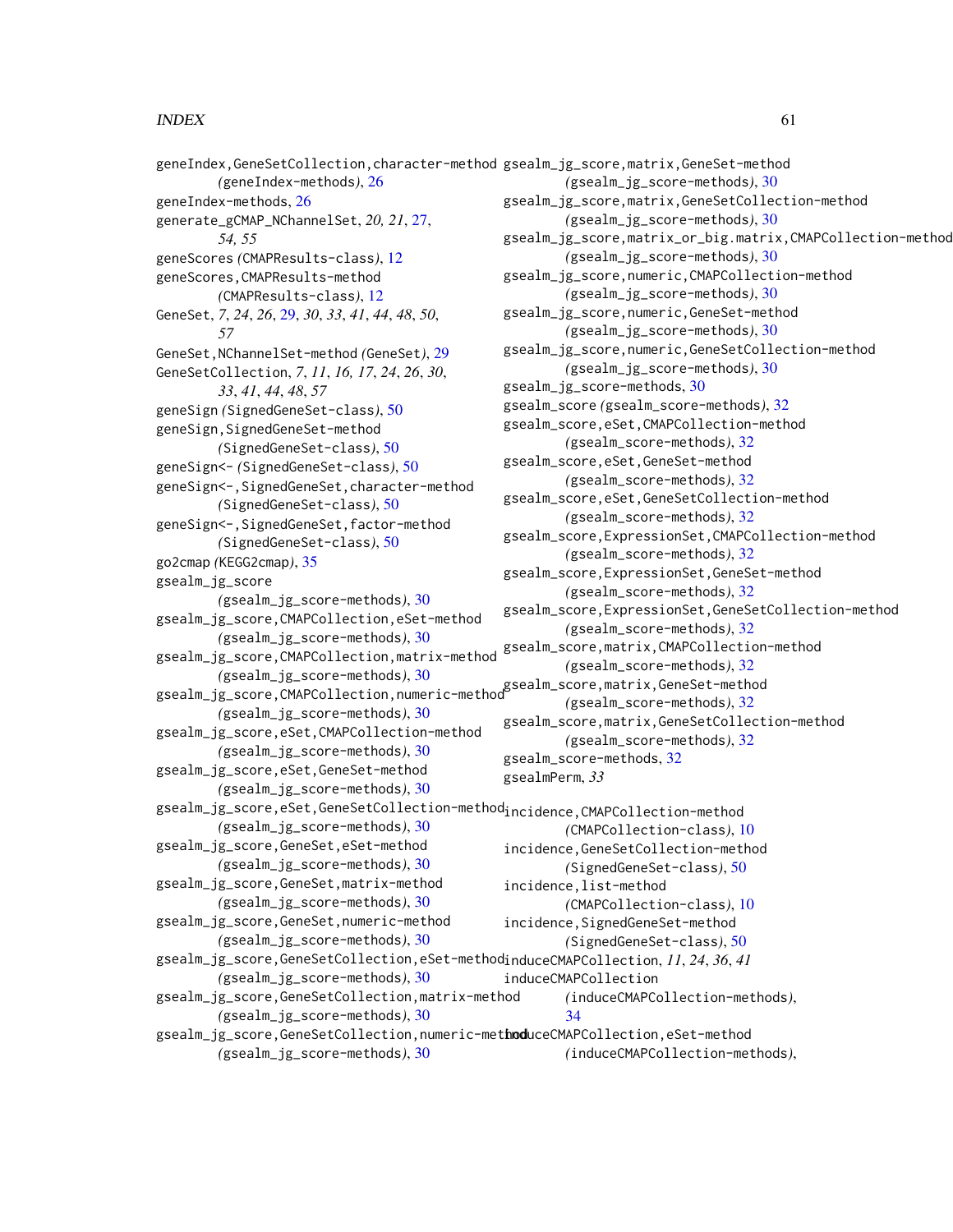# [34](#page-33-0)

```
induceCMAPCollection,matrix-method
        (induceCMAPCollection-methods),
        34
induceCMAPCollection-methods, 34
initialize,CMAPCollection-method
        (CMAPCollection-class), 10
initialize,CMAPResults-method
        (CMAPResults-class), 12
initialize,SignedGeneSet-method
        (SignedGeneSet-class), 50
KEGG2cmap, 35
ks (connectivity_score), 16
labels (CMAPResults-class), 12
labels,CMAPResults-method
        (CMAPResults-class), 12
labels<- (CMAPResults-class), 12
labels<-,CMAPResults-method
        (CMAPResults-class), 12
lmFit, 46
lmPerGene, 33
mapIdentifiers,SignedGeneSet,GeneIdentifierType,GeneIdentifierType-method
mroast_score,eSet,GeneSet-method
        (SignedGeneSet-class), 50
mapIdentifiers,SignedGeneSet,GeneIdentifierType,missing-method
mroast_score,eSet,GeneSetCollection-method
        (SignedGeneSet-class), 50
mapIdentifiers,SignedGeneSet,missing,ANY-method
mroast_score,matrix,CMAPCollection-method
        (SignedGeneSet-class), 50
mapNmerge, 36
matrix_or_big.matrix-class, 38
members (CMAPCollection-class), 10
members,CMAPCollection-method
        (CMAPCollection-class), 10
memorize, 19, 38, 39
mergeCMAPs, 40
mergeCollections
        (CMAPCollection-class), 10
mergeCollections,CMAPCollection,CMAPCollection-method
nFound (CMAPResults-class), 12
        (CMAPCollection-class), 10
mgsa_score (mgsa_score-methods), 41
mgsa_score,CMAPCollection,CMAPCollection,chara©demd<clade(6Md12
        (mgsa_score-methods), 41
12
        (mgsa_score-methods), 41
                                              mgsa_score,GeneSet,GeneSet,character-method
                                                      (mgsa_score-methods), 41
                                              mgsa_score,GeneSet,GeneSetCollection,character-method
                                                      (mgsa_score-methods), 41
                                              mgsa_score,GeneSet,NChannelSet,character-method
                                                      (mgsa_score-methods), 41
                                              mgsa_score,GeneSetCollection,CMAPCollection,character-meth
                                                      (mgsa_score-methods), 41
                                              mgsa_score,GeneSetCollection,GeneSetCollection,character-m
                                                      (mgsa_score-methods), 41
                                              mgsa_score,GeneSetCollection,NChannelSet,character-method
                                                      (mgsa_score-methods), 41
                                              mgsa_score,SignedGeneSet,CMAPCollection,character-method
                                                      (mgsa_score-methods), 41
                                              mgsa_score,SignedGeneSet,NChannelSet,character-method
                                                      (mgsa_score-methods), 41
                                              mgsa_score-methods, 41
                                              minSetSize (minSetSize-methods), 43
                                              minSetSize,CMAPCollection-method
                                                      (minSetSize-methods), 43
                                              minSetSize-methods, 43
                                              mroast, 44
                                              mroast_score (mroast_score-methods), 44
                                              mroast_score,eSet,CMAPCollection-method
                                                       (mroast_score-methods), 44
                                                      (mroast_score-methods), 44
                                                      (mroast_score-methods), 44
                                                      (mroast_score-methods), 44
                                              mroast_score,matrix,GeneSet-method
                                                      (mroast_score-methods), 44
                                              mroast_score,matrix,GeneSetCollection-method
                                                      (mroast_score-methods), 44
                                              mroast_score-methods, 44
                                              nbinomTest, 18
                                              NChannelSet, 6, 25, 28, 29
                                              new, 50
                                              nFound,CMAPResults-method
                                                      (CMAPResults-class), 12
                                              nFound<-,CMAPResults-method
                                              nSet (CMAPResults-class), 12
```
mgsa\_score,GeneSet,CMAPCollection,character-m**e\$eo**dCMAPResults-method *(*mgsa\_score-methods*)*, [41](#page-40-0) *(*CMAPResults-class*)*, [12](#page-11-0)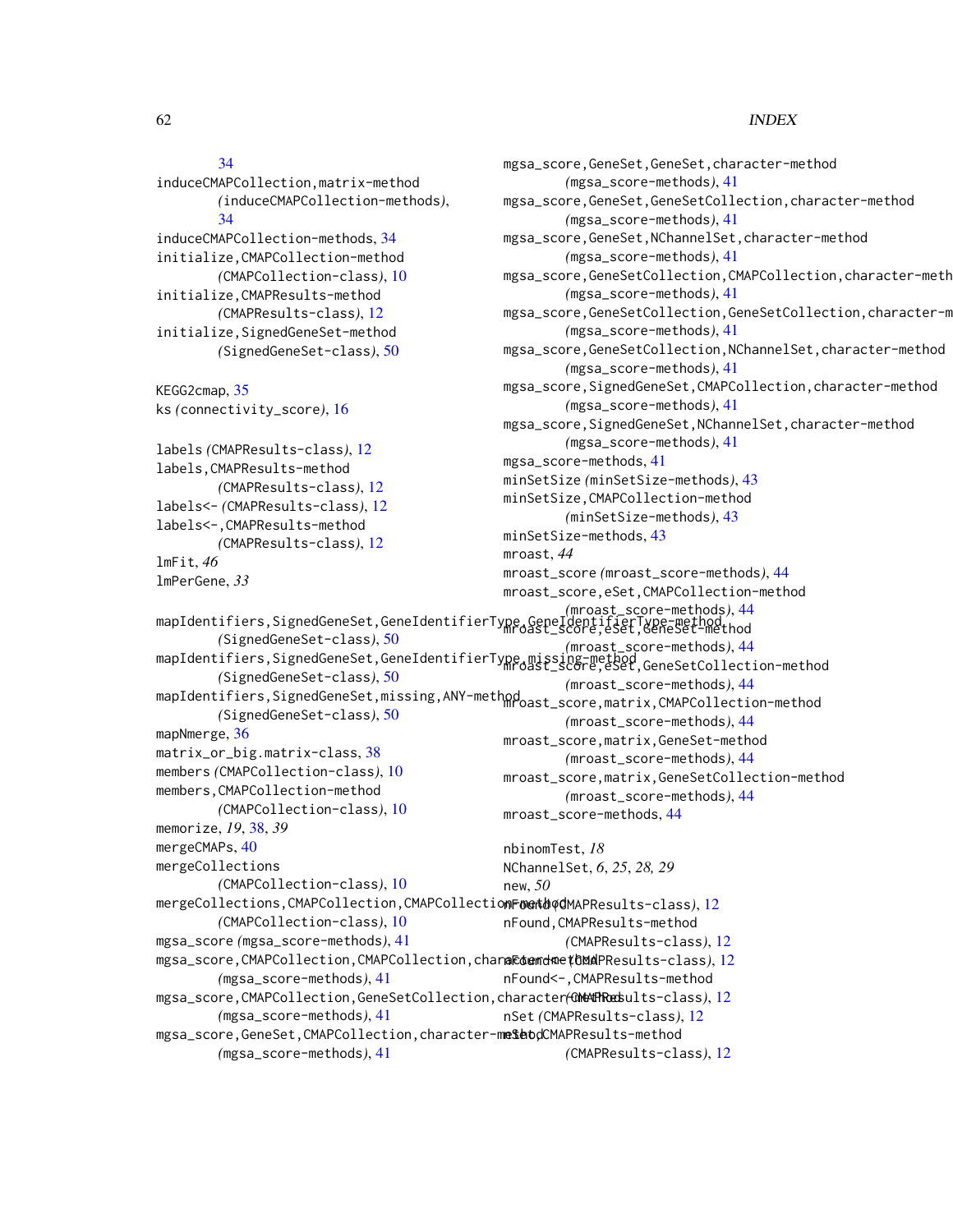#### $I<sub>N</sub>DEX$  63

```
nSet<- (CMAPResults-class), 12
nSet<-,CMAPResults-method
        (CMAPResults-class), 12
padj (CMAPResults-class), 12
padj,CMAPResults-method
        (CMAPResults-class), 12
padj<- (CMAPResults-class), 12
padj<-,CMAPResults-method
        (CMAPResults-class), 12
pairwise_compare, 28, 45
pairwise_compare_limma
        (pairwise_compare), 45
pairwise_DESeq, 47
plot,CMAPResults,ANY-method
        (CMAPResults-class), 12
pnorm, 46, 48
pval (CMAPResults-class), 12
pval,CMAPResults-method
        (CMAPResults-class), 12
pval<- (CMAPResults-class), 12
pval<-,CMAPResults-method
        (CMAPResults-class), 12
```
qnorm, *58*

```
rankSumTestWithCorrelation, 52
reactome2cmap (KEGG2cmap), 35
romer, 48
romer_score (romer_score-methods), 48
romer_score,eSet,CMAPCollection-method
        (romer_score-methods), 48
romer_score,eSet,GeneSet-method
        (romer_score-methods), 48
romer_score,eSet,GeneSetCollection-method
        (romer_score-methods), 48
romer_score,matrix,CMAPCollection-method
        (romer_score-methods), 48
romer_score,matrix,GeneSet-method
        (romer_score-methods), 48
romer_score,matrix,GeneSetCollection-method
VersionedBiobase, 10
        (romer_score-methods), 48
romer_score-methods, 48
S (connectivity_score), 16
s (connectivity_score), 16
selectChannels, 39
set (CMAPResults-class), 12
```

```
set,CMAPResults-method
        (CMAPResults-class), 12
```
set<- *(*CMAPResults-class*)*, [12](#page-11-0) set<-,CMAPResults-method *(*CMAPResults-class*)*, [12](#page-11-0) setSizes *(*CMAPCollection-class*)*, [10](#page-9-0) setSizes,CMAPCollection-method *(*CMAPCollection-class*)*, [10](#page-9-0) show,CMAPResults-method *(*CMAPResults-class*)*, [12](#page-11-0) show,SignedGeneSet-method *(*SignedGeneSet-class*)*, [50](#page-49-0) signed *(*CMAPCollection-class*)*, [10](#page-9-0) signed,CMAPCollection-method *(*CMAPCollection-class*)*, [10](#page-9-0) signed<- *(*CMAPCollection-class*)*, [10](#page-9-0) signed<-,CMAPCollection-method *(*CMAPCollection-class*)*, [10](#page-9-0) SignedGeneSet, *11*, *16, 17*, [50](#page-49-0) SignedGeneSet,ANY-method *(*SignedGeneSet*)*, [50](#page-49-0) SignedGeneSet,missing-method *(*SignedGeneSet*)*, [50](#page-49-0) SignedGeneSet-class, [50](#page-49-0) signedRankSumTest, [51](#page-50-0) splitPerturbations, *6, 7*, [53](#page-52-0) sweep, *9*

```
trend (CMAPResults-class), 12
trend,CMAPResults-method
        (CMAPResults-class), 12
trend<- (CMAPResults-class), 12
trend<-,CMAPResults-method
        (CMAPResults-class), 12
```

```
upIds (SignedGeneSet-class), 50
upIds,CMAPCollection-method
        (CMAPCollection-class), 10
upIds,SignedGeneSet-method
        (SignedGeneSet-class), 50
```

```
Versioned, 10
```
wiki2cmap *(*KEGG2cmap*)*, [35](#page-34-0) wilcox\_score *(*wilcox\_score-methods*)*, [56](#page-55-0) wilcox\_score,CMAPCollection,eSet-method *(*wilcox\_score-methods*)*, [56](#page-55-0) wilcox\_score,CMAPCollection,matrix-method *(*wilcox\_score-methods*)*, [56](#page-55-0) wilcox\_score,CMAPCollection,numeric-method *(*wilcox\_score-methods*)*, [56](#page-55-0)